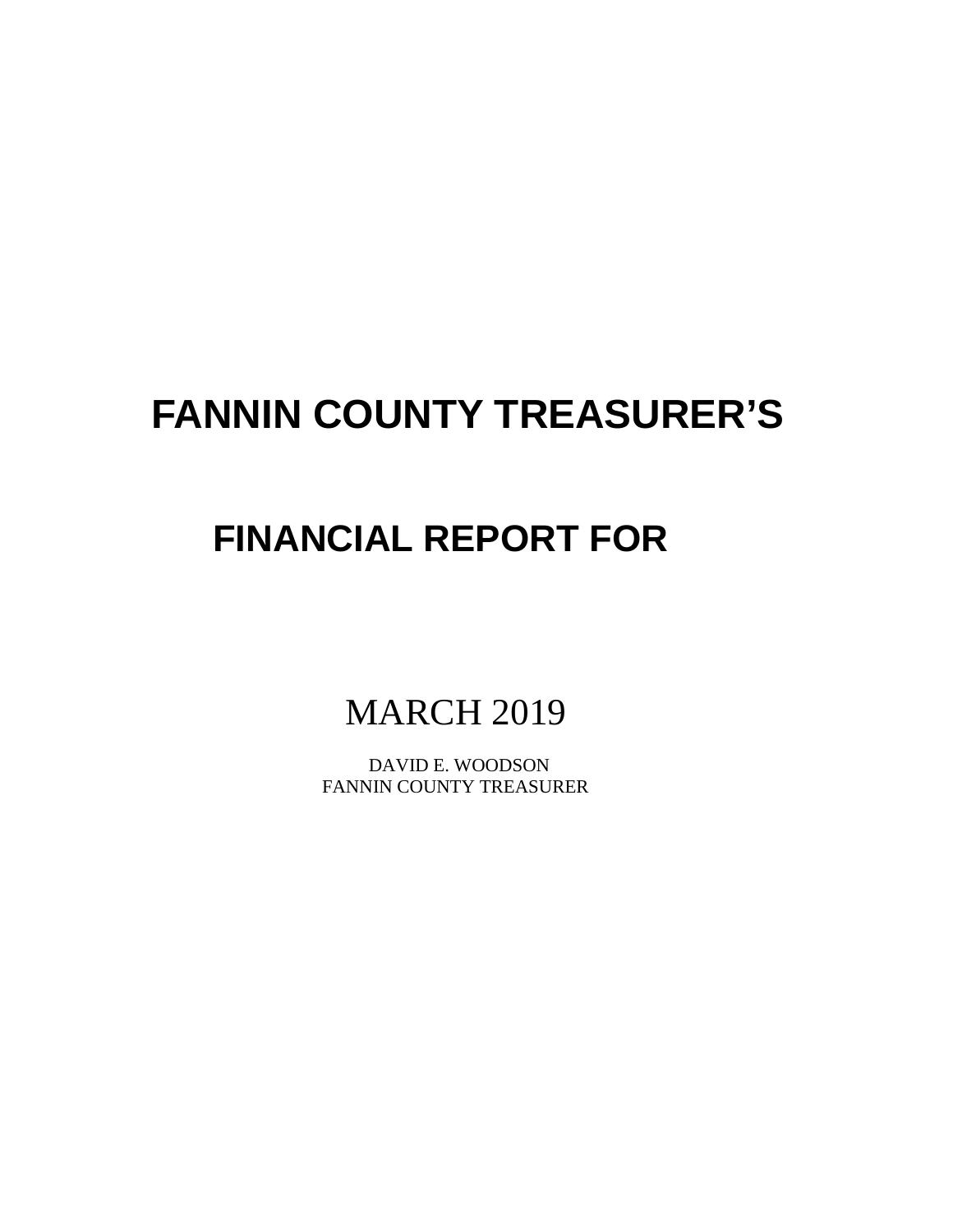## 04/02/2019 FUND DEPOSIT LISTING PAGE 1

| RECEIPT | RECEIVED | DATE     | DATE    | DESCRIPTION       | <b>BANK</b> | <b>TNCOME</b> | <b>REPORT</b> | AMOUNT          |
|---------|----------|----------|---------|-------------------|-------------|---------------|---------------|-----------------|
| NUMBER  | FROM     | RECEIVED | DEPOSIT | OF MONEY RECEIVED | ACCOUNT     | ACCOUNT       | CODES         | <b>RECEIVED</b> |
|         |          |          |         |                   |             |               |               |                 |

GENERAL FUND

| =====================================                                                        |                             |                                                            |                  |                  |             |
|----------------------------------------------------------------------------------------------|-----------------------------|------------------------------------------------------------|------------------|------------------|-------------|
| 0000190418-01 DISTRICT ATTORNEY TRUST                                                        |                             | 03-01-2019 03-01-2019 ADMIN. FEES                          | $10 - 103 - 100$ | $10 - 340 - 475$ | 12.71       |
| 0000190418-02 DISTRICT ATTORNEY TRUST                                                        |                             | 03-01-2019 03-01-2019 CERTIFIED MAIL                       | $10 - 103 - 100$ | $10 - 475 - 311$ | 13.40       |
| 0000190419-01 TEXPOOL                                                                        |                             | 03-01-2019 03-01-2019 FEB. 2019 INTEREST                   | 10-103-175       | $10 - 360 - 100$ | 6,152.63    |
| 0000190420-01 TAX A/C                                                                        |                             | $03-01-2019$ $03-01-2019$ TABC - JAN. 2019 5% $10-103-100$ |                  | $10 - 320 - 200$ | 24.00       |
| 0000190421-01 TAX A/C                                                                        |                             | 03-01-2019 03-01-2019 WEEK OF 2/22/19                      | $10 - 103 - 100$ | $10 - 321 - 200$ | 1,793.00    |
| 0000190422-01 FANNIN COUNTY HEALTH DEPT 03-01-2019 03-01-2019 FEB. 2019 PERMITS              |                             |                                                            | $10 - 103 - 100$ | $10 - 320 - 545$ | 1,075.00    |
| 0000190423-01 SECURUS                                                                        |                             | 03-01-2019 03-01-2019 JAN. 2019 JAIL PAY 10-103-100        |                  | $10 - 319 - 420$ | 1,662.02    |
| 0000190424-01 COMPTROLLER - JUDICIARY                                                        |                             | 03-04-2019 03-04-2019 FEB. 2019 SUPP. FOR 10-103-100       |                  | 10-370-152       | 359.81      |
| 0000190429-01 DISTRICT CLERK                                                                 |                             | 03-05-2019 03-05-2019 JAN. 1-31, 2019                      | $10 - 103 - 100$ | $10 - 318 - 130$ | 7.532.60    |
| 0000190429-02 DISTRICT CLERK                                                                 |                             | 03-05-2019 03-05-2019 JAN. 1-31, 2019                      | $10 - 103 - 100$ | $10 - 318 - 132$ | 91.10       |
| 0000190429-03 DISTRICT CLERK                                                                 |                             | 03-05-2019 03-05-2019 JAN. 1-31, 2019                      | $10 - 103 - 100$ | $10 - 340 - 135$ | 165.00      |
| 0000190429-04 DISTRICT CLERK                                                                 |                             | 03-05-2019 03-05-2019 JAN. 1-31, 2019                      | $10 - 103 - 100$ | $10 - 340 - 450$ | 8,111.39    |
| 0000190429-05 DISTRICT CLERK                                                                 |                             | 03-05-2019 03-05-2019 JAN. 1-31, 2019                      | $10 - 103 - 100$ | $10 - 340 - 560$ | 973.70      |
| 0000190429-06 DISTRICT CLERK                                                                 |                             | 03-05-2019 03-05-2019 JAN. 1-31, 2019                      | $10 - 103 - 100$ | $10 - 340 - 600$ | 145.37      |
| 0000190429-07 DISTRICT CLERK                                                                 |                             | 03-05-2019 03-05-2019 JAN. 1-31, 2019                      | $10 - 103 - 100$ | $10 - 370 - 162$ | 436.12      |
| 0000190429-08 DISTRICT CLERK                                                                 |                             | 03-05-2019 03-05-2019 JAN. 1-31, 2019                      | $10 - 103 - 100$ | $10 - 370 - 163$ | 31.26       |
| 0000190429-09 DISTRICT CLERK                                                                 |                             | 03-05-2019 03-05-2019 JAN. 1-31, 2019                      | $10 - 103 - 100$ | $10 - 370 - 164$ | 125.03      |
| 0000190429-10 DISTRICT CLERK                                                                 |                             | 03-05-2019 03-05-2019 JAN. 1-31, 2019                      | $10 - 103 - 100$ | $10 - 370 - 166$ | 7.34        |
| 0000190429-11 DISTRICT CLERK                                                                 |                             | 03-05-2019 03-05-2019 JAN. 1-31, 2019                      | 10-103-100       | $10 - 370 - 167$ | 45.95       |
| 0000190429-12 DISTRICT CLERK                                                                 |                             | 03-05-2019 03-05-2019 JAN. 1-31, 2019                      | $10 - 103 - 100$ | $10 - 370 - 450$ | 180.00      |
| 0000190431-01 BOND SUPERVISION                                                               |                             | 03-05-2019 03-05-2019 WEEK OF 02/25/19 TH 10-103-100       |                  | $10 - 340 - 573$ | 2,248.00    |
| 0000190432-01 FANNIN COUNTY HEALTH INSP 03-05-2019 03-05-2019 FEB. 2019 PERMITS & 10-103-100 |                             |                                                            |                  | $10 - 320 - 300$ | 8,315.17    |
| 0000190433-01 APPRAISAL DISTRICT                                                             | 03-07-2019 03-07-2019 TAXES |                                                            | $10 - 103 - 100$ | $10 - 310 - 110$ | 84, 453. 17 |
| 0000190433-02 APPRAISAL DISTRICT                                                             | 03-07-2019 03-07-2019 TAXES |                                                            | $10 - 103 - 100$ | $10 - 321 - 901$ | 9.99        |
| 0000190433-08 APPRAISAL DISTRICT                                                             | 03-07-2019 03-07-2019 TAXES |                                                            | $10 - 103 - 100$ | $10 - 310 - 120$ | 6,574.92    |
| 0000190434-01 CONSTABLE PCT. # 2                                                             |                             | 03-07-2019 03-07-2019 SERVE PAPERS                         | $10 - 103 - 100$ | $10 - 340 - 552$ | 70.00       |
| 0000190435-01 CONSTABLE PCT. # 2                                                             |                             | 03-07-2019 03-07-2019 SERVE PAPERS                         | $10 - 103 - 100$ | $10 - 340 - 552$ | 270.00      |
| 0000190436-01 CONSTABLE PCT. # 2                                                             |                             | 03-07-2019 03-07-2019 SERVE PAPERS                         | $10 - 103 - 100$ | $10 - 340 - 552$ | 70.00       |
| 0000190440-01 VISION MEDIA GROUP, INC.                                                       |                             | 03-07-2019 03-07-2019 MAR. 2019 TOWER REN 10-103-100       |                  | $10 - 370 - 100$ | 200.00      |
| 0000190441-01 LEGEND BANK                                                                    |                             | 03-07-2019 03-07-2019 FEB. 2019 INTEREST 10-103-100        |                  | $10 - 360 - 100$ | 1,581.81    |
| 0000190441-30 LEGEND BANK                                                                    |                             | 03-07-2019 03-07-2019 FEB. 2019 INTEREST                   | 10-100-100       | $10 - 360 - 100$ | 15.70       |
| 0000190441-32 LEGEND BANK                                                                    |                             | 03-07-2019 03-07-2019 FEB. 2019 INTEREST 10-103-110        |                  | $10 - 360 - 110$ | 1,060.27    |
| 0000190442-01 COMPTROLLER                                                                    |                             | 03-08-2019 03-08-2019 JAN. 2019 LOCAL SAL 10-103-100       |                  | $10 - 318 - 160$ | 72,406.02   |
| 0000190444-01 BOND SUPERVISION                                                               |                             | 03-08-2019 03-08-2019 WEEK OF 03/04/19 TH 10-103-100       |                  | $10 - 340 - 573$ | 1,200.00    |
| 0000190454-01 APPRAISAL DISTRICT                                                             | 03-14-2019 03-14-2019 TAXES |                                                            | $10 - 103 - 100$ | $10 - 310 - 110$ | 70,581.68   |
| 0000190454-02 APPRAISAL DISTRICT                                                             | 03-14-2019 03-14-2019 TAXES |                                                            | $10 - 103 - 100$ | $10 - 321 - 901$ | 551.55      |
| 0000190454-08 APPRAISAL DISTRICT                                                             | 03-14-2019 03-14-2019 TAXES |                                                            | 10-103-100       | $10 - 310 - 120$ | 5,060.71    |
| 0000190456-01 TAC                                                                            |                             | 03-14-2019 03-14-2019 WORKERS COMP. REFUN 10-103-100       |                  | $10 - 370 - 130$ | 282.30      |
| 0000190461-01 TAX A/C                                                                        |                             | 03-19-2019 03-19-2019 WEEK OF 03/01/19                     | $10 - 103 - 100$ | $10 - 321 - 200$ | 6.90        |
| 0000190462-01 TAX A/C                                                                        |                             | 03-19-2019 03-19-2019 WEEK OF 03/01/19                     | $10 - 103 - 100$ | $10 - 321 - 200$ | 3,117.04    |
| 0000190463-01 TAX A/C                                                                        |                             | 03-19-2019 03-19-2019 WEEK OF 03/08/19 10-103-100          |                  | $10 - 321 - 200$ | 2,386.85    |
| 0000190464-01 TAX A/C                                                                        |                             | 03-19-2019 03-19-2019 WEEK OF 03/08/19 19 10-103-100       |                  | $10 - 321 - 250$ | 955.00      |
| 0000190465-01 TAX A/C                                                                        |                             | 03-19-2019 03-19-2019 WEEK OF 03/01/19 21 10-103-100       |                  | $10 - 321 - 250$ | 1,055.00    |
| 0000190466-01 TAX A/C                                                                        |                             | 03-19-2019 03-19-2019 WEEK OF 02/22/19                     | $10 - 103 - 100$ | $10 - 321 - 200$ | 4.80        |
| 0000190467-01 BOND SUPERVISION                                                               |                             | 03-19-2019 03-19-2019 WEEK OF 03/11/19 TH 10-103-100       |                  | $10 - 340 - 573$ | 1,260.00    |
| 0000190470-01 DISTRICT CLERK                                                                 |                             | 03-20-2019 03-20-2019 FEB. 1-28, 2019                      | $10 - 103 - 100$ | $10 - 318 - 130$ | 6,146.46    |
| 0000190470-02 DISTRICT CLERK                                                                 |                             | 03-20-2019 03-20-2019 FEB. 1-28, 2019                      | $10 - 103 - 100$ | $10 - 318 - 132$ | 230.80      |
| 0000190470-03 DISTRICT CLERK                                                                 |                             | 03-20-2019 03-20-2019 FEB. 1-28, 2019                      | $10 - 103 - 100$ | $10 - 340 - 135$ | 120.00      |
| 0000190470-04 DISTRICT CLERK                                                                 |                             | 03-20-2019 03-20-2019 FEB. 1-28, 2019                      | $10 - 103 - 100$ | $10 - 340 - 450$ | 4,042.19    |
| 0000190470-05 DISTRICT CLERK                                                                 |                             | 03-20-2019 03-20-2019 FEB. 1-28, 2019                      | $10 - 103 - 100$ | $10 - 340 - 475$ | 2.00        |
| 0000190470-06 DISTRICT CLERK                                                                 |                             | 03-20-2019 03-20-2019 FEB. 1-28, 2019                      | $10 - 103 - 100$ | $10 - 340 - 560$ | 1,431.64    |
| 0000190470-07 DISTRICT CLERK                                                                 |                             | 03-20-2019 03-20-2019 FEB. 1-28, 2019                      | $10 - 103 - 100$ | $10 - 340 - 600$ | 110.00      |
| 0000190470-08 DISTRICT CLERK                                                                 |                             | 03-20-2019 03-20-2019 FEB. 1-28, 2019                      | $10 - 103 - 100$ | $10 - 370 - 162$ | 330.00      |
| 0000190470-09 DISTRICT CLERK                                                                 |                             | 03-20-2019 03-20-2019 FEB. 1-28, 2019                      | $10 - 103 - 100$ | $10 - 370 - 163$ | 30.04       |
|                                                                                              |                             |                                                            |                  |                  |             |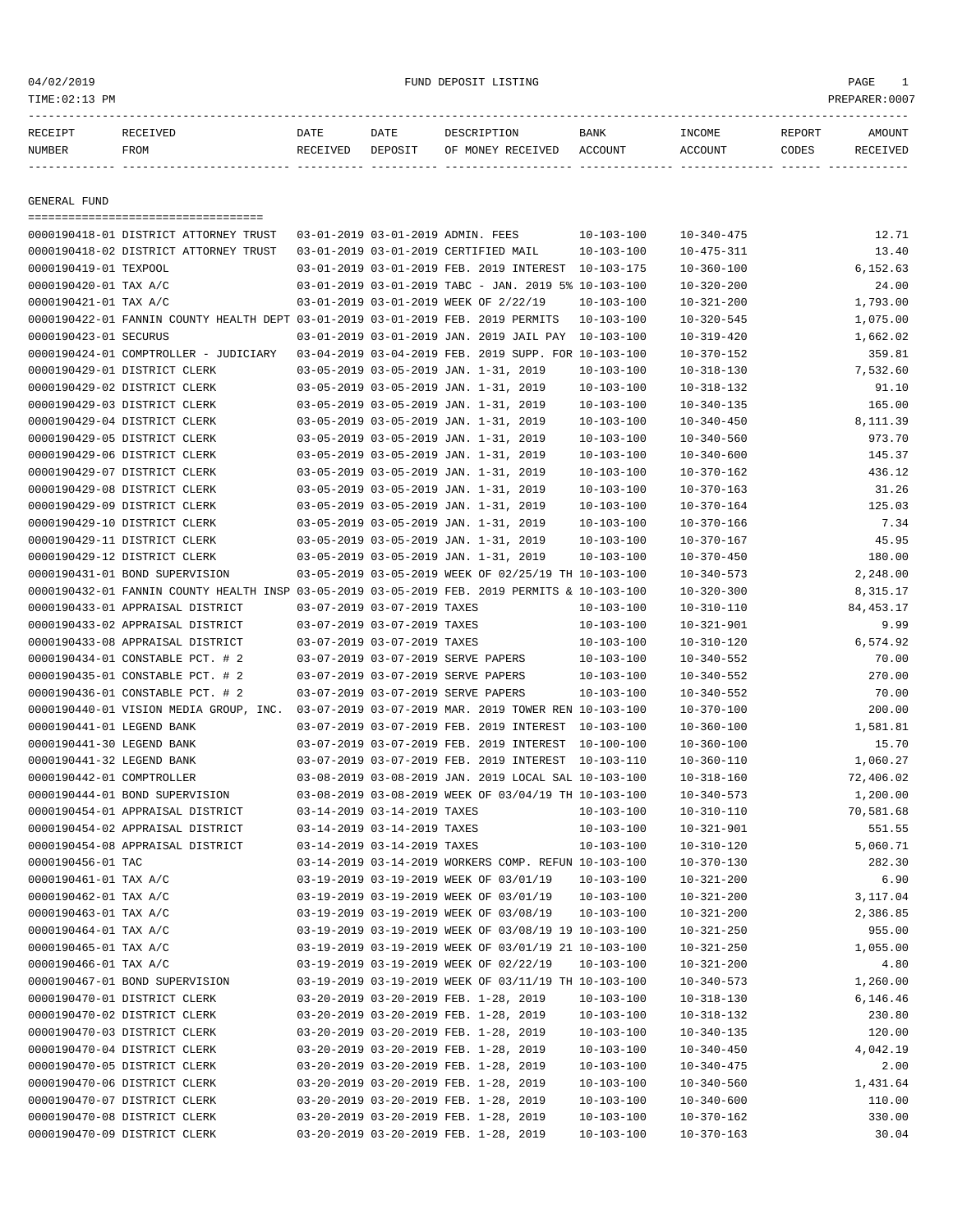04/02/2019 FUND DEPOSIT LISTING PAGE 2

| RECEIPT | RECEIVED | DATE     | DATE    | DESCRIPTION       | <b>BANK</b> | <b>TNCOME</b> | REPORT | AMOUNT          |
|---------|----------|----------|---------|-------------------|-------------|---------------|--------|-----------------|
| NUMBER  | FROM     | RECEIVED | DEPOSIT | OF MONEY RECEIVED | ACCOUNT     | ACCOUNT       | CODES  | <b>RECEIVED</b> |
|         |          |          |         |                   |             |               |        |                 |

GENERAL FUND

|                            | -----------------------------------                                           |                                 |                                                            |                  |                  |            |
|----------------------------|-------------------------------------------------------------------------------|---------------------------------|------------------------------------------------------------|------------------|------------------|------------|
|                            | 0000190470-10 DISTRICT CLERK                                                  |                                 | 03-20-2019 03-20-2019 FEB. 1-28, 2019                      | $10 - 103 - 100$ | $10 - 370 - 164$ | 120.18     |
|                            | 0000190470-11 DISTRICT CLERK                                                  |                                 | 03-20-2019 03-20-2019 FEB. 1-28, 2019                      | $10 - 103 - 100$ | $10 - 370 - 166$ | 6.98       |
|                            | 0000190470-12 DISTRICT CLERK                                                  |                                 | 03-20-2019 03-20-2019 FEB. 1-28, 2019                      | $10 - 103 - 100$ | $10 - 370 - 167$ | 47.04      |
|                            | 0000190470-13 DISTRICT CLERK                                                  |                                 | 03-20-2019 03-20-2019 FEB. 1-28, 2019                      | $10 - 103 - 100$ | $10 - 370 - 450$ | 60.00      |
| 0000190471-01 TAC          |                                                                               |                                 | 03-20-2019 03-20-2019 TRAVEL REIMBURSEMEN 10-103-100       |                  | $10 - 400 - 427$ | 645.60     |
| 0000190473-01 COMPTROLLER  |                                                                               |                                 | 03-21-2019 03-21-2019 TRANSPORT REIMBURSE 10-103-100       |                  | $10 - 370 - 562$ | 1,461.00   |
|                            | 0000190475-01 APPRAISAL DISTRICT                                              | 03-21-2019 03-21-2019 TAXES     |                                                            | $10 - 103 - 100$ | $10 - 310 - 110$ | 32, 238.74 |
|                            | 0000190475-02 APPRAISAL DISTRICT                                              | 03-21-2019 03-21-2019 TAXES     |                                                            | $10 - 103 - 100$ | $10 - 321 - 901$ | 139.96     |
|                            | 0000190475-08 APPRAISAL DISTRICT                                              | 03-21-2019 03-21-2019 TAXES     |                                                            | $10 - 103 - 100$ | $10 - 310 - 120$ | 1,699.98   |
|                            | 0000190479-01 COMPTROLLER - JUDICIARY                                         |                                 | 03-22-2019 03-22-2019 CTY. SUPPLEMENT FOR 10-103-100       |                  | $10 - 370 - 152$ | 359.81     |
|                            | 0000190480-01 LASALLE CORRECTIONS VI, L 03-25-2019 03-25-2019 ODYSSEY HOSTING |                                 |                                                            | $10 - 103 - 100$ | $10 - 370 - 453$ | 5,398.25   |
|                            | 0000190481-01 AMERICAN TOWER                                                  |                                 | 03-25-2019 03-25-2019 APRIL 2019 TOWER RE 10-103-100       |                  | $10 - 370 - 115$ | 1,064.61   |
| 0000190482-01 TAX A/C      |                                                                               |                                 | 03-25-2019 03-25-2019 WEEK OF 03/15/19 23 10-103-100       |                  | $10 - 321 - 250$ | 1,165.00   |
| 0000190483-01 TAX A/C      |                                                                               |                                 | 03-25-2019 03-25-2019 WEEK OF 03/15/19                     | $10 - 103 - 100$ | $10 - 321 - 200$ | 2,662.80   |
| 0000190485-01 COUNTY CLERK |                                                                               | 03-27-2019 03-27-2019 OCT. 2018 |                                                            | $10 - 103 - 100$ | $10 - 318 - 130$ | 5,472.73   |
| 0000190485-02 COUNTY CLERK |                                                                               | 03-27-2019 03-27-2019 OCT. 2018 |                                                            | $10 - 103 - 100$ | $10 - 340 - 560$ | 1,902.38   |
| 0000190485-03 COUNTY CLERK |                                                                               | 03-27-2019 03-27-2019 OCT. 2018 |                                                            | $10 - 103 - 100$ | $10 - 340 - 403$ | 23, 425.84 |
| 0000190485-04 COUNTY CLERK |                                                                               | 03-27-2019 03-27-2019 OCT. 2018 |                                                            | $10 - 103 - 100$ | $10 - 370 - 162$ | 345.00     |
| 0000190485-05 COUNTY CLERK |                                                                               | 03-27-2019 03-27-2019 OCT. 2018 |                                                            | $10 - 103 - 100$ | $10 - 370 - 163$ | 27.15      |
| 0000190485-06 COUNTY CLERK |                                                                               | 03-27-2019 03-27-2019 OCT. 2018 |                                                            | $10 - 103 - 100$ | $10 - 370 - 164$ | 108.62     |
| 0000190485-07 COUNTY CLERK |                                                                               | 03-27-2019 03-27-2019 OCT. 2018 |                                                            | $10 - 103 - 100$ | $10 - 370 - 166$ | 7.44       |
| 0000190485-08 COUNTY CLERK |                                                                               | 03-27-2019 03-27-2019 OCT. 2018 |                                                            | $10 - 103 - 100$ | $10 - 370 - 167$ | 49.27      |
| 0000190485-09 COUNTY CLERK |                                                                               | 03-27-2019 03-27-2019 OCT. 2018 |                                                            | $10 - 103 - 100$ | $10 - 340 - 400$ | 98.00      |
| 0000190485-10 COUNTY CLERK |                                                                               | 03-27-2019 03-27-2019 OCT. 2018 |                                                            | $10 - 103 - 100$ | $10 - 340 - 475$ | 380.86     |
| 0000190485-11 COUNTY CLERK |                                                                               | 03-27-2019 03-27-2019 OCT. 2018 |                                                            | $10 - 103 - 100$ | $10 - 340 - 601$ | 115.00     |
| 0000190485-12 COUNTY CLERK |                                                                               | 03-27-2019 03-27-2019 OCT. 2018 |                                                            | $10 - 103 - 100$ | $10 - 318 - 132$ | 824.38     |
| 0000190485-13 COUNTY CLERK |                                                                               | 03-27-2019 03-27-2019 OCT. 2018 |                                                            | $10 - 103 - 100$ | $10 - 360 - 100$ | 6.57       |
|                            | 0000190487-01 BOND SUPERVISION                                                |                                 | 03-27-2019 03-27-2019 WEEK OF 03/18/19 TH 10-103-100       |                  | $10 - 340 - 573$ | 1,310.00   |
| 0000190488-01 COMPTROLLER  |                                                                               |                                 | 03-27-2019 03-27-2019 PHYSICAL EVID. ANAL 10-103-100       |                  | $10 - 425 - 465$ | 746.75     |
| 0000190489-01 COMPTROLLER  |                                                                               |                                 | 03-27-2019 03-27-2019 PHYSICAL EVID. ANAL 10-103-100       |                  | $10 - 425 - 465$ | 449.00     |
| 0000190490-01 COMPTROLLER  |                                                                               |                                 | 03-27-2019 03-27-2019 PHYSICAL EVID. ANAL 10-103-100       |                  | $10 - 425 - 465$ | 746.75     |
|                            | 0000190494-01 OFFICE OF COURT                                                 |                                 | 03-28-2019 03-28-2019 FY19 FORMULA GRANT 10-103-100        |                  | $10 - 330 - 437$ | 8,819.50   |
|                            | 0000190495-01 APPRAISAL DISTRICT                                              | 03-28-2019 03-28-2019 TAXES     |                                                            | $10 - 103 - 100$ | $10 - 310 - 110$ | 33,490.46  |
|                            | 0000190495-07 APPRAISAL DISTRICT                                              | 03-28-2019 03-28-2019 TAXES     |                                                            | $10 - 103 - 100$ | $10 - 310 - 120$ | 10,047.91  |
|                            | 0000190496-01 FANNIN COUNTY CASH BOND                                         |                                 | 03-29-2019 03-29-2019 RELINOUISH BOND-CV- 10-103-100       |                  | $10 - 352 - 201$ | 900.00     |
| 0000190497-01 TAX A/C      |                                                                               |                                 | 03-29-2019 03-29-2019 WEEK OF 03/22/19                     | $10 - 103 - 100$ | $10 - 321 - 200$ | 16.10      |
| 0000190498-01 TAX A/C      |                                                                               |                                 | $03-29-2019$ $03-29-2019$ TABC- FEB. $2019 - 5$ 10-103-100 |                  | $10 - 320 - 200$ | 30.00      |
| 0000190499-01 TAX A/C      |                                                                               |                                 | 03-29-2019 03-29-2019 WEEK OF 03/22/19                     | $10 - 103 - 100$ | $10 - 321 - 200$ | 1,722.50   |
| 0000190500-01 TAX A/C      |                                                                               |                                 | 03-29-2019 03-29-2019 WEEK OF 03/08/19                     | $10 - 103 - 100$ | $10 - 321 - 200$ | 69.00      |
| 0000190501-01 TAX A/C      |                                                                               |                                 | 03-29-2019 03-29-2019 WEEK OF 03/22/19 14 10-103-100       |                  | $10 - 321 - 250$ | 715.00     |

FUND TOTAL 444,013.60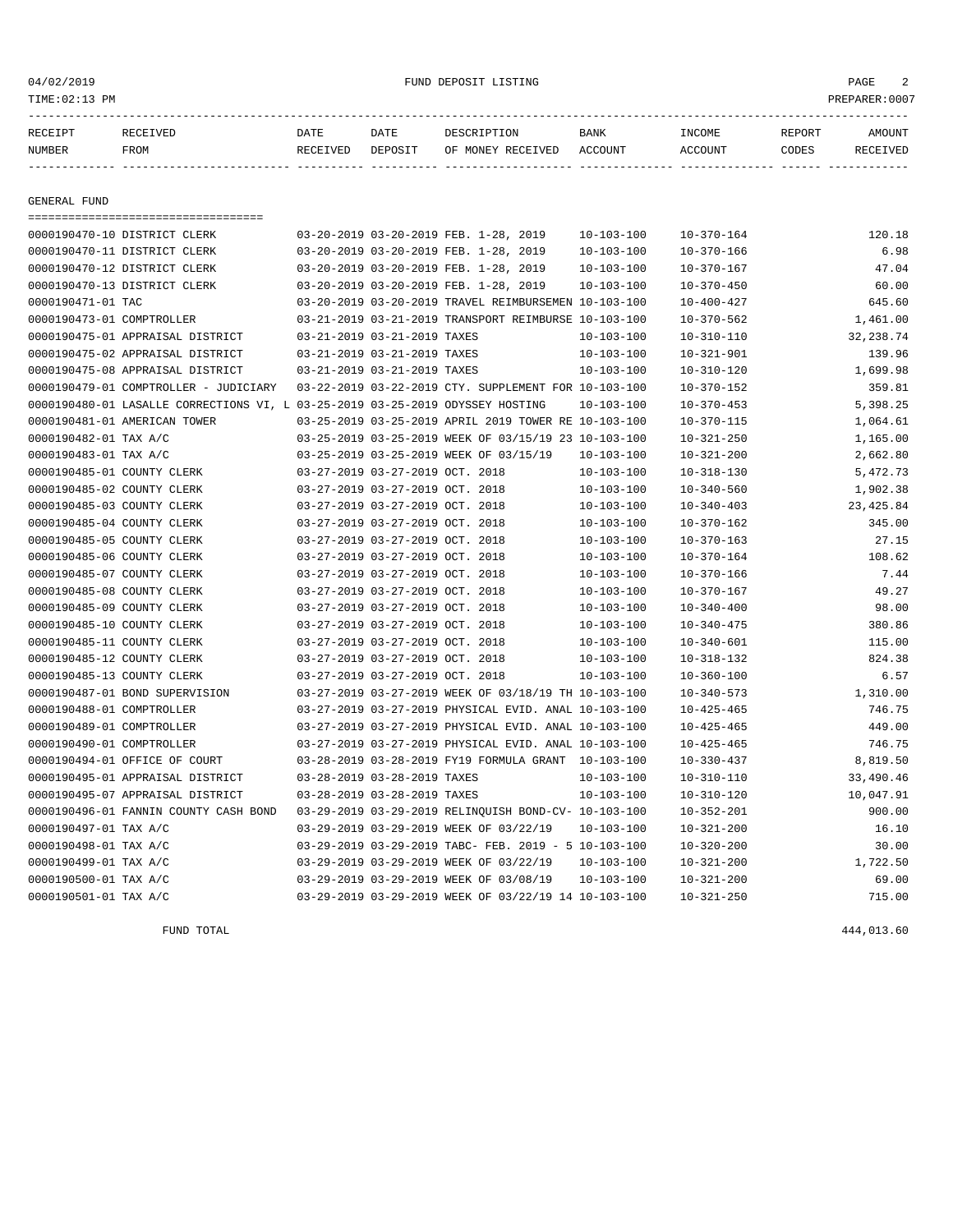TIME:02:13 PM PREPARER:0007

| RECEIPT | RECEIVED            | DATE     | DATE    | DESCRIPTION       | <b>BANK</b> | INCOME  | REPORT | AMOUNT   |  |  |
|---------|---------------------|----------|---------|-------------------|-------------|---------|--------|----------|--|--|
| NUMBER  | FROM                | RECEIVED | DEPOSIT | OF MONEY RECEIVED | ACCOUNT     | ACCOUNT | CODES  | RECEIVED |  |  |
|         |                     |          |         |                   |             |         |        |          |  |  |
|         |                     |          |         |                   |             |         |        |          |  |  |
|         | COURTHOUSE SECURITY |          |         |                   |             |         |        |          |  |  |
|         |                     |          |         |                   |             |         |        |          |  |  |

| 0000190429-13 DISTRICT CLERK | 03-05-2019 03-05-2019 JAN. 1-31, 2019               | $11 - 103 - 100$ | $11 - 340 - 650$ | 247.64 |
|------------------------------|-----------------------------------------------------|------------------|------------------|--------|
| 0000190441-02 LEGEND BANK    | 03-07-2019 03-07-2019 FEB. 2019 INTEREST 11-103-100 |                  | $11 - 360 - 100$ | 13.43  |
| 0000190470-14 DISTRICT CLERK | 03-20-2019 03-20-2019 FEB. 1-28, 2019               | $11 - 103 - 100$ | $11 - 340 - 650$ | 201.19 |
| 0000190485-14 COUNTY CLERK   | 03-27-2019 03-27-2019 OCT. 2018                     | $11 - 103 - 100$ | $11 - 340 - 600$ | 915.12 |

FUND TOTAL  $1,377.38$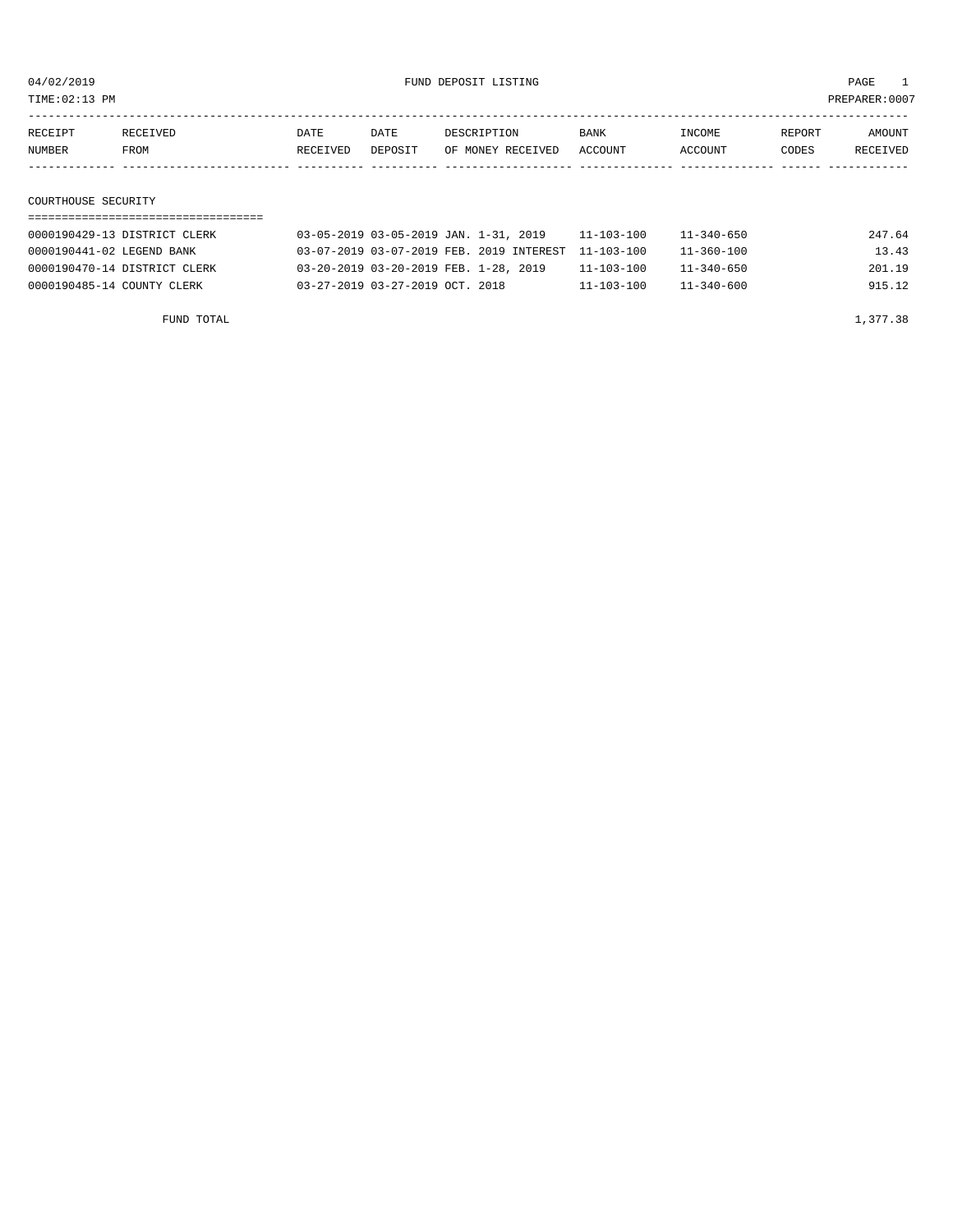| TIME:02:13 PM |                       |          |             |         |                   |         | PREPARER:0007 |        |          |
|---------------|-----------------------|----------|-------------|---------|-------------------|---------|---------------|--------|----------|
|               |                       |          |             |         |                   |         |               |        |          |
|               | RECEIPT               | RECEIVED | <b>DATE</b> | DATE    | DESCRIPTION       | BANK    | INCOME        | REPORT | AMOUNT   |
|               | NUMBER                | FROM     | RECEIVED    | DEPOSIT | OF MONEY RECEIVED | ACCOUNT | ACCOUNT       | CODES  | RECEIVED |
|               |                       |          |             |         |                   |         |               |        |          |
|               |                       |          |             |         |                   |         |               |        |          |
|               | CO.CLK.VITAL STAT.FEE |          |             |         |                   |         |               |        |          |
|               |                       |          |             |         |                   |         |               |        |          |

| 0000190441-03 LEGEND BANK  | 03-07-2019 03-07-2019 FEB. 2019 INTEREST 12-103-100 |                  | $12 - 360 - 100$ | Ა.56  |
|----------------------------|-----------------------------------------------------|------------------|------------------|-------|
| 0000190485-15 COUNTY CLERK | 03-27-2019 03-27-2019 OCT. 2018                     | $12 - 103 - 100$ | 12-370-134       | 94.00 |

FUND TOTAL 94.56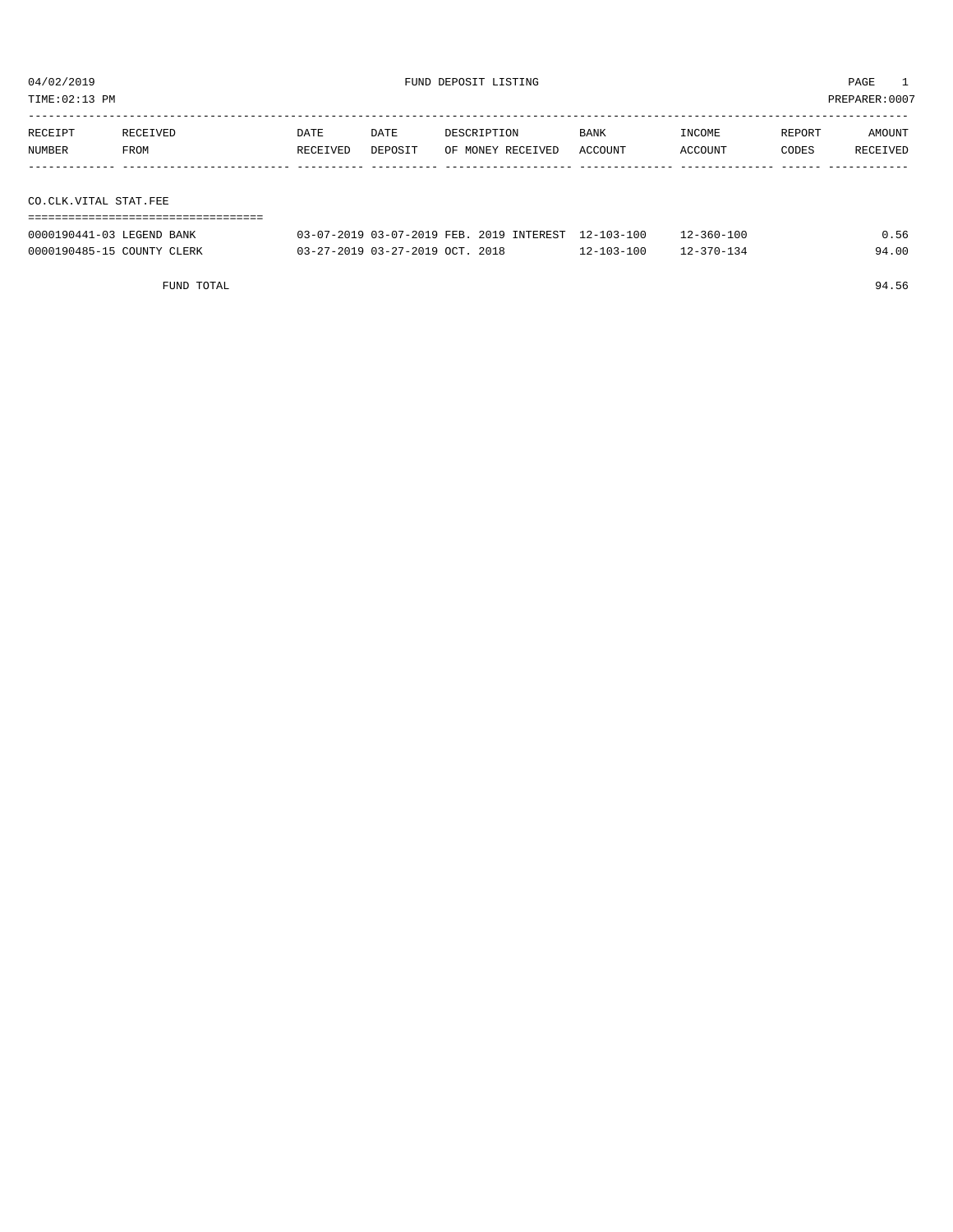## 04/02/2019 FUND DEPOSIT LISTING PAGE 1

| RECEIPT<br>NUMBER     | RECEIVED<br>FROM               | DATE<br>RECEIVED | DATE<br>DEPOSIT                 | DESCRIPTION<br>OF MONEY RECEIVED | <b>BANK</b><br>ACCOUNT | INCOME<br>ACCOUNT | REPORT<br>CODES | AMOUNT<br><b>RECEIVED</b> |
|-----------------------|--------------------------------|------------------|---------------------------------|----------------------------------|------------------------|-------------------|-----------------|---------------------------|
|                       |                                |                  |                                 |                                  |                        |                   |                 |                           |
| BAIL BONDS TRUST FUND |                                |                  |                                 |                                  |                        |                   |                 |                           |
|                       |                                |                  |                                 |                                  |                        |                   |                 |                           |
|                       | 0000190437-01 DOC'S BAIL BONDS |                  | 03-07-2019 03-07-2019 BOND FEES |                                  | $13 - 103 - 113$       | $13 - 345 - 113$  |                 | 75.00                     |

| OUUUISUISITUI DUU S BAIL BUNDS       |                                                                        |                                 | 19-109-119       | -----------      | 79. UU |
|--------------------------------------|------------------------------------------------------------------------|---------------------------------|------------------|------------------|--------|
| 0000190438-01 CARPENTER'S BAIL BONDS |                                                                        | 03-07-2019 03-07-2019 BOND FEES | $13 - 103 - 113$ | $13 - 345 - 113$ | 75.00  |
|                                      | 0000190439-01 FANNIN COUNTY BAIL BONDS 03-07-2019 03-07-2019 BOND FEES |                                 | $13 - 103 - 113$ | $13 - 345 - 113$ | 150.00 |
|                                      | 0000190491-01 FANNIN COUNTY BAIL BONDS 03-27-2019 03-27-2019 BOND FEES |                                 | $13 - 103 - 113$ | $13 - 345 - 113$ | 270.00 |
| 0000190492-01 DOC'S BAIL BONDS       |                                                                        | 03-27-2019 03-27-2019 BOND FEES | $13 - 103 - 113$ | $13 - 345 - 113$ | 105.00 |
| 0000190493-01 CARPENTER'S BAIL BONDS |                                                                        | 03-27-2019 03-27-2019 BOND FEES | $13 - 103 - 113$ | $13 - 345 - 113$ | 75.00  |
|                                      |                                                                        |                                 |                  |                  |        |

FUND TOTAL 750.00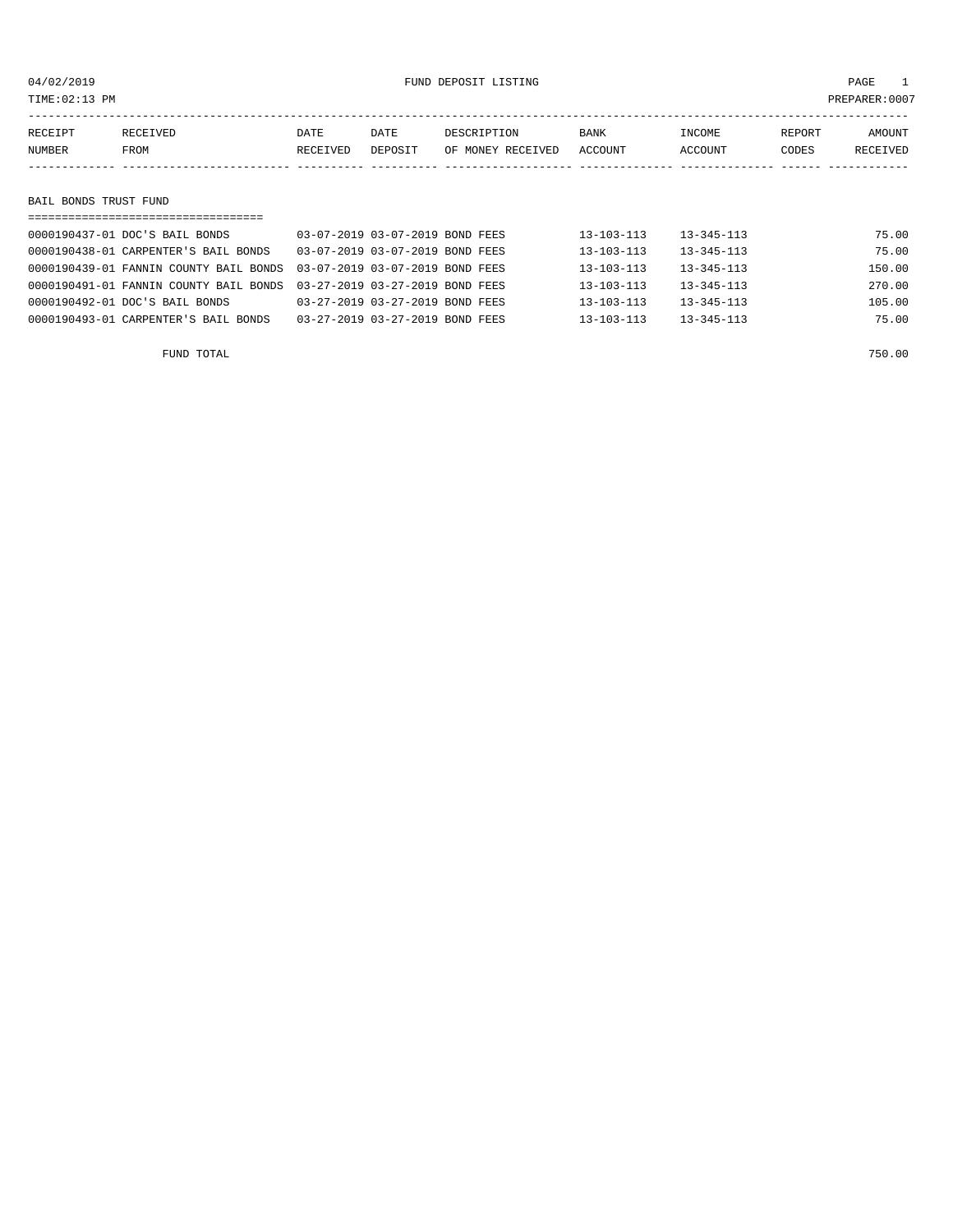| TIME: 02:13 PM           |          |          |         |                   |         |         |        | PREPARER:0007 |
|--------------------------|----------|----------|---------|-------------------|---------|---------|--------|---------------|
|                          |          |          |         |                   |         |         |        |               |
| RECEIPT                  | RECEIVED | DATE     | DATE    | DESCRIPTION       | BANK    | INCOME  | REPORT | AMOUNT        |
| NUMBER                   | FROM     | RECEIVED | DEPOSIT | OF MONEY RECEIVED | ACCOUNT | ACCOUNT | CODES  | RECEIVED      |
|                          |          |          |         |                   |         |         |        |               |
|                          |          |          |         |                   |         |         |        |               |
| PROBATE JUDGES EDUCATION |          |          |         |                   |         |         |        |               |
|                          |          |          |         |                   |         |         |        |               |

| 0000190485-16 COUNTY CLERK | 03-27-2019 03-27-2019 OCT. 2018 | $17 - 103 - 100$ | 17-340-131 | 65.00 |
|----------------------------|---------------------------------|------------------|------------|-------|
|                            |                                 |                  |            |       |

FUND TOTAL 65.00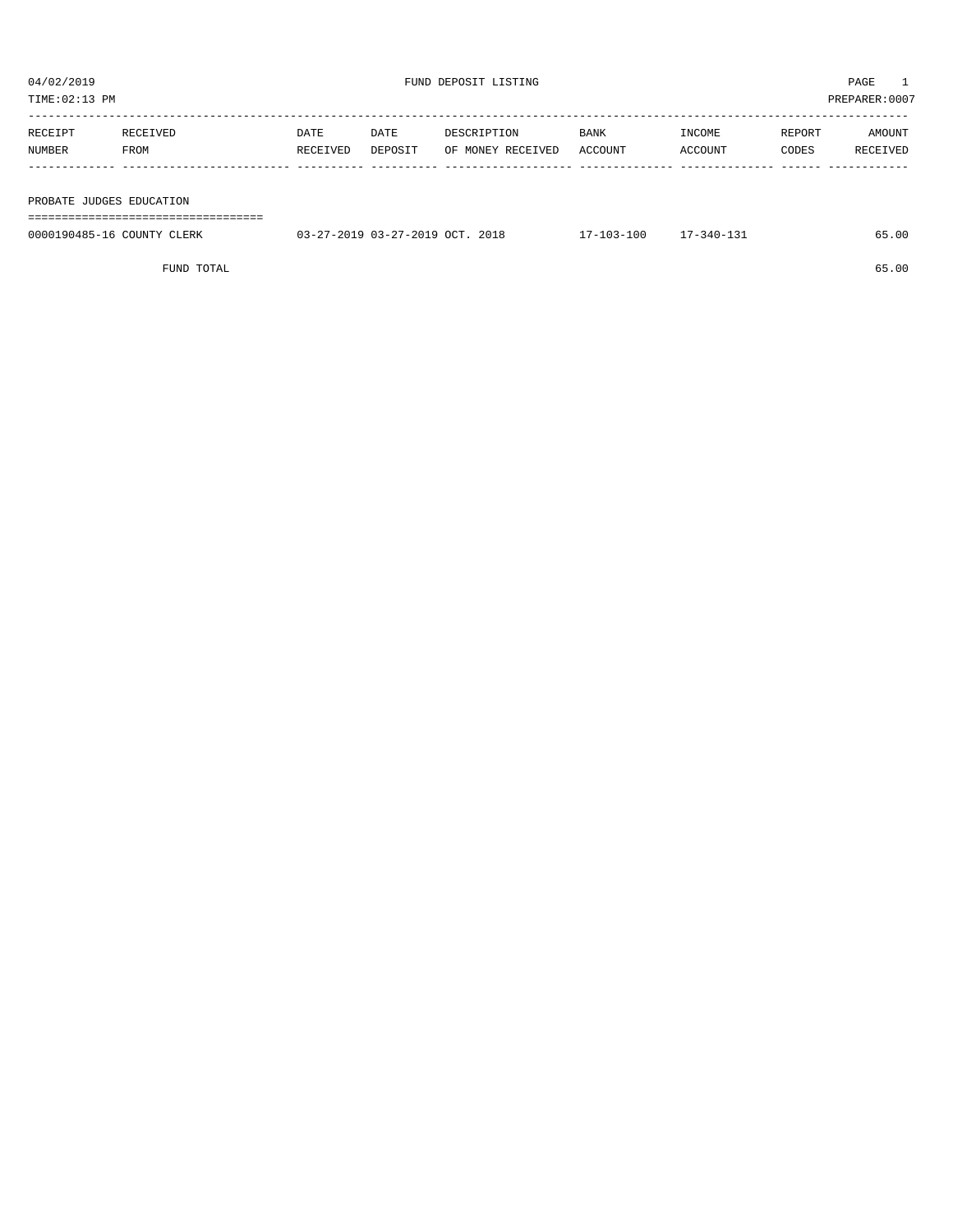| TIME: 02:13 PM    | PREPARER: 0007         |                  |                 |                                  |                 |                   |                 |                    |  |  |  |
|-------------------|------------------------|------------------|-----------------|----------------------------------|-----------------|-------------------|-----------------|--------------------|--|--|--|
| RECEIPT<br>NUMBER | RECEIVED<br>FROM       | DATE<br>RECEIVED | DATE<br>DEPOSIT | DESCRIPTION<br>OF MONEY RECEIVED | BANK<br>ACCOUNT | INCOME<br>ACCOUNT | REPORT<br>CODES | AMOUNT<br>RECEIVED |  |  |  |
|                   |                        |                  |                 |                                  |                 |                   |                 |                    |  |  |  |
|                   | CO.CLERK RECORD MNGMT. |                  |                 |                                  |                 |                   |                 |                    |  |  |  |

| 0000190441-04 LEGEND BANK  | 03-07-2019 03-07-2019 FEB. 2019 INTEREST 18-103-100 |            | $18 - 360 - 100$ | 7.19     |
|----------------------------|-----------------------------------------------------|------------|------------------|----------|
| 0000190485-17 COUNTY CLERK | 03-27-2019 03-27-2019 OCT. 2018                     | 18-103-100 | $18 - 370 - 133$ | 7,250.46 |

FUND TOTAL 7,257.65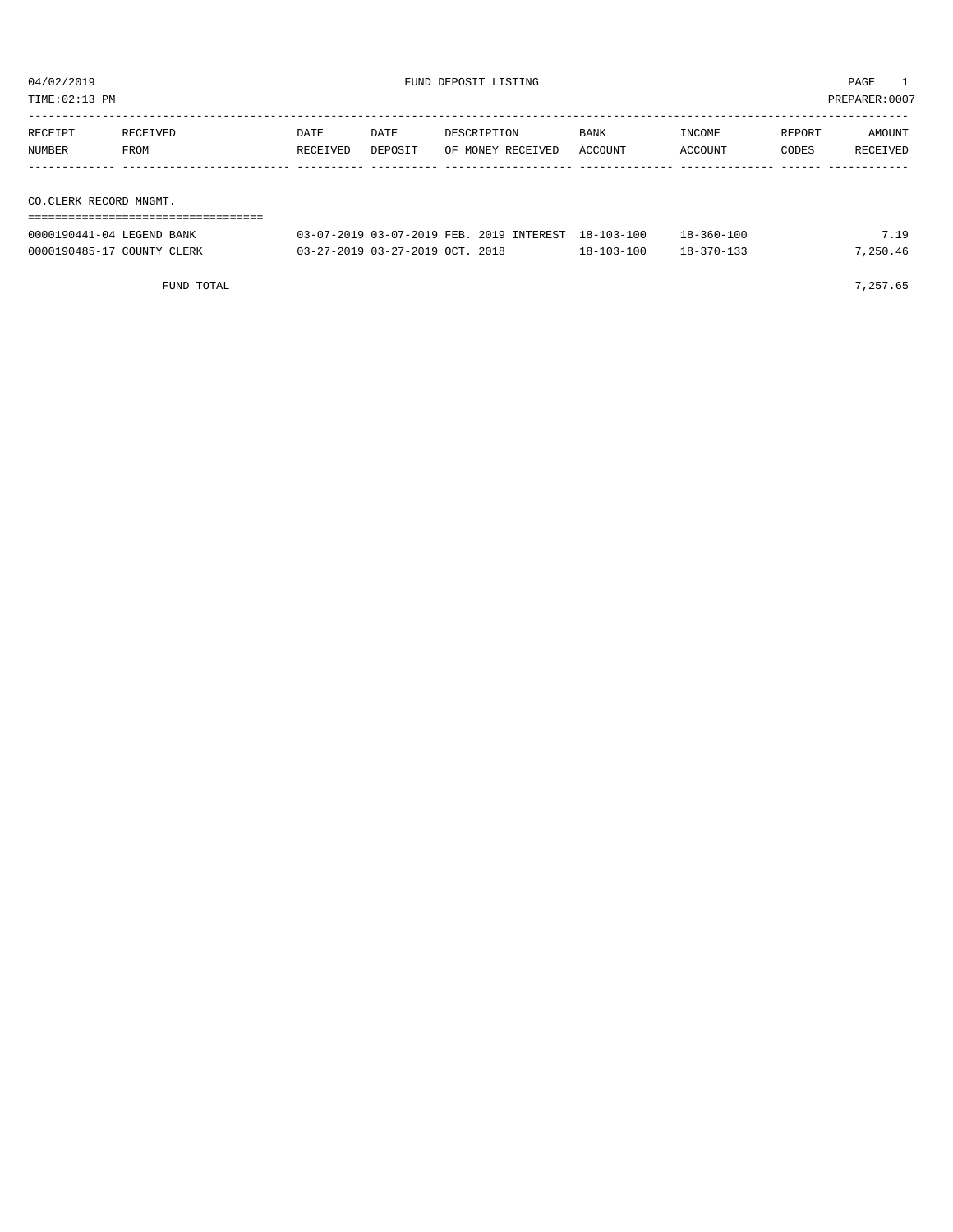TIME:02:13 PM PREPARER:0007

| RECEIPT                 | RECEIVED                     | DATE     | DATE                                  | DESCRIPTION       | <b>BANK</b>    | INCOME     | REPORT | AMOUNT   |
|-------------------------|------------------------------|----------|---------------------------------------|-------------------|----------------|------------|--------|----------|
| NUMBER                  | FROM                         | RECEIVED | DEPOSIT                               | OF MONEY RECEIVED | <b>ACCOUNT</b> | ACCOUNT    | CODES  | RECEIVED |
|                         |                              |          |                                       |                   |                |            |        |          |
|                         |                              |          |                                       |                   |                |            |        |          |
| DIST.CLK.RECORDS MNGMT. |                              |          |                                       |                   |                |            |        |          |
|                         |                              |          |                                       |                   |                |            |        |          |
|                         | 0000190429-14 DISTRICT CLERK |          | 03-05-2019 03-05-2019 JAN. 1-31, 2019 |                   | 19-103-100     | 19-370-136 |        | 257.40   |

0000190441-05 LEGEND BANK 03-07-2019 03-07-2019 FEB. 2019 INTEREST 19-103-100 19-360-100 1.51 0000190470-15 DISTRICT CLERK 03-20-2019 03-20-2019 FEB. 1-28, 2019 19-103-100 19-370-136 189.23

FUND TOTAL 448.14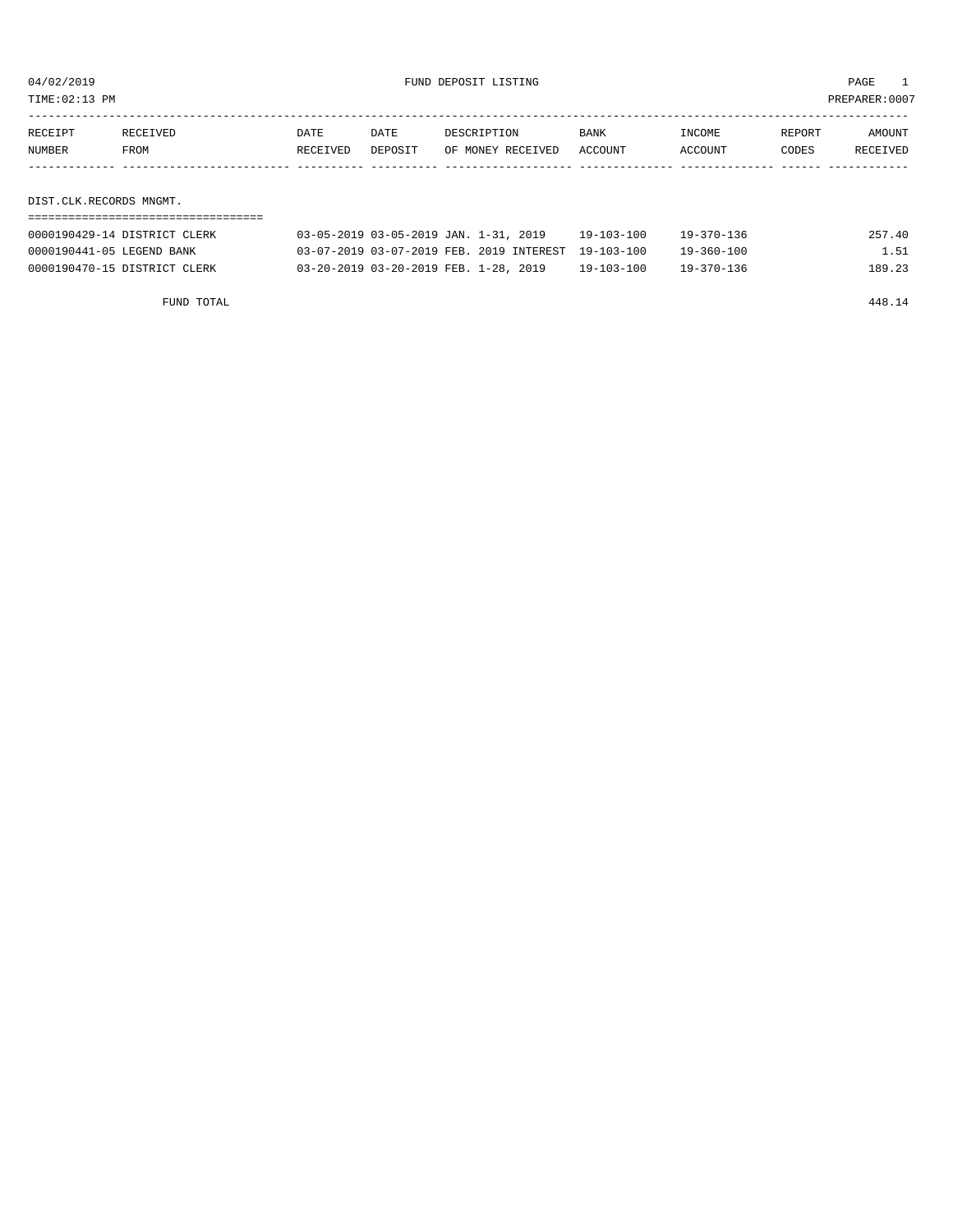TIME:02:13 PM PREPARER:0007

| RECEIPT | RECEIVED | DATE     | DATE    | DESCRIPTION       | BANK    | INCOME  | REPORT | AMOUNT   |
|---------|----------|----------|---------|-------------------|---------|---------|--------|----------|
| NUMBER  | FROM     | RECEIVED | DEPOSIT | OF MONEY RECEIVED | ACCOUNT | ACCOUNT | CODES  | RECEIVED |
|         |          |          |         |                   |         |         |        |          |
|         |          |          |         |                   |         |         |        |          |
|         |          |          |         |                   |         |         |        |          |

# COUNTY OFFICES REC.MNGMT.

| 0000190429-15 DISTRICT CLERK | 03-05-2019 03-05-2019 JAN. 1-31, 2019               | 20-103-100       | 20-370-135       | 440.88 |
|------------------------------|-----------------------------------------------------|------------------|------------------|--------|
| 0000190441-06 LEGEND BANK    | 03-07-2019 03-07-2019 FEB. 2019 INTEREST 20-103-100 |                  | 20-360-100       | 5.86   |
| 0000190470-16 DISTRICT CLERK | 03-20-2019 03-20-2019 FEB. 1-28, 2019               | $20 - 103 - 100$ | $20 - 370 - 135$ | 405.56 |
| 0000190485-18 COUNTY CLERK   | $03 - 27 - 2019$ $03 - 27 - 2019$ $0CT$ . 2018      | $20 - 103 - 100$ | $20 - 370 - 135$ | 637.97 |

FUND TOTAL  $1,490.27$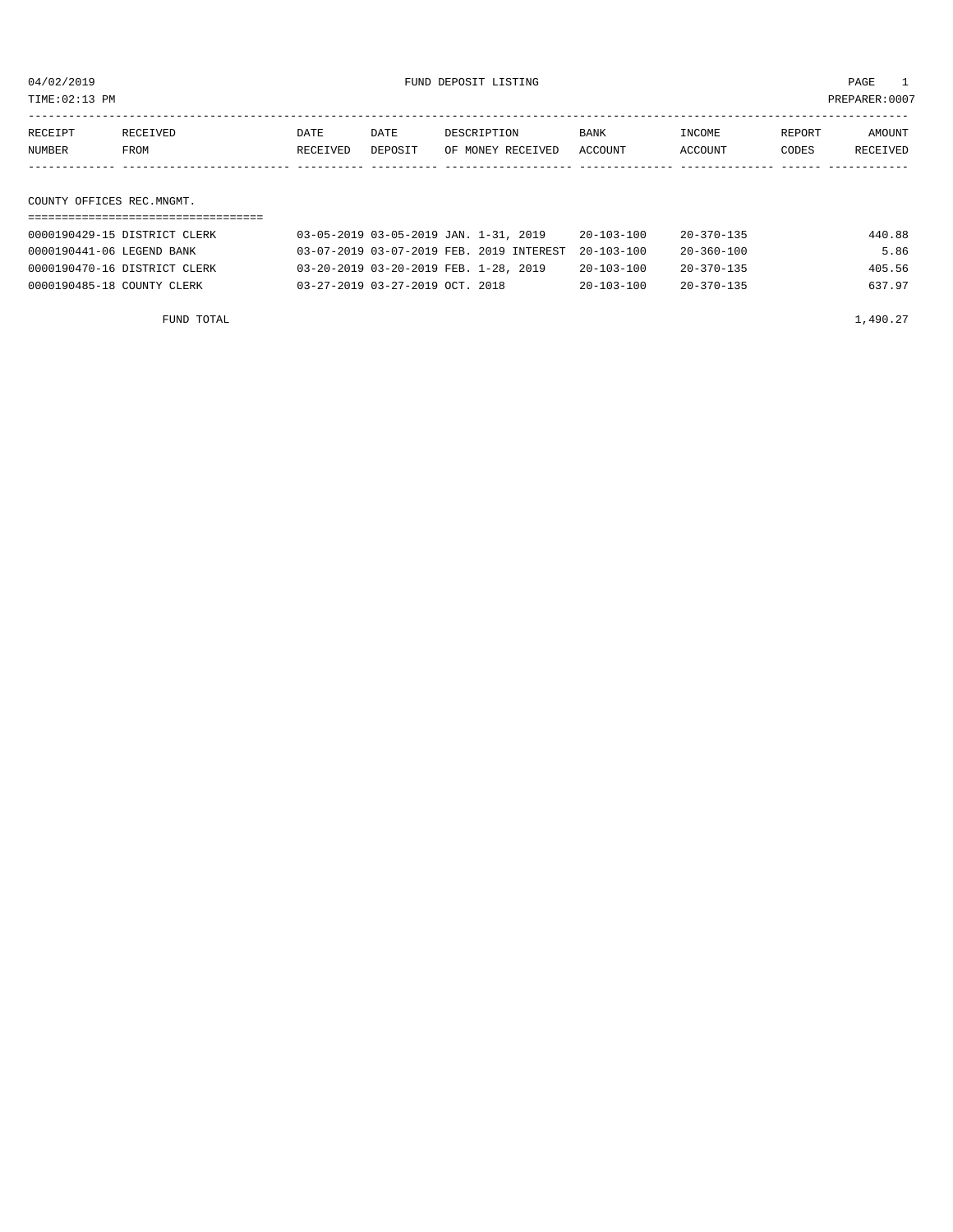04/02/2019 FUND DEPOSIT LISTING PAGE 1

| RECEIPT | <b>RECEIVED</b> | DATE     | DATE    | DESCRIPTION          | <b>BANK</b>    | INCOME  | <b>REPORT</b> | AMOUNT          |
|---------|-----------------|----------|---------|----------------------|----------------|---------|---------------|-----------------|
| NUMBER  | FROM            | RECEIVED | DEPOSIT | RECEIVED<br>OF MONEY | <b>ACCOUNT</b> | ACCOUNT | CODES         | <b>RECEIVED</b> |
|         |                 |          |         |                      |                |         |               |                 |

FANNIN CO. R & B #1 FUND

| ====================================== |                                                      |                  |                  |          |
|----------------------------------------|------------------------------------------------------|------------------|------------------|----------|
| 0000190419-02 TEXPOOL                  | 03-01-2019 03-01-2019 FEB. 2019 INTEREST 21-103-175  |                  | $21 - 360 - 100$ | 32.87    |
| 0000190421-02 TAX A/C                  | 03-01-2019 03-01-2019 WEEK OF 2/22/19                | $21 - 103 - 100$ | $21 - 321 - 300$ | 1,182.04 |
| 0000190421-06 TAX A/C                  | 03-01-2019 03-01-2019 WEEK OF 2/22/19                | $21 - 103 - 100$ | $21 - 321 - 200$ | 3,572.46 |
| 0000190429-18 DISTRICT CLERK           | 03-05-2019 03-05-2019 JAN. 1-31, 2019                | $21 - 103 - 100$ | $21 - 350 - 450$ | 734.04   |
| 0000190433-04 APPRAISAL DISTRICT       | 03-07-2019 03-07-2019 TAXES                          | $21 - 103 - 100$ | $21 - 310 - 110$ | 4,854.54 |
| 0000190433-10 APPRAISAL DISTRICT       | 03-07-2019 03-07-2019 TAXES                          | 21-103-100       | $21 - 310 - 120$ | 377.94   |
| 0000190441-07 LEGEND BANK              | 03-07-2019 03-07-2019 FEB. 2019 INTEREST 21-103-100  |                  | $21 - 360 - 100$ | 41.45    |
| 0000190442-02 COMPTROLLER              | 03-08-2019 03-08-2019 JAN. 2019 LOCAL SAL 21-103-100 |                  | $21 - 318 - 160$ | 4,162.05 |
| 0000190454-04 APPRAISAL DISTRICT       | 03-14-2019 03-14-2019 TAXES                          | $21 - 103 - 100$ | $21 - 310 - 110$ | 4,057.18 |
| 0000190454-10 APPRAISAL DISTRICT       | 03-14-2019 03-14-2019 TAXES                          | $21 - 103 - 100$ | $21 - 310 - 120$ | 290.90   |
| 0000190461-02 TAX A/C                  | 03-19-2019 03-19-2019 WEEK OF 03/01/19               | 21-103-100       | $21 - 321 - 300$ | 6.12     |
| 0000190461-06 TAX A/C                  | 03-19-2019 03-19-2019 WEEK OF 03/01/19               | $21 - 103 - 100$ | $21 - 321 - 200$ | 155.83   |
| 0000190462-02 TAX A/C                  | 03-19-2019 03-19-2019 WEEK OF 03/01/19               | $21 - 103 - 100$ | $21 - 321 - 300$ | 2,015.58 |
| 0000190462-06 TAX A/C                  | 03-19-2019 03-19-2019 WEEK OF 03/01/19               | $21 - 103 - 100$ | $21 - 321 - 200$ | 5,604.16 |
| 0000190463-02 TAX A/C                  | 03-19-2019 03-19-2019 WEEK OF 03/08/19               | $21 - 103 - 100$ | $21 - 321 - 300$ | 1,571.30 |
| 0000190463-06 TAX A/C                  | 03-19-2019 03-19-2019 WEEK OF 03/08/19               | $21 - 103 - 100$ | $21 - 321 - 200$ | 4,376.37 |
| 0000190466-02 TAX A/C                  | 03-19-2019 03-19-2019 WEEK OF 02/22/19               | $21 - 103 - 100$ | $21 - 321 - 300$ | 2.04     |
| 0000190466-06 TAX A/C                  | 03-19-2019 03-19-2019 WEEK OF 02/22/19               | $21 - 103 - 100$ | $21 - 321 - 200$ | 66.54    |
| 0000190470-19 DISTRICT CLERK           | 03-20-2019 03-20-2019 FEB. 1-28, 2019                | 21-103-100       | $21 - 350 - 450$ | 384.29   |
| 0000190475-04 APPRAISAL DISTRICT       | 03-21-2019 03-21-2019 TAXES                          | $21 - 103 - 100$ | $21 - 310 - 110$ | 1,853.15 |
| 0000190475-10 APPRAISAL DISTRICT       | 03-21-2019 03-21-2019 TAXES                          | $21 - 103 - 100$ | $21 - 310 - 120$ | 97.72    |
| 0000190483-02 TAX A/C                  | 03-25-2019 03-25-2019 WEEK OF 03/15/19               | $21 - 103 - 100$ | $21 - 321 - 300$ | 1,412.34 |
| 0000190483-06 TAX A/C                  | 03-25-2019 03-25-2019 WEEK OF 03/15/19               | $21 - 103 - 100$ | $21 - 321 - 200$ | 3,497.97 |
| 0000190485-20 COUNTY CLERK             | 03-27-2019 03-27-2019 OCT. 2018                      | $21 - 103 - 100$ | $21 - 350 - 403$ | 289.23   |
| 0000190486-01 ECTOR I.S.D.             | 03-27-2019 03-27-2019 THREE LOADS OF ROCK 21-103-100 |                  | $21 - 370 - 145$ | 600.00   |
| 0000190495-03 APPRAISAL DISTRICT       | 03-28-2019 03-28-2019 TAXES                          | $21 - 103 - 100$ | $21 - 310 - 110$ | 1,925.10 |
| 0000190495-09 APPRAISAL DISTRICT       | 03-28-2019 03-28-2019 TAXES                          | $21 - 103 - 100$ | $21 - 310 - 120$ | 577.58   |
| 0000190497-02 TAX A/C                  | 03-29-2019 03-29-2019 WEEK OF 03/22/19               | $21 - 103 - 100$ | $21 - 321 - 300$ | 14.27    |
| 0000190499-02 TAX A/C                  | 03-29-2019 03-29-2019 WEEK OF 03/22/19               | 21-103-100       | $21 - 321 - 300$ | 1,224.84 |
| 0000190500-02 TAX A/C                  | 03-29-2019 03-29-2019 WEEK OF 03/08/19               | $21 - 103 - 100$ | $21 - 321 - 300$ | 61.14    |
| 0000190500-06 TAX A/C                  | 03-29-2019 03-29-2019 WEEK OF 03/08/19               | $21 - 103 - 100$ | $21 - 321 - 200$ | 2,113.87 |

FUND TOTAL 47,154.91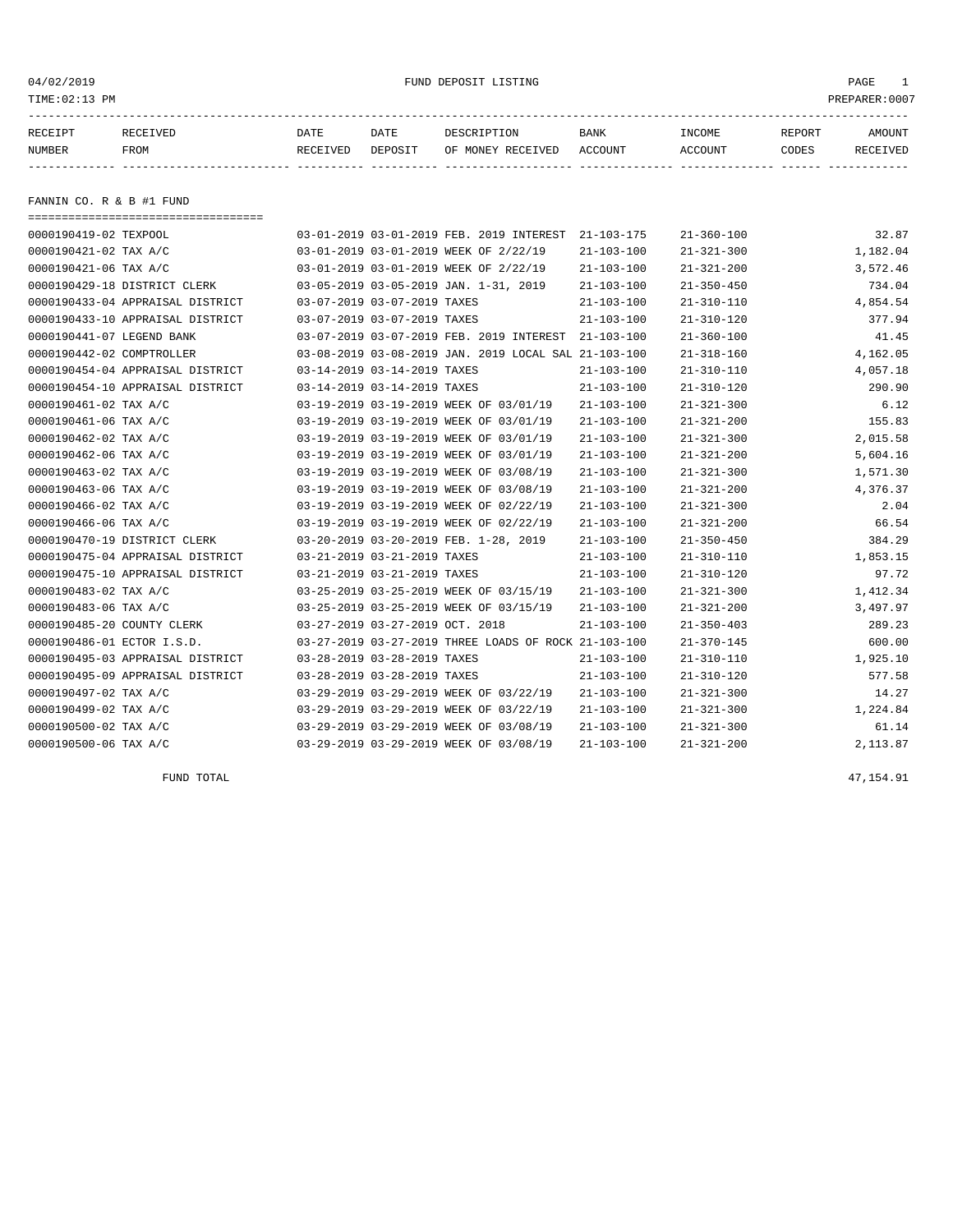04/02/2019 FUND DEPOSIT LISTING PAGE 1

| RECEIPT | <b>RECEIVED</b> | DATE     | DATE    | DESCRIPTION       | <b>BANK</b> | INCOME  | <b>REPORT</b> | AMOUNT          |
|---------|-----------------|----------|---------|-------------------|-------------|---------|---------------|-----------------|
| NUMBER  | FROM            | RECEIVED | DEPOSIT | OF MONEY RECEIVED | ACCOUNT     | ACCOUNT | CODES         | <b>RECEIVED</b> |
|         |                 |          |         |                   |             |         |               |                 |

FANNIN CO. R & B #2 FUND

| ===================================== |                                                      |                  |                  |          |
|---------------------------------------|------------------------------------------------------|------------------|------------------|----------|
| 0000190419-03 TEXPOOL                 | 03-01-2019 03-01-2019 FEB. 2019 INTEREST             | 22-103-175       | $22 - 360 - 100$ | 470.40   |
| 0000190421-03 TAX A/C                 | 03-01-2019 03-01-2019 WEEK OF 2/22/19                | $22 - 103 - 100$ | $22 - 321 - 300$ | 1,376.92 |
| 0000190421-07 TAX A/C                 | 03-01-2019 03-01-2019 WEEK OF 2/22/19                | $22 - 103 - 100$ | $22 - 321 - 200$ | 4,161.44 |
| 0000190429-19 DISTRICT CLERK          | 03-05-2019 03-05-2019 JAN. 1-31, 2019                | $22 - 103 - 100$ | $22 - 350 - 450$ | 855.06   |
| 0000190430-01 FANNIN COUNTY TITLE     | 03-05-2019 03-05-2019 105 HARLIE                     | $22 - 103 - 100$ | $22 - 370 - 150$ | 1,400.00 |
| 0000190433-05 APPRAISAL DISTRICT      | 03-07-2019 03-07-2019 TAXES                          | $22 - 103 - 100$ | $22 - 310 - 110$ | 5,654.90 |
| 0000190433-11 APPRAISAL DISTRICT      | 03-07-2019 03-07-2019 TAXES                          | $22 - 103 - 100$ | $22 - 310 - 120$ | 440.25   |
| 0000190441-08 LEGEND BANK             | 03-07-2019 03-07-2019 FEB. 2019 INTEREST             | 22-103-100       | $22 - 360 - 100$ | 60.37    |
| 0000190442-03 COMPTROLLER             | 03-08-2019 03-08-2019 JAN. 2019 LOCAL SAL 22-103-100 |                  | $22 - 318 - 160$ | 4,848.24 |
| 0000190446-01 DOUBLETREE AUSTIN       | 03-11-2019 03-11-2019 TRAVEL REIMBURSEMEN 22-103-100 |                  | $22 - 622 - 427$ | 27.98    |
| 0000190452-01 BOBBY PANNKUK           | 03-14-2019 03-14-2019 TIN HORN                       | $22 - 103 - 100$ | $22 - 370 - 145$ | 669.60   |
| 0000190454-05 APPRAISAL DISTRICT      | 03-14-2019 03-14-2019 TAXES                          | $22 - 103 - 100$ | $22 - 310 - 110$ | 4,726.08 |
| 0000190454-11 APPRAISAL DISTRICT      | 03-14-2019 03-14-2019 TAXES                          | $22 - 103 - 100$ | $22 - 310 - 120$ | 338.86   |
| 0000190455-01 COMPTROLLER             | 03-14-2019 03-14-2019 IFTA REFUNDS                   | $22 - 103 - 100$ | $22 - 622 - 457$ | 11.13    |
| 0000190461-03 TAX A/C                 | 03-19-2019 03-19-2019 WEEK OF 03/01/19               | $22 - 103 - 100$ | $22 - 321 - 300$ | 7.12     |
| 0000190461-07 TAX A/C                 | 03-19-2019 03-19-2019 WEEK OF 03/01/19               | $22 - 103 - 100$ | $22 - 321 - 200$ | 181.52   |
| 0000190462-03 TAX A/C                 | 03-19-2019 03-19-2019 WEEK OF 03/01/19               | $22 - 103 - 100$ | $22 - 321 - 300$ | 2,347.89 |
| 0000190462-07 TAX A/C                 | 03-19-2019 03-19-2019 WEEK OF 03/01/19               | $22 - 103 - 100$ | $22 - 321 - 200$ | 6,528.11 |
| 0000190463-03 TAX A/C                 | 03-19-2019 03-19-2019 WEEK OF 03/08/19               | $22 - 103 - 100$ | $22 - 321 - 300$ | 1,830.35 |
| 0000190463-07 TAX A/C                 | 03-19-2019 03-19-2019 WEEK OF 03/08/19               | $22 - 103 - 100$ | $22 - 321 - 200$ | 5,097.90 |
| 0000190466-03 TAX A/C                 | 03-19-2019 03-19-2019 WEEK OF 02/22/19               | $22 - 103 - 100$ | $22 - 321 - 300$ | 2.37     |
| 0000190466-07 TAX A/C                 | 03-19-2019 03-19-2019 WEEK OF 02/22/19               | $22 - 103 - 100$ | $22 - 321 - 200$ | 77.51    |
| 0000190470-20 DISTRICT CLERK          | 03-20-2019 03-20-2019 FEB. 1-28, 2019                | $22 - 103 - 100$ | $22 - 350 - 450$ | 447.64   |
| 0000190472-01 CLIFF HENRY             | 03-20-2019 03-20-2019 CULVERT                        | $22 - 103 - 100$ | $22 - 370 - 145$ | 279.90   |
| 0000190475-05 APPRAISAL DISTRICT      | 03-21-2019 03-21-2019 TAXES                          | $22 - 103 - 100$ | $22 - 310 - 110$ | 2,158.67 |
| 0000190475-11 APPRAISAL DISTRICT      | 03-21-2019 03-21-2019 TAXES                          | $22 - 103 - 100$ | $22 - 310 - 120$ | 113.83   |
| 0000190483-03 TAX A/C                 | 03-25-2019 03-25-2019 WEEK OF 03/15/19               | $22 - 103 - 100$ | $22 - 321 - 300$ | 1,645.18 |
| 0000190483-07 TAX A/C                 | 03-25-2019 03-25-2019 WEEK OF 03/15/19               | $22 - 103 - 100$ | $22 - 321 - 200$ | 4,074.67 |
| 0000190484-01 ZACHARIAH H. WEBB       | 03-26-2019 03-26-2019 CULVERT                        | $22 - 103 - 100$ | $22 - 370 - 145$ | 279.90   |
| 0000190485-21 COUNTY CLERK            | 03-27-2019 03-27-2019 OCT. 2018                      | $22 - 103 - 100$ | $22 - 350 - 403$ | 336.92   |
| 0000190495-04 APPRAISAL DISTRICT      | 03-28-2019 03-28-2019 TAXES                          | $22 - 103 - 100$ | $22 - 310 - 110$ | 2,242.49 |
| 0000190495-10 APPRAISAL DISTRICT      | 03-28-2019 03-28-2019 TAXES                          | $22 - 103 - 100$ | $22 - 310 - 120$ | 672.80   |
| 0000190497-03 TAX A/C                 | 03-29-2019 03-29-2019 WEEK OF 03/22/19               | $22 - 103 - 100$ | $22 - 321 - 300$ | 16.62    |
| 0000190499-03 TAX A/C                 | 03-29-2019 03-29-2019 WEEK OF 03/22/19               | $22 - 103 - 100$ | $22 - 321 - 300$ | 1,426.77 |
| 0000190500-03 TAX A/C                 | 03-29-2019 03-29-2019 WEEK OF 03/08/19               | $22 - 103 - 100$ | $22 - 321 - 300$ | 71.22    |
| 0000190500-07 TAX A/C                 | 03-29-2019 03-29-2019 WEEK OF 03/08/19               | $22 - 103 - 100$ | $22 - 321 - 200$ | 2,462.37 |

FUND TOTAL 57,342.98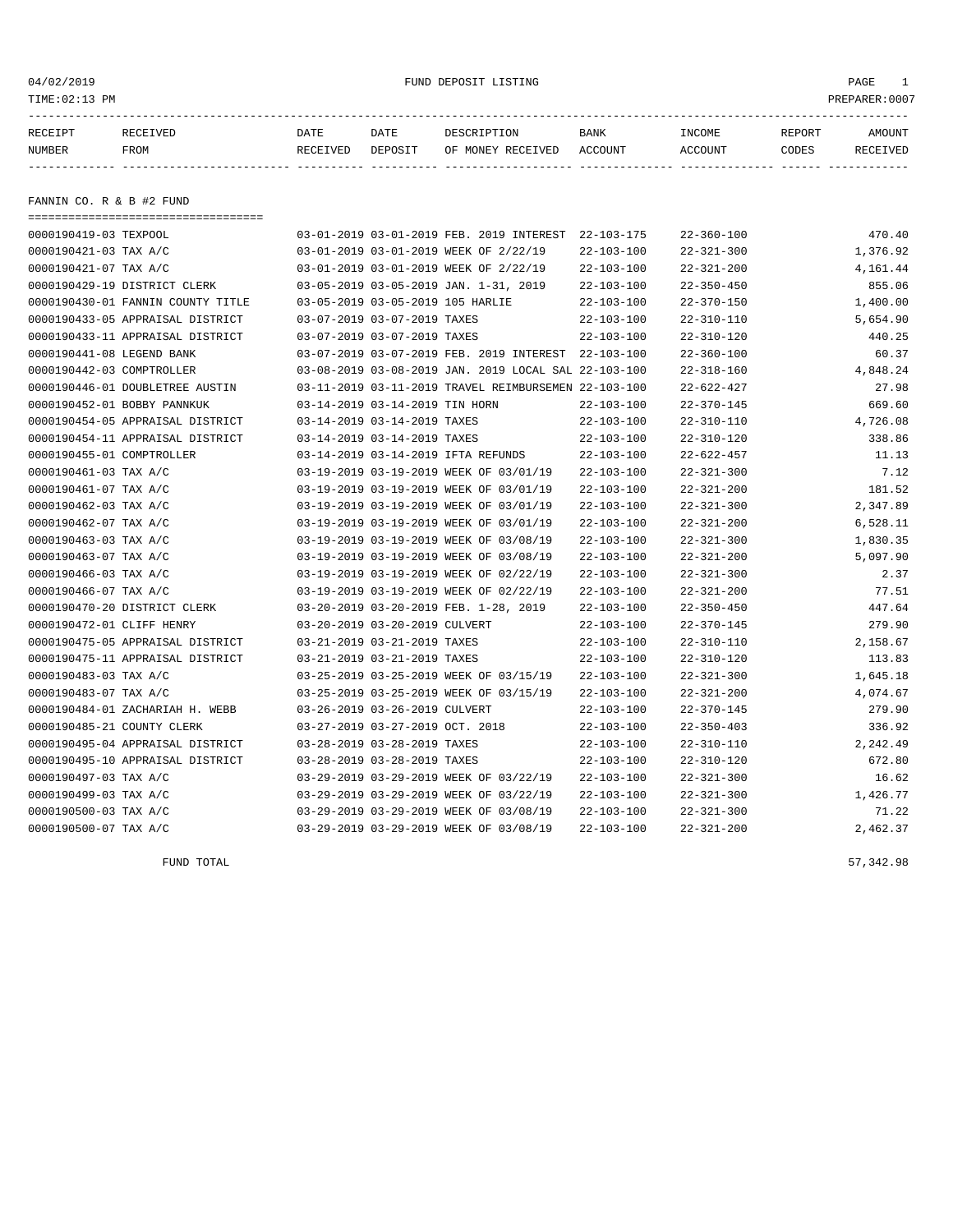04/02/2019 FUND DEPOSIT LISTING PAGE 1

| RECEIPT | <b>RECEIVED</b> | DATE     | DATE    | DESCRIPTION          | <b>BANK</b>    | INCOME  | <b>REPORT</b> | AMOUNT          |
|---------|-----------------|----------|---------|----------------------|----------------|---------|---------------|-----------------|
| NUMBER  | FROM            | RECEIVED | DEPOSIT | RECEIVED<br>OF MONEY | <b>ACCOUNT</b> | ACCOUNT | CODES         | <b>RECEIVED</b> |
|         |                 |          |         |                      |                |         |               |                 |

FANNIN CO. R & B #3 FUND

| ==================================== |                               |                                 |                                                      |                  |                  |          |
|--------------------------------------|-------------------------------|---------------------------------|------------------------------------------------------|------------------|------------------|----------|
| 0000190419-04 TEXPOOL                |                               |                                 | 03-01-2019 03-01-2019 FEB. 2019 INTEREST 23-103-175  |                  | $23 - 360 - 100$ | 431.21   |
| 0000190421-04 TAX A/C                |                               |                                 | 03-01-2019 03-01-2019 WEEK OF 2/22/19                | $23 - 103 - 100$ | $23 - 321 - 300$ | 2,065.38 |
| 0000190421-08 TAX A/C                |                               |                                 | 03-01-2019 03-01-2019 WEEK OF 2/22/19                | $23 - 103 - 100$ | $23 - 321 - 200$ | 6,242.16 |
| 0000190425-01 HORACE HERNANDEZ       | 03-04-2019 03-04-2019 CULVERT |                                 |                                                      | $23 - 103 - 100$ | $23 - 370 - 145$ | 390.00   |
| 0000190426-01 LINSEY D. NAYLOR       | 03-04-2019 03-04-2019 CULVERT |                                 |                                                      | 23-103-100       | $23 - 370 - 145$ | 375.00   |
| 0000190429-20 DISTRICT CLERK         |                               |                                 | 03-05-2019 03-05-2019 JAN. 1-31, 2019                | $23 - 103 - 100$ | $23 - 350 - 450$ | 1,282.60 |
| 0000190433-06 APPRAISAL DISTRICT     |                               | 03-07-2019 03-07-2019 TAXES     |                                                      | $23 - 103 - 100$ | $23 - 310 - 110$ | 8,482.35 |
| 0000190433-12 APPRAISAL DISTRICT     |                               | 03-07-2019 03-07-2019 TAXES     |                                                      | $23 - 103 - 100$ | $23 - 310 - 120$ | 660.38   |
| 0000190441-09 LEGEND BANK            |                               |                                 | 03-07-2019 03-07-2019 FEB. 2019 INTEREST 23-103-100  |                  | $23 - 360 - 100$ | 81.57    |
| 0000190442-04 COMPTROLLER            |                               |                                 | 03-08-2019 03-08-2019 JAN. 2019 LOCAL SAL 23-103-100 |                  | $23 - 318 - 160$ | 7,272.35 |
| 0000190453-01 HONEY GROVE I.S.D.     |                               | 03-14-2019 03-14-2019 FUEL      |                                                      | $23 - 103 - 100$ | $23 - 370 - 145$ | 83.91    |
| 0000190454-06 APPRAISAL DISTRICT     |                               | 03-14-2019 03-14-2019 TAXES     |                                                      | $23 - 103 - 100$ | $23 - 310 - 110$ | 7,089.12 |
| 0000190454-12 APPRAISAL DISTRICT     |                               | 03-14-2019 03-14-2019 TAXES     |                                                      | $23 - 103 - 100$ | $23 - 310 - 120$ | 508.29   |
| 0000190455-02 COMPTROLLER            |                               |                                 | 03-14-2019 03-14-2019 IFTA REFUNDS                   | $23 - 103 - 100$ | $23 - 623 - 457$ | 15.35    |
| 0000190456-02 TAC                    |                               |                                 | 03-14-2019 03-14-2019 WORKERS COMP REFUND 23-103-100 |                  | $23 - 370 - 130$ | 1,166.84 |
| 0000190457-01 CITY OF HONEY GROVE    |                               | 03-14-2019 03-14-2019 FUEL      |                                                      | $23 - 103 - 100$ | $23 - 370 - 145$ | 121.31   |
| 0000190461-04 TAX A/C                |                               |                                 | 03-19-2019 03-19-2019 WEEK OF 03/01/19               | $23 - 103 - 100$ | $23 - 321 - 300$ | 10.68    |
| 0000190461-08 TAX A/C                |                               |                                 | 03-19-2019 03-19-2019 WEEK OF 03/01/19               | $23 - 103 - 100$ | $23 - 321 - 200$ | 272.27   |
| 0000190462-04 TAX A/C                |                               |                                 | 03-19-2019 03-19-2019 WEEK OF 03/01/19               | $23 - 103 - 100$ | $23 - 321 - 300$ | 3,521.83 |
| 0000190462-08 TAX A/C                |                               |                                 | 03-19-2019 03-19-2019 WEEK OF 03/01/19               | $23 - 103 - 100$ | $23 - 321 - 200$ | 9,792.16 |
| 0000190463-04 TAX A/C                |                               |                                 | 03-19-2019 03-19-2019 WEEK OF 03/08/19               | $23 - 103 - 100$ | $23 - 321 - 300$ | 2,745.53 |
| 0000190463-08 TAX A/C                |                               |                                 | 03-19-2019 03-19-2019 WEEK OF 03/08/19               | $23 - 103 - 100$ | $23 - 321 - 200$ | 7,646.84 |
| 0000190466-04 TAX A/C                |                               |                                 | 03-19-2019 03-19-2019 WEEK OF 02/22/19               | $23 - 103 - 100$ | $23 - 321 - 300$ | 3.56     |
| 0000190466-08 TAX A/C                |                               |                                 | 03-19-2019 03-19-2019 WEEK OF 02/22/19               | $23 - 103 - 100$ | $23 - 321 - 200$ | 116.26   |
| 0000190470-21 DISTRICT CLERK         |                               |                                 | 03-20-2019 03-20-2019 FEB. 1-28, 2019                | $23 - 103 - 100$ | $23 - 350 - 450$ | 671.46   |
| 0000190475-06 APPRAISAL DISTRICT     |                               | 03-21-2019 03-21-2019 TAXES     |                                                      | $23 - 103 - 100$ | $23 - 310 - 110$ | 3,238.01 |
| 0000190475-12 APPRAISAL DISTRICT     |                               | 03-21-2019 03-21-2019 TAXES     |                                                      | $23 - 103 - 100$ | $23 - 310 - 120$ | 170.75   |
| 0000190476-01 JEFF BOWERS            |                               |                                 | 03-22-2019 03-22-2019 USED CULVERT                   | $23 - 103 - 100$ | $23 - 370 - 145$ | 150.00   |
| 0000190483-04 TAX A/C                |                               |                                 | 03-25-2019 03-25-2019 WEEK OF 03/15/19               | $23 - 103 - 100$ | $23 - 321 - 300$ | 2,467.77 |
| 0000190483-08 TAX A/C                |                               |                                 | 03-25-2019 03-25-2019 WEEK OF 03/15/19               | $23 - 103 - 100$ | $23 - 321 - 200$ | 6,112.00 |
| 0000190485-22 COUNTY CLERK           |                               | 03-27-2019 03-27-2019 OCT. 2018 |                                                      | $23 - 103 - 100$ | $23 - 350 - 403$ | 505.38   |
| 0000190495-05 APPRAISAL DISTRICT     |                               | 03-28-2019 03-28-2019 TAXES     |                                                      | $23 - 103 - 100$ | $23 - 310 - 110$ | 3,363.73 |
| 0000190495-11 APPRAISAL DISTRICT     |                               | 03-28-2019 03-28-2019 TAXES     |                                                      | $23 - 103 - 100$ | $23 - 310 - 120$ | 1,009.19 |
| 0000190497-04 TAX A/C                |                               |                                 | 03-29-2019 03-29-2019 WEEK OF 03/22/19               | $23 - 103 - 100$ | $23 - 321 - 300$ | 24.92    |
| 0000190499-04 TAX A/C                |                               |                                 | 03-29-2019 03-29-2019 WEEK OF 03/22/19               | $23 - 103 - 100$ | $23 - 321 - 300$ | 2,140.16 |
| 0000190500-04 TAX A/C                |                               |                                 | 03-29-2019 03-29-2019 WEEK OF 03/08/19               | $23 - 103 - 100$ | $23 - 321 - 300$ | 106.83   |
| 0000190500-08 TAX A/C                |                               |                                 | 03-29-2019 03-29-2019 WEEK OF 03/08/19               | $23 - 103 - 100$ | $23 - 321 - 200$ | 3,693.56 |

FUND TOTAL  $84,030.71$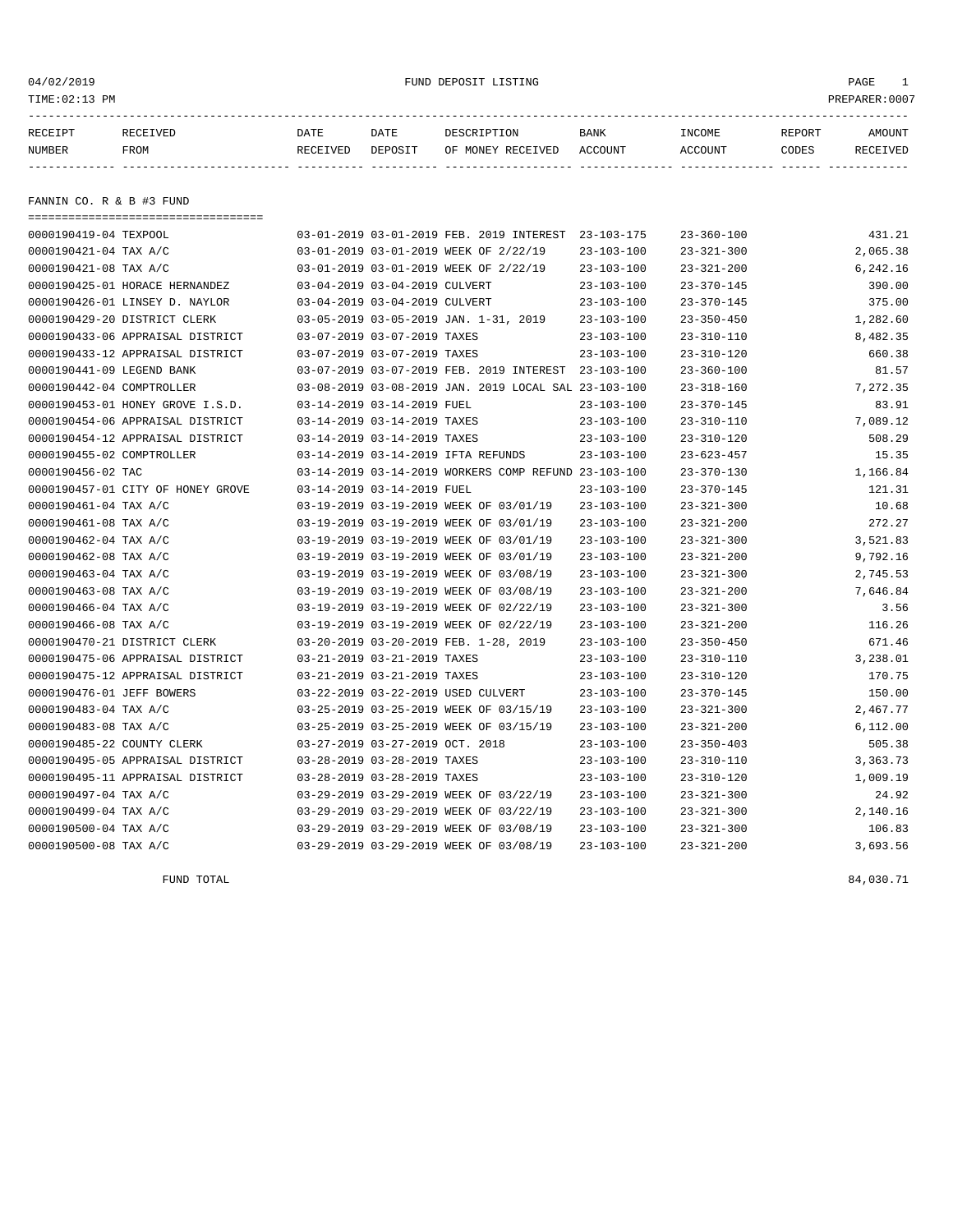04/02/2019 FUND DEPOSIT LISTING PAGE 1

| RECEIPT | <b>RECEIVED</b> | DATE     | DATE    | DESCRIPTION          | <b>BANK</b>    | INCOME  | <b>REPORT</b> | AMOUNT          |
|---------|-----------------|----------|---------|----------------------|----------------|---------|---------------|-----------------|
| NUMBER  | FROM            | RECEIVED | DEPOSIT | RECEIVED<br>OF MONEY | <b>ACCOUNT</b> | ACCOUNT | CODES         | <b>RECEIVED</b> |
|         |                 |          |         |                      |                |         |               |                 |

FANNIN CO. R & B #4 FUND

| ====================================== |                                                      |                  |                  |          |
|----------------------------------------|------------------------------------------------------|------------------|------------------|----------|
| 0000190419-05 TEXPOOL                  | 03-01-2019 03-01-2019 FEB. 2019 INTEREST 24-103-175  |                  | $24 - 360 - 100$ | 192.87   |
| 0000190421-05 TAX A/C                  | 03-01-2019 03-01-2019 WEEK OF 2/22/19                | $24 - 103 - 100$ | $24 - 321 - 300$ | 1,175.66 |
| 0000190421-09 TAX A/C                  | 03-01-2019 03-01-2019 WEEK OF 2/22/19                | $24 - 103 - 100$ | $24 - 321 - 200$ | 3,553.18 |
| 0000190429-21 DISTRICT CLERK           | 03-05-2019 03-05-2019 JAN. 1-31, 2019                | $24 - 103 - 100$ | $24 - 350 - 450$ | 730.09   |
| 0000190433-07 APPRAISAL DISTRICT       | 03-07-2019 03-07-2019 TAXES                          | $24 - 103 - 100$ | $24 - 310 - 110$ | 4,828.34 |
| 0000190433-13 APPRAISAL DISTRICT       | 03-07-2019 03-07-2019 TAXES                          | $24 - 103 - 100$ | $24 - 310 - 120$ | 375.90   |
| 0000190441-10 LEGEND BANK              | 03-07-2019 03-07-2019 FEB. 2019 INTEREST 24-103-100  |                  | $24 - 360 - 100$ | 51.29    |
| 0000190442-05 COMPTROLLER              | 03-08-2019 03-08-2019 JAN. 2019 LOCAL SAL 24-103-100 |                  | $24 - 318 - 160$ | 4,139.58 |
| 0000190454-07 APPRAISAL DISTRICT       | 03-14-2019 03-14-2019 TAXES                          | $24 - 103 - 100$ | $24 - 310 - 110$ | 4,035.28 |
| 0000190454-13 APPRAISAL DISTRICT       | 03-14-2019 03-14-2019 TAXES                          | $24 - 103 - 100$ | $24 - 310 - 120$ | 289.33   |
| 0000190455-03 COMPTROLLER              | 03-14-2019 03-14-2019 IFTA REFUNDS                   | $24 - 103 - 100$ | $24 - 624 - 457$ | 11.90    |
| 0000190456-03 TAC                      | 03-14-2019 03-14-2019 WORKERS COMP REFUND 24-103-100 |                  | $24 - 370 - 130$ | 432.86   |
| 0000190461-05 TAX A/C                  | 03-19-2019 03-19-2019 WEEK OF 03/01/19               | $24 - 103 - 100$ | $24 - 321 - 300$ | 6.08     |
| 0000190461-09 TAX A/C                  | 03-19-2019 03-19-2019 WEEK OF 03/01/19               | $24 - 103 - 100$ | $24 - 321 - 200$ | 154.98   |
| 0000190462-05 TAX A/C                  | 03-19-2019 03-19-2019 WEEK OF 03/01/19               | $24 - 103 - 100$ | $24 - 321 - 300$ | 2,004.70 |
| 0000190462-09 TAX A/C                  | 03-19-2019 03-19-2019 WEEK OF 03/01/19               | $24 - 103 - 100$ | $24 - 321 - 200$ | 5,573.91 |
| 0000190463-05 TAX A/C                  | 03-19-2019 03-19-2019 WEEK OF 03/08/19               | $24 - 103 - 100$ | $24 - 321 - 300$ | 1,562.82 |
| 0000190463-09 TAX A/C                  | 03-19-2019 03-19-2019 WEEK OF 03/08/19               | $24 - 103 - 100$ | $24 - 321 - 200$ | 4,352.75 |
| 0000190466-05 TAX A/C                  | 03-19-2019 03-19-2019 WEEK OF 02/22/19               | $24 - 103 - 100$ | $24 - 321 - 300$ | 2.03     |
| 0000190466-09 TAX A/C                  | 03-19-2019 03-19-2019 WEEK OF 02/22/19               | $24 - 103 - 100$ | $24 - 321 - 200$ | 66.18    |
| 0000190470-22 DISTRICT CLERK           | 03-20-2019 03-20-2019 FEB. 1-28, 2019                | $24 - 103 - 100$ | $24 - 350 - 450$ | 382.21   |
| 0000190475-07 APPRAISAL DISTRICT       | 03-21-2019 03-21-2019 TAXES                          | $24 - 103 - 100$ | $24 - 310 - 110$ | 1,843.15 |
| 0000190475-13 APPRAISAL DISTRICT       | 03-21-2019 03-21-2019 TAXES                          | $24 - 103 - 100$ | $24 - 310 - 120$ | 97.19    |
| 0000190483-05 TAX A/C                  | 03-25-2019 03-25-2019 WEEK OF 03/15/19               | $24 - 103 - 100$ | $24 - 321 - 300$ | 1,404.71 |
| 0000190483-09 TAX A/C                  | 03-25-2019 03-25-2019 WEEK OF 03/15/19               | $24 - 103 - 100$ | $24 - 321 - 200$ | 3,479.09 |
| 0000190485-23 COUNTY CLERK             | 03-27-2019 03-27-2019 OCT. 2018                      | $24 - 103 - 100$ | $24 - 350 - 403$ | 287.67   |
| 0000190495-06 APPRAISAL DISTRICT       | 03-28-2019 03-28-2019 TAXES                          | $24 - 103 - 100$ | $24 - 310 - 110$ | 1,914.71 |
| 0000190495-12 APPRAISAL DISTRICT       | 03-28-2019 03-28-2019 TAXES                          | $24 - 103 - 100$ | $24 - 310 - 120$ | 574.46   |
| 0000190497-05 TAX A/C                  | 03-29-2019 03-29-2019 WEEK OF 03/22/19               | $24 - 103 - 100$ | $24 - 321 - 300$ | 14.19    |
| 0000190499-05 TAX A/C                  | 03-29-2019 03-29-2019 WEEK OF 03/22/19               | 24-103-100       | $24 - 321 - 300$ | 1,218.23 |
| 0000190500-05 TAX A/C                  | 03-29-2019 03-29-2019 WEEK OF 03/08/19               | $24 - 103 - 100$ | $24 - 321 - 300$ | 60.81    |
| 0000190500-09 TAX A/C                  | 03-29-2019 03-29-2019 WEEK OF 03/08/19               | $24 - 103 - 100$ | $24 - 321 - 200$ | 2,102.46 |

FUND TOTAL 46,918.61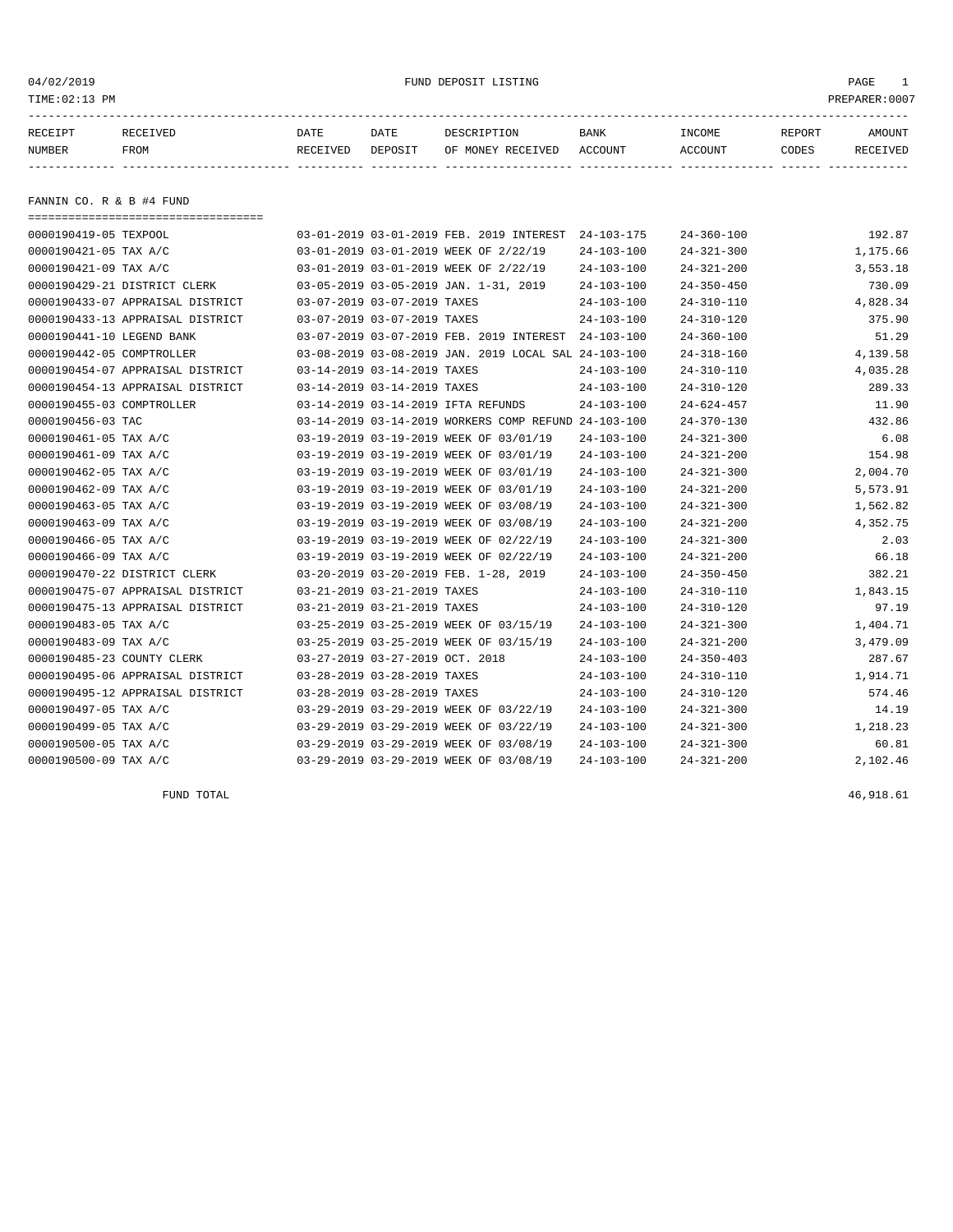TIME:02:13 PM PREPARER:0007 -----------------------------------------------------------------------------------------------------------------------------------

| RECEIPT | <b>RECEIVED</b> | DATE            | DATE    | DESCRIPTION       | <b>BANK</b> | INCOME  | REPORT | AMOUNT          |
|---------|-----------------|-----------------|---------|-------------------|-------------|---------|--------|-----------------|
| NUMBER  | FROM            | <b>RECEIVED</b> | DEPOSIT | OF MONEY RECEIVED | ACCOUNT     | ACCOUNT | CODES  | <b>RECEIVED</b> |
|         |                 |                 |         |                   |             |         |        |                 |
|         |                 |                 |         |                   |             |         |        |                 |

J.P.#1 JUST.CT.TECHNOLOGY

===================================

| 0000190441-11 LEGEND BANK | 03-07-2019 03-07-2019 FEB. 2019 INTEREST 26-103-100 |  | $26 - 360 - 100$ | - 24 |
|---------------------------|-----------------------------------------------------|--|------------------|------|
|                           |                                                     |  |                  |      |

FUND TOTAL  $6.24$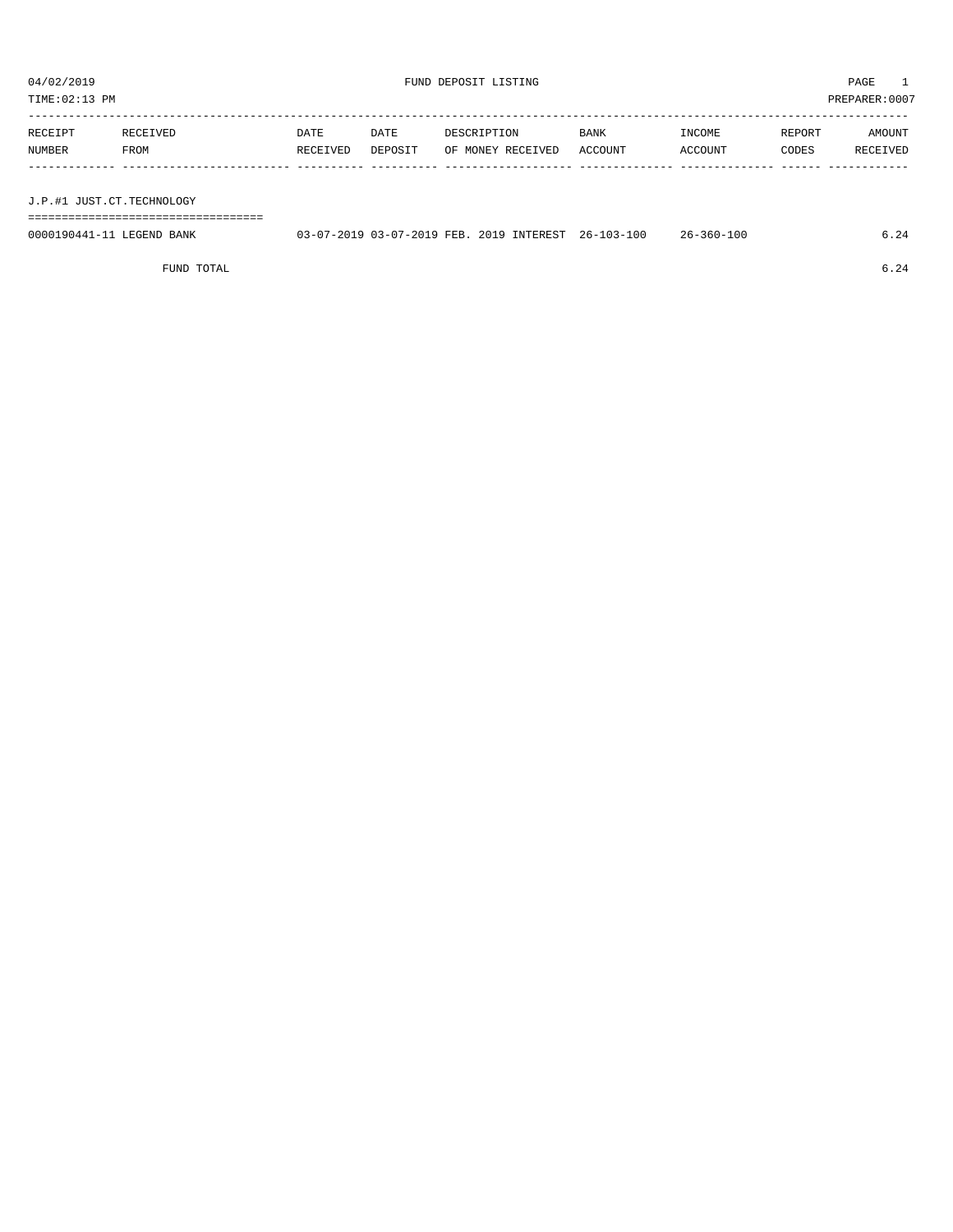| TIME: 02:13 PM |                           |          |         |                   |             | PREPARER:0007 |        |          |
|----------------|---------------------------|----------|---------|-------------------|-------------|---------------|--------|----------|
| RECEIPT        | RECEIVED                  | DATE     | DATE    | DESCRIPTION       | <b>BANK</b> | INCOME        | REPORT | AMOUNT   |
| NUMBER         | FROM                      | RECEIVED | DEPOSIT | OF MONEY RECEIVED | ACCOUNT     | ACCOUNT       | CODES  | RECEIVED |
|                |                           |          |         |                   |             |               |        |          |
|                |                           |          |         |                   |             |               |        |          |
|                | J.P.#2 JUST.CT.TECHNOLOGY |          |         |                   |             |               |        |          |
|                |                           |          |         |                   |             |               |        |          |

| 0000190441-12<br>LEGEND BANK | $-2019$ 03-07-2019 FEB. 2<br>$\sim$ | $27 - 103 - 100$<br>2019 INTEREST | :7-360-100 | $\sim$ $\sim$ |
|------------------------------|-------------------------------------|-----------------------------------|------------|---------------|
|                              |                                     |                                   |            |               |

FUND TOTAL  $1.32$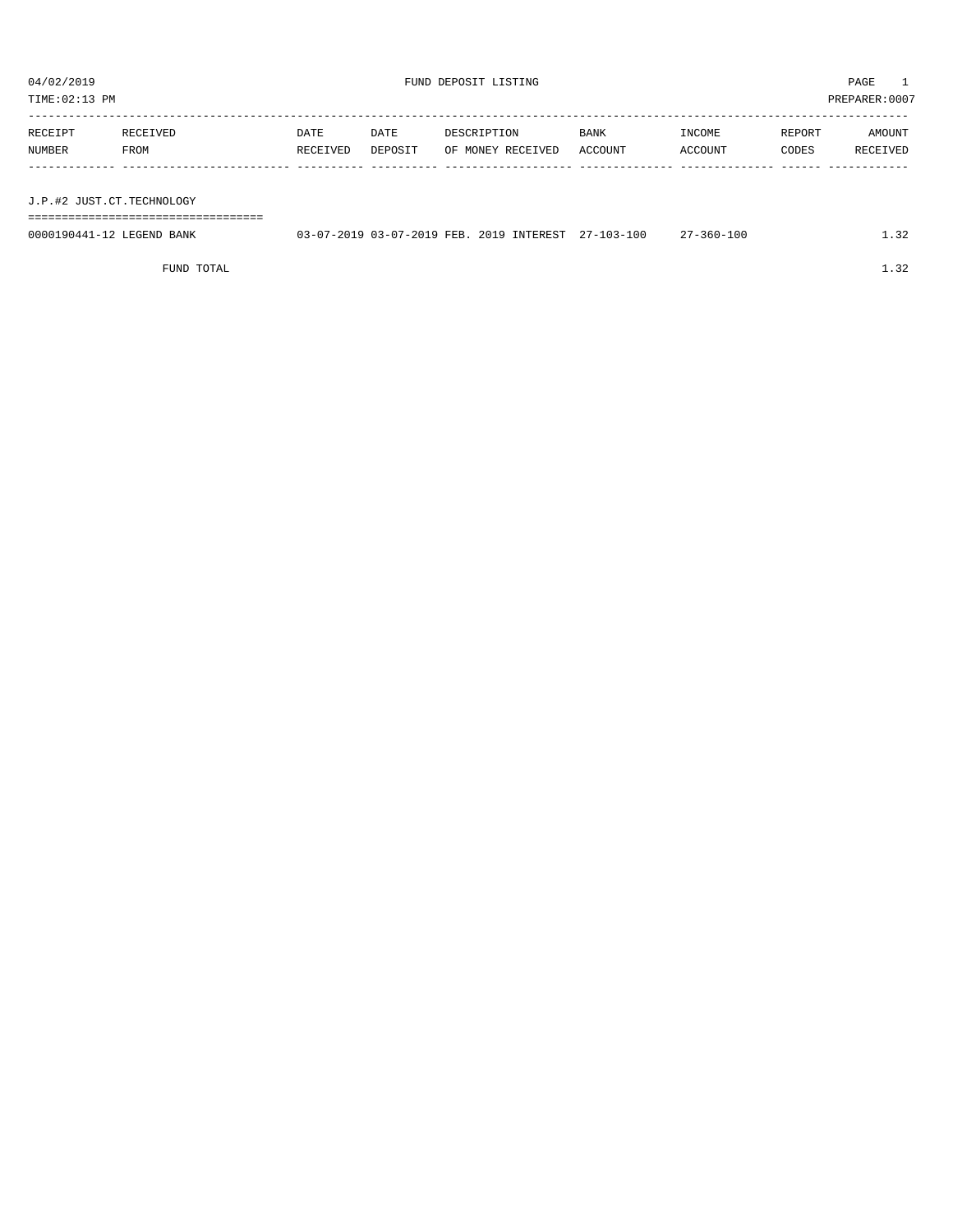TIME:02:13 PM PREPARER:0007 -----------------------------------------------------------------------------------------------------------------------------------

| RECEIPT | <b>RECEIVED</b> | DATE     | DATE    | DESCRIPTION               | <b>BANK</b> | <b>INCOME</b>  | REPORT | AMOUNT   |
|---------|-----------------|----------|---------|---------------------------|-------------|----------------|--------|----------|
| NUMBER  | FROM            | RECEIVED | DEPOSIT | OF MONEY RECEIVED ACCOUNT |             | <b>ACCOUNT</b> | CODES  | RECEIVED |
|         |                 |          |         |                           |             |                |        |          |
|         |                 |          |         |                           |             |                |        |          |

J.P.#3 JUST.CT.TECHNOLOGY

===================================

| 0000190441-13 LEGEND BANK | 03-07-2019 03-07-2019 FEB. 2019 INTEREST 28-103-100 |  | $28 - 360 - 100$ | 0.75 |
|---------------------------|-----------------------------------------------------|--|------------------|------|
|                           |                                                     |  |                  |      |

FUND TOTAL 0.75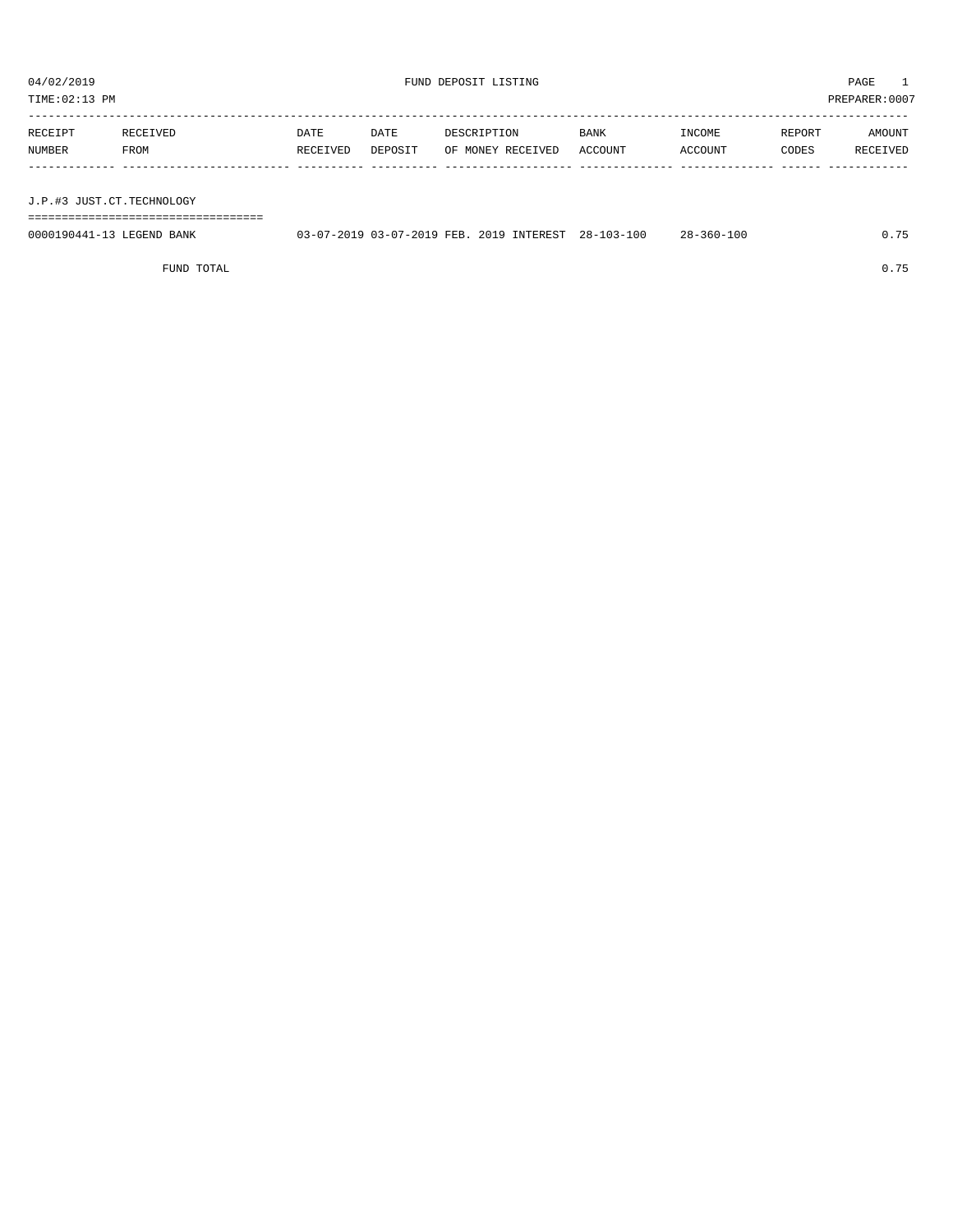TIME:02:13 PM PREPARER:0007

| RECEIPT                     | RECEIVED | DATE     | DATE    | DESCRIPTION       | <b>BANK</b> | INCOME  | REPORT | AMOUNT   |  |
|-----------------------------|----------|----------|---------|-------------------|-------------|---------|--------|----------|--|
| NUMBER                      | FROM     | RECEIVED | DEPOSIT | OF MONEY RECEIVED | ACCOUNT     | ACCOUNT | CODES  | RECEIVED |  |
|                             |          |          |         |                   |             |         |        |          |  |
|                             |          |          |         |                   |             |         |        |          |  |
| DISTRICT CT.RECORDS ARCHIVE |          |          |         |                   |             |         |        |          |  |
|                             |          |          |         |                   |             |         |        |          |  |

| 0000190429-16 DISTRICT CLERK | 03-05-2019 03-05-2019 JAN. 1-31, 2019               | 34-103-100       | $34 - 370 - 450$ | 465.37 |
|------------------------------|-----------------------------------------------------|------------------|------------------|--------|
| 0000190441-14 LEGEND BANK    | 03-07-2019 03-07-2019 FEB. 2019 INTEREST 34-103-100 |                  | $34 - 360 - 100$ | 3.78   |
| 0000190470-17 DISTRICT CLERK | 03-20-2019 03-20-2019 FEB. 1-28, 2019               | $34 - 103 - 100$ | $34 - 370 - 450$ | 325.04 |

FUND TOTAL 794.19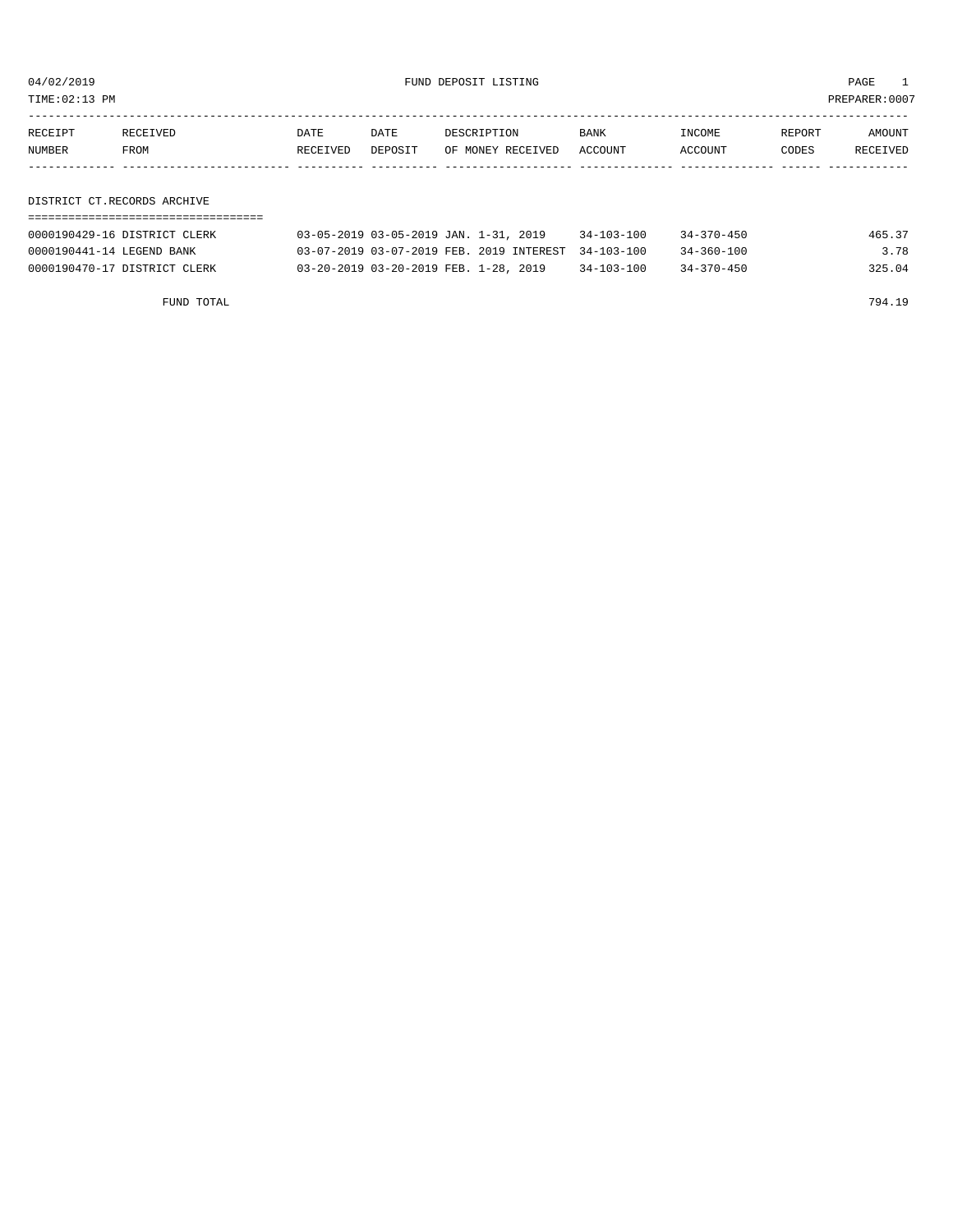TIME:02:13 PM PREPARER:0007

| RECEIPT | RECEIVED         | DATE     | DATE    | DESCRIPTION       | <b>BANK</b> | INCOME  | REPORT | AMOUNT   |
|---------|------------------|----------|---------|-------------------|-------------|---------|--------|----------|
| NUMBER  | FROM             | RECEIVED | DEPOSIT | OF MONEY RECEIVED | ACCOUNT     | ACCOUNT | CODES  | RECEIVED |
|         |                  |          |         |                   |             |         |        |          |
|         |                  |          |         |                   |             |         |        |          |
|         | LAW LIBRARY FUND |          |         |                   |             |         |        |          |
|         |                  |          |         |                   |             |         |        |          |

| 0000190429-17 DISTRICT CLERK | 03-05-2019 03-05-2019 JAN. 1-31, 2019               | $35 - 103 - 100$ | $35 - 340 - 450$ | 1,017.61 |
|------------------------------|-----------------------------------------------------|------------------|------------------|----------|
| 0000190441-15 LEGEND BANK    | 03-07-2019 03-07-2019 FEB. 2019 INTEREST 35-103-100 |                  | 35-360-100       | 21.00    |
| 0000190470-18 DISTRICT CLERK | 03-20-2019 03-20-2019 FEB. 1-28, 2019               | $35 - 103 - 100$ | $35 - 340 - 450$ | 770.00   |
| 0000190485-19 COUNTY CLERK   | 03-27-2019 03-27-2019 OCT. 2018                     | $35 - 103 - 100$ | $35 - 340 - 403$ | 805.00   |

FUND TOTAL  $2,613.61$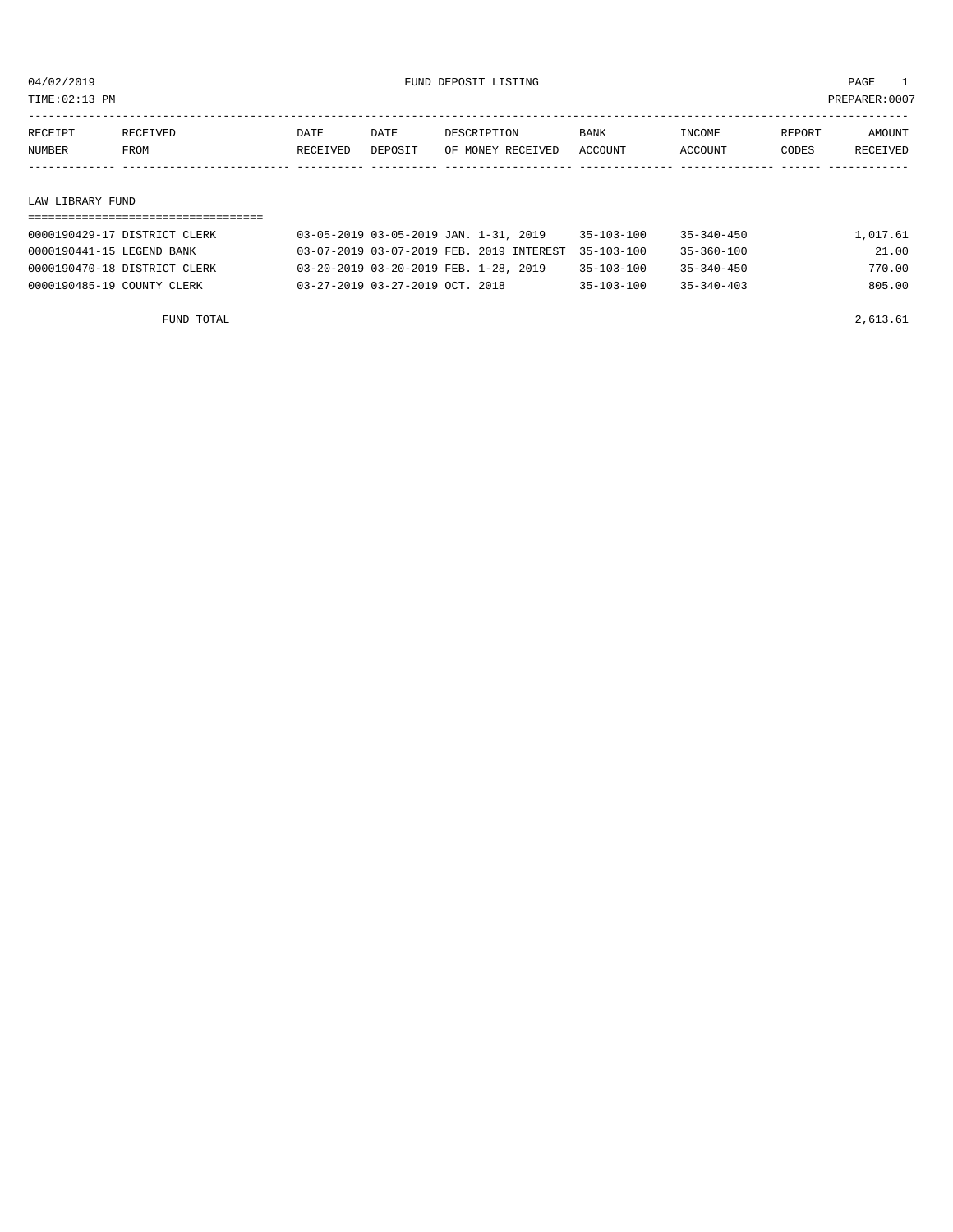04/02/2019 FUND DEPOSIT LISTING PAGE 1

| RECEIPT | RECEIVED | DATE     | DATE    | DESCRIPTION       | <b>BANK</b> | INCOME         | REPORT | AMOUNT   |
|---------|----------|----------|---------|-------------------|-------------|----------------|--------|----------|
| NUMBER  | FROM     | RECEIVED | DEPOSIT | OF MONEY RECEIVED | ACCOUNT     | <b>ACCOUNT</b> | CODES  | RECEIVED |
|         |          |          |         |                   |             |                |        |          |

#### D.A. FEE ACCOUNT FUND

| ===================================== |                                                      |                  |                  |        |
|---------------------------------------|------------------------------------------------------|------------------|------------------|--------|
| 0000190417-01 DISTRICT ATTORNEY TRUST | 03-01-2019 03-01-2019 CHECK FEES                     | $36 - 103 - 136$ | $36 - 340 - 475$ | 185.09 |
| 0000190441-23 LEGEND BANK             | 03-07-2019 03-07-2019 FEB. 2019 INTEREST             | $36 - 103 - 136$ | $36 - 360 - 100$ | 0.87   |
| 0000190441-24 LEGEND BANK             | 03-07-2019 03-07-2019 FEB. 2019 INTEREST             | $36 - 103 - 236$ | $36 - 360 - 236$ | 1.27   |
| 0000190449-01 FANNIN COUNTY CSCD      | 03-12-2019 03-12-2019 BLOOD DRAWS                    | $36 - 103 - 136$ | $36 - 370 - 130$ | 44.89  |
| 0000190458-01 COUNTY CLERK            | 03-15-2019 03-15-2019 BLOOD DRAW - 48881             | $36 - 103 - 136$ | $36 - 370 - 130$ | 26.00  |
| 0000190458-02 COUNTY CLERK            | 03-15-2019 03-15-2019 BLOOD DRAWS - 48450 36-103-136 |                  | $36 - 370 - 130$ | 10.00  |
| 0000190496-02 FANNIN COUNTY CASH BOND | 03-29-2019 03-29-2019 RELINOUISH BOND-CV- 36-103-136 |                  | $36 - 370 - 130$ | 100.00 |

FUND TOTAL 368.12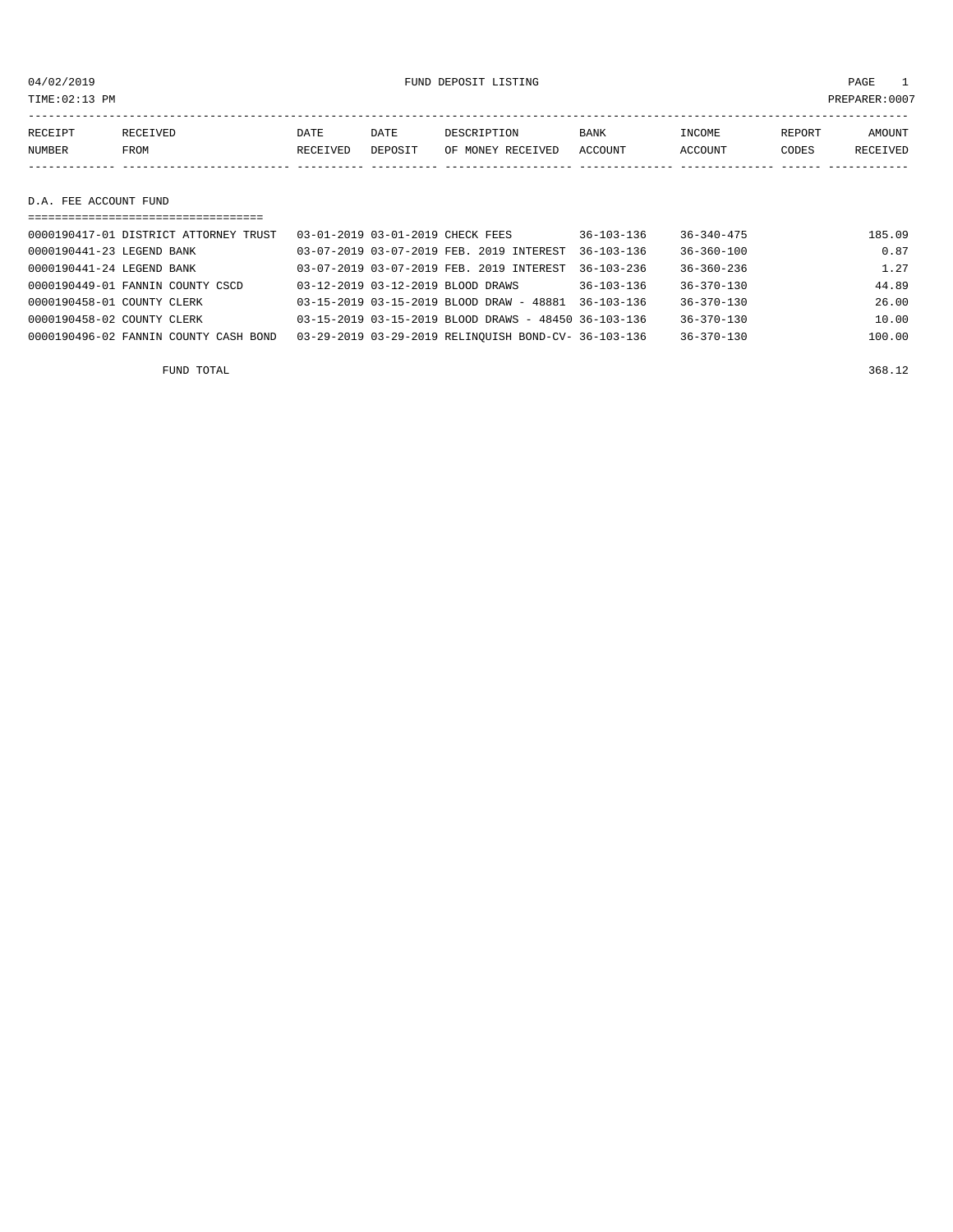TIME:02:13 PM PREPARER:0007 ----------------------------------------------------------------------------------------------------------------------------------- RECEIPT RECEIVED DATE DATE DESCRIPTION BANK INCOME REPORT AMOUNT

| NUMBER  | FROM     | RECEIVED | DEPOSIT | OF MONEY RECEIVED | ACCOUNT | ACCOUNT | CODES   | <b>RECEIVED</b> |
|---------|----------|----------|---------|-------------------|---------|---------|---------|-----------------|
| KECETP. | . ETAEP. | DA I E   | JA I E  | DESCRIPTION       | BANK    | TMCOME  | KEPOK.I | AMOUNT          |

#### CONTRABAND SEIZURE

===================================

| 0000190441-25 LEGEND BANK | 03-07-2019 03-07-2019 FEB. 2019 INTEREST 37-103-137 |  | $37 - 360 - 100$ |  |
|---------------------------|-----------------------------------------------------|--|------------------|--|
|                           |                                                     |  |                  |  |

FUND TOTAL 0.26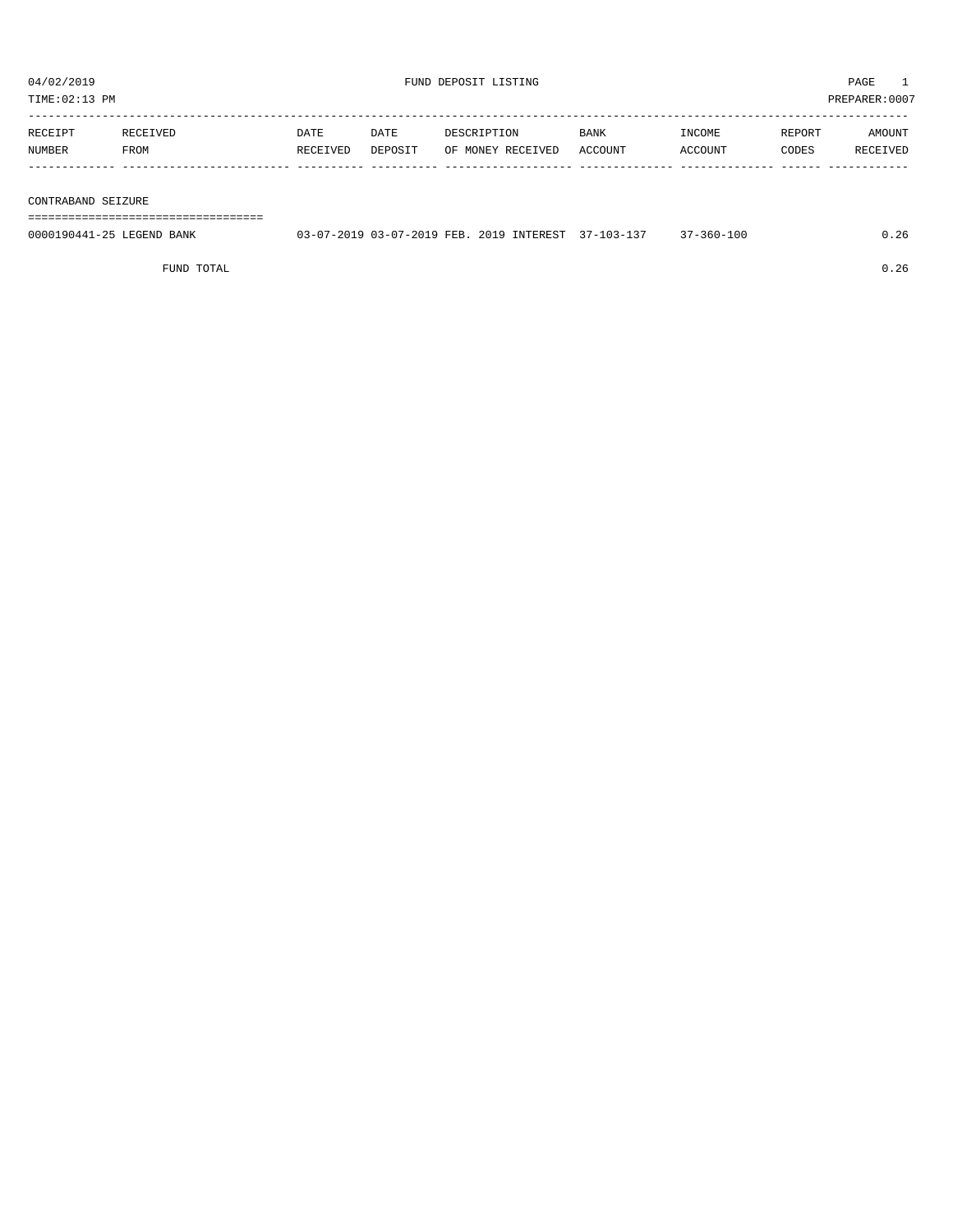TIME:02:13 PM PREPARER:0007

| RECEIPT       | RECEIVED | DATE     | DATE    | DESCRIPTION       | <b>BANK</b> | INCOME  | REPORT | AMOUNT   |
|---------------|----------|----------|---------|-------------------|-------------|---------|--------|----------|
| NUMBER        | FROM     | RECEIVED | DEPOSIT | OF MONEY RECEIVED | ACCOUNT     | ACCOUNT | CODES  | RECEIVED |
|               |          |          |         |                   |             |         |        |          |
|               |          |          |         |                   |             |         |        |          |
| IHC CO-OP GIN |          |          |         |                   |             |         |        |          |

===================================

| 0000190419-06 TEXPOOL     | 03-01-2019 03-01-2019 FEB. 2019 INTEREST 38-103-175 |  | $38 - 360 - 100$ | 34.48 |
|---------------------------|-----------------------------------------------------|--|------------------|-------|
| 0000190441-16 LEGEND BANK | 03-07-2019 03-07-2019 FEB. 2019 INTEREST 38-103-100 |  | $38 - 360 - 100$ | 0.06  |

FUND TOTAL 34.54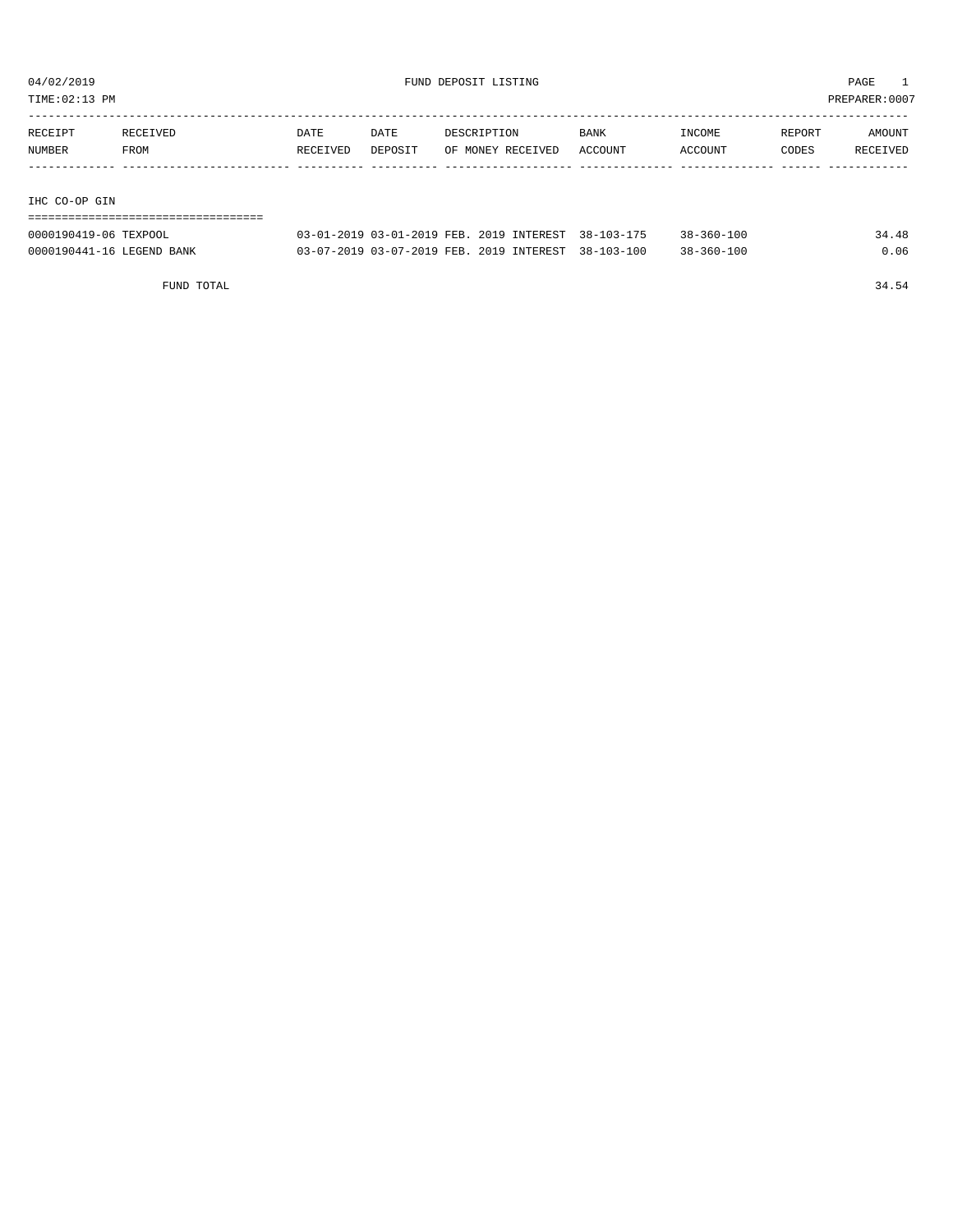TIME:02:13 PM PREPARER:0007

| RECEIPT         | RECEIVED | <b>DATE</b> | DATE    | DESCRIPTION       | BANK    | INCOME  | REPORT | AMOUNT   |
|-----------------|----------|-------------|---------|-------------------|---------|---------|--------|----------|
| NUMBER          | FROM     | RECEIVED    | DEPOSIT | OF MONEY RECEIVED | ACCOUNT | ACCOUNT | CODES  | RECEIVED |
|                 |          |             |         |                   |         |         |        |          |
|                 |          |             |         |                   |         |         |        |          |
| IHC B.R. COOPER |          |             |         |                   |         |         |        |          |
|                 |          |             |         |                   |         |         |        |          |

| 0000190419-07<br>TEXPOOL  | 03-01-2019 03-01-2019 FEB. 2019 INTEREST 39-103-175 |                  | $39 - 360 - 100$ | 49  |
|---------------------------|-----------------------------------------------------|------------------|------------------|-----|
| 0000190441-17 LEGEND BANK | 03-07-2019 03-07-2019 FEB. 2019 INTEREST            | $39 - 103 - 100$ | $39 - 360 - 100$ | .89 |

FUND TOTAL 13.38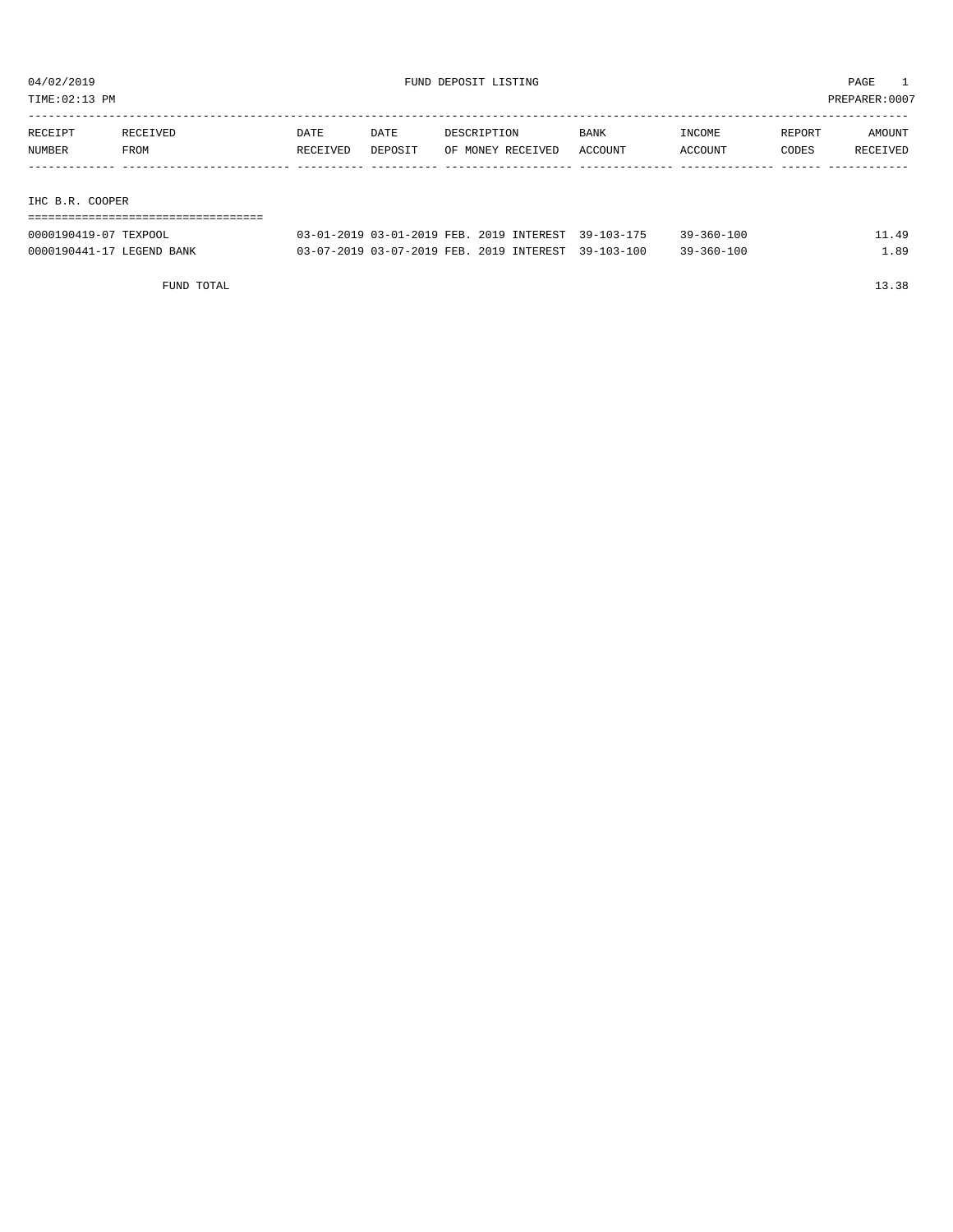TIME:02:13 PM PREPARER:0007 ----------------------------------------------------------------------------------------------------------------------------------- RECEIPT RECEIVED DATE DATE DESCRIPTION BANK INCOME REPORT AMOUNT NUMBER FROM RECEIVED DEPOSIT OF MONEY RECEIVED ACCOUNT ACCOUNT CODES RECEIVED ------------- ------------------------- ---------- ---------- ------------------- -------------- -------------- ------ ------------

CO.CLERK CO.& DIST.CT. TECHNOLOGY

===================================

| 0000190485-24 COUNTY CLERK | 03-27-2019 03-27-2019 OCT. 2018 | 51-103-100 | $51 - 370 - 440$ | 44.84 |
|----------------------------|---------------------------------|------------|------------------|-------|
|                            |                                 |            |                  |       |

FUND TOTAL 44.84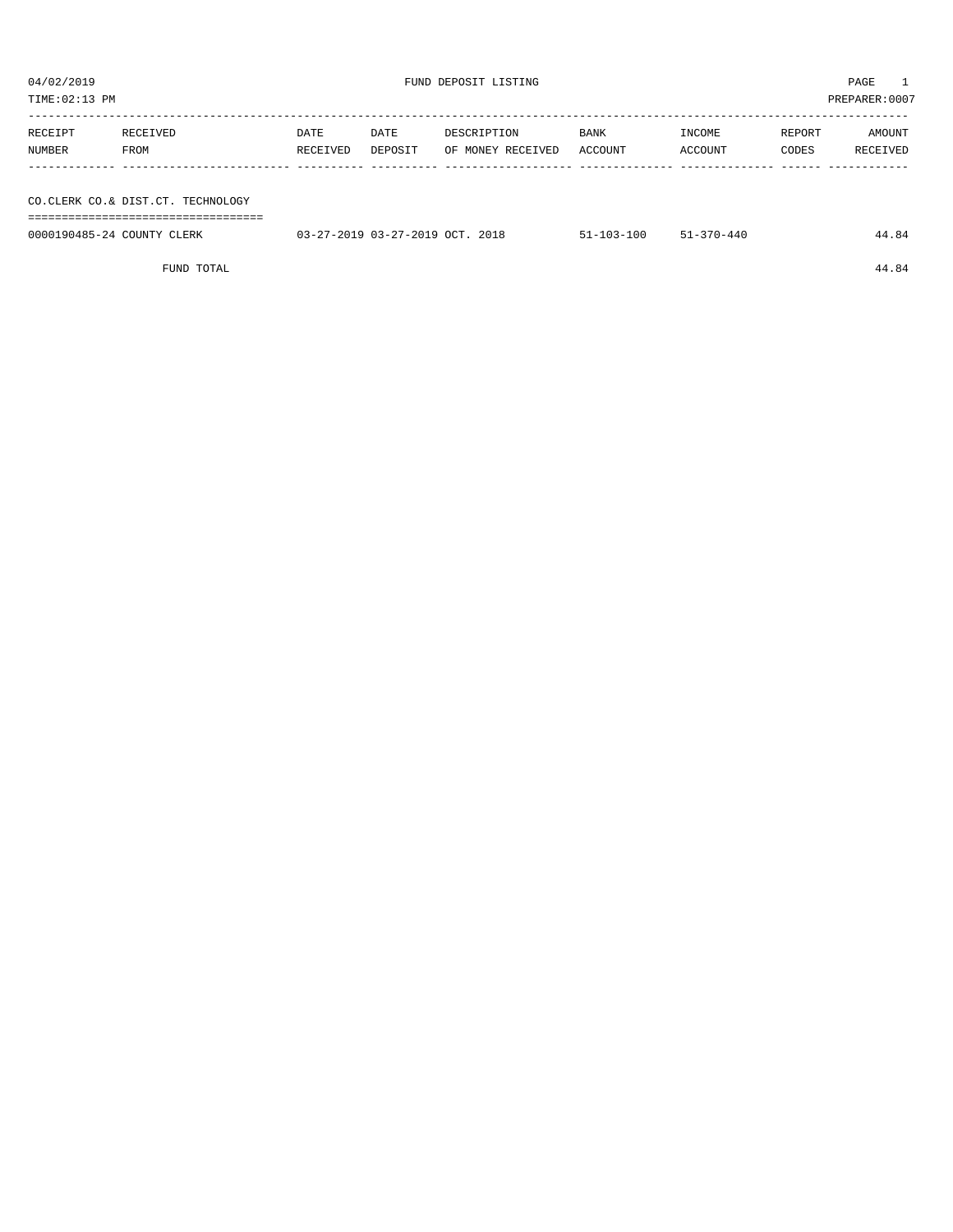| 04/02/2019<br>FUND DEPOSIT LISTING<br>TIME: 02:13 PM |                                     |                  |                           |                                  |                 |                                 |                 | PAGE<br>PREPARER: 0007 |
|------------------------------------------------------|-------------------------------------|------------------|---------------------------|----------------------------------|-----------------|---------------------------------|-----------------|------------------------|
| RECEIPT<br><b>NUMBER</b>                             | RECEIVED<br>FROM                    | DATE<br>RECEIVED | DATE<br>DEPOSIT           | DESCRIPTION<br>OF MONEY RECEIVED | BANK<br>ACCOUNT | <b>TNCOME</b><br>ACCOUNT        | REPORT<br>CODES | AMOUNT<br>RECEIVED     |
| COOCLOCATE 10 I DOUND DANIE                          | CO. CLK. COURT RECORDS PRESERVATION |                  | 03.07.3010.03.07.3010.555 | 3010 TNURREAD EQ 102 100         |                 | $F_2$ $\sim$ $F_1$ $\sim$ $F_2$ |                 | 70                     |

| 0000190441-18 LEGEND BANK  |  |                                 | 03-07-2019 03-07-2019 FEB. 2019 INTEREST 52-103-100 |                  | $52 - 360 - 100$ | 1.70   |
|----------------------------|--|---------------------------------|-----------------------------------------------------|------------------|------------------|--------|
| 0000190485-25 COUNTY CLERK |  | 03-27-2019 03-27-2019 OCT. 2018 |                                                     | $52 - 103 - 100$ | $52 - 370 - 133$ | 230.00 |

FUND TOTAL 231.70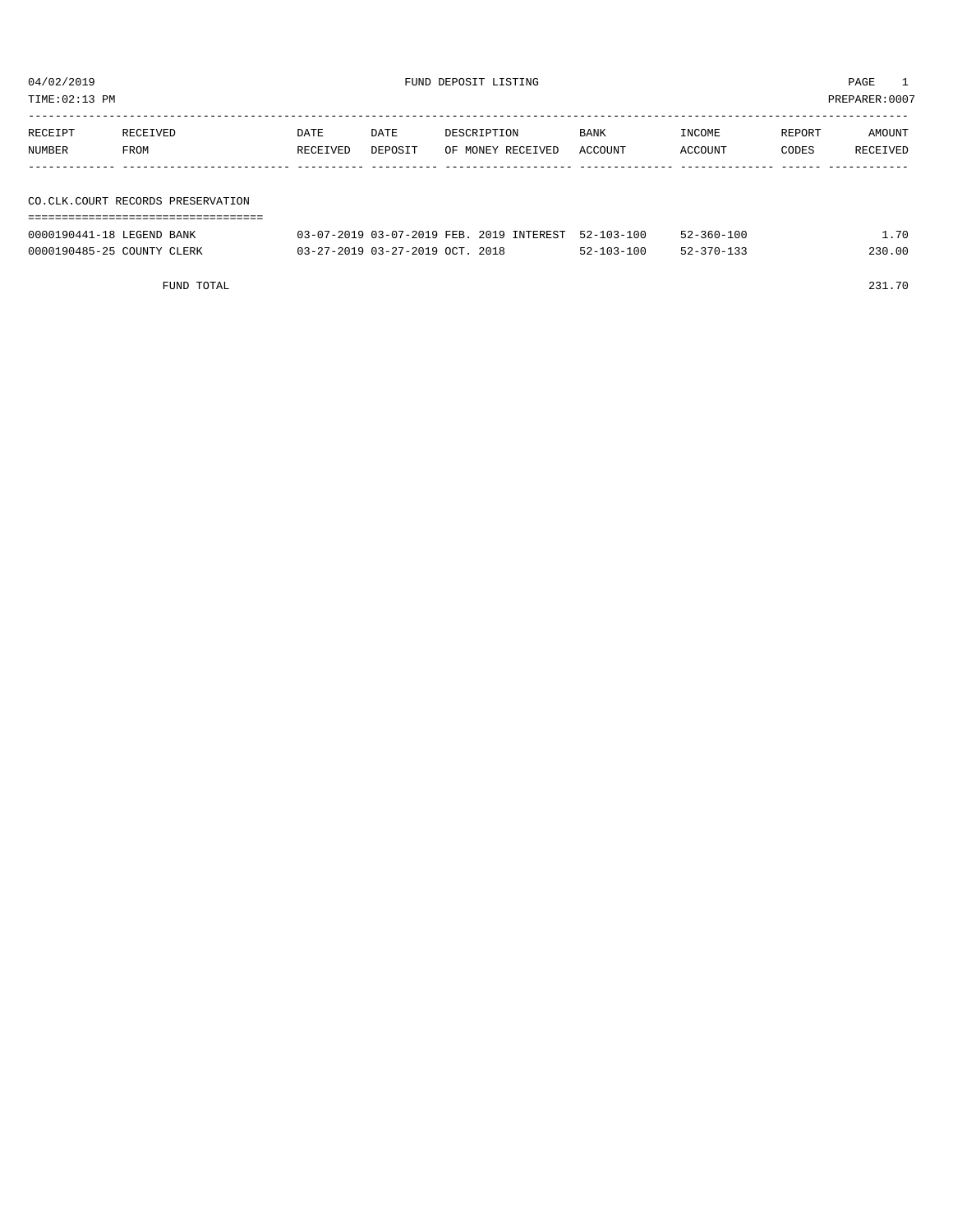| TIME:02:13 PM            |                  |                  |                 |                                  |                 |                   |                 | PREPARER:0007      |  |  |
|--------------------------|------------------|------------------|-----------------|----------------------------------|-----------------|-------------------|-----------------|--------------------|--|--|
| RECEIPT<br>NUMBER        | RECEIVED<br>FROM | DATE<br>RECEIVED | DATE<br>DEPOSIT | DESCRIPTION<br>OF MONEY RECEIVED | BANK<br>ACCOUNT | INCOME<br>ACCOUNT | REPORT<br>CODES | AMOUNT<br>RECEIVED |  |  |
|                          |                  |                  |                 |                                  |                 |                   |                 |                    |  |  |
| CO.CLERK RECORDS ARCHIVE |                  |                  |                 |                                  |                 |                   |                 |                    |  |  |
|                          |                  |                  |                 |                                  |                 |                   |                 |                    |  |  |

| 0000190485-26 COUNTY CLERK | 2018<br>$03 - 27 - 2019$ $03 - 27 - 2019$ OCT. | 53-103-100 | 53-370-133 | 530.00. |
|----------------------------|------------------------------------------------|------------|------------|---------|
|                            |                                                |            |            |         |

FUND TOTAL  $7,530.00$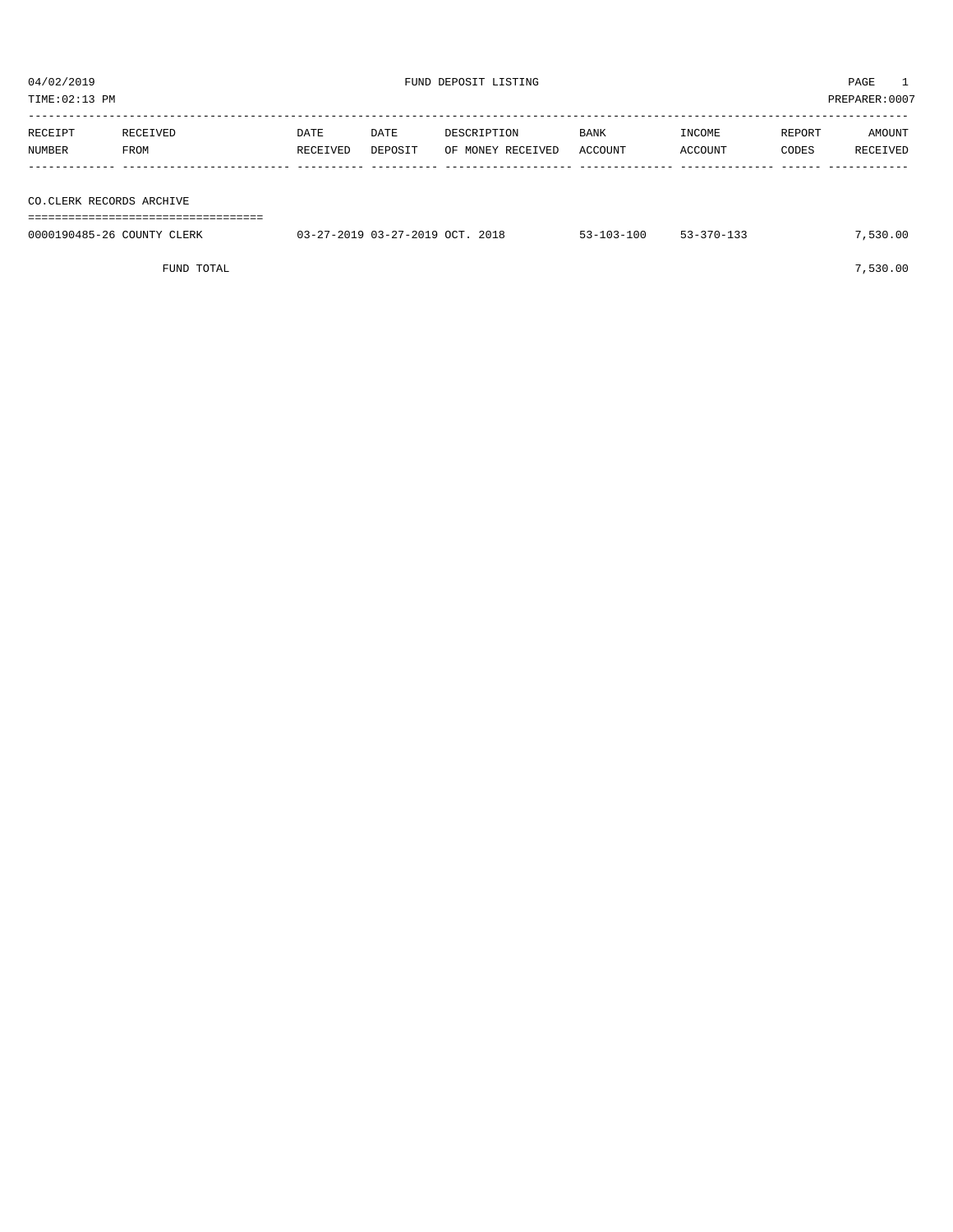TIME:02:13 PM PREPARER:0007

| RECEIPT | RECEIVED | DATE     | DATE    | DESCRIPTION       | <b>BANK</b> | INCOME  | REPORT | AMOUNT   |
|---------|----------|----------|---------|-------------------|-------------|---------|--------|----------|
| NUMBER  | FROM     | RECEIVED | DEPOSIT | OF MONEY RECEIVED | ACCOUNT     | ACCOUNT | CODES  | RECEIVED |
|         |          |          |         |                   |             |         |        |          |
|         |          |          |         |                   |             |         |        |          |

## F.C. LAW ENFORCEMENT EDUCATION

===================================

| 0000190441-26 LEGEND BANK | 03-07-2019 03-07-2019 FEB. 2019 INTEREST 55-103-155 |  | $55 - 360 - 100$ | J.O5 |
|---------------------------|-----------------------------------------------------|--|------------------|------|
|                           |                                                     |  |                  |      |

FUND TOTAL 0.05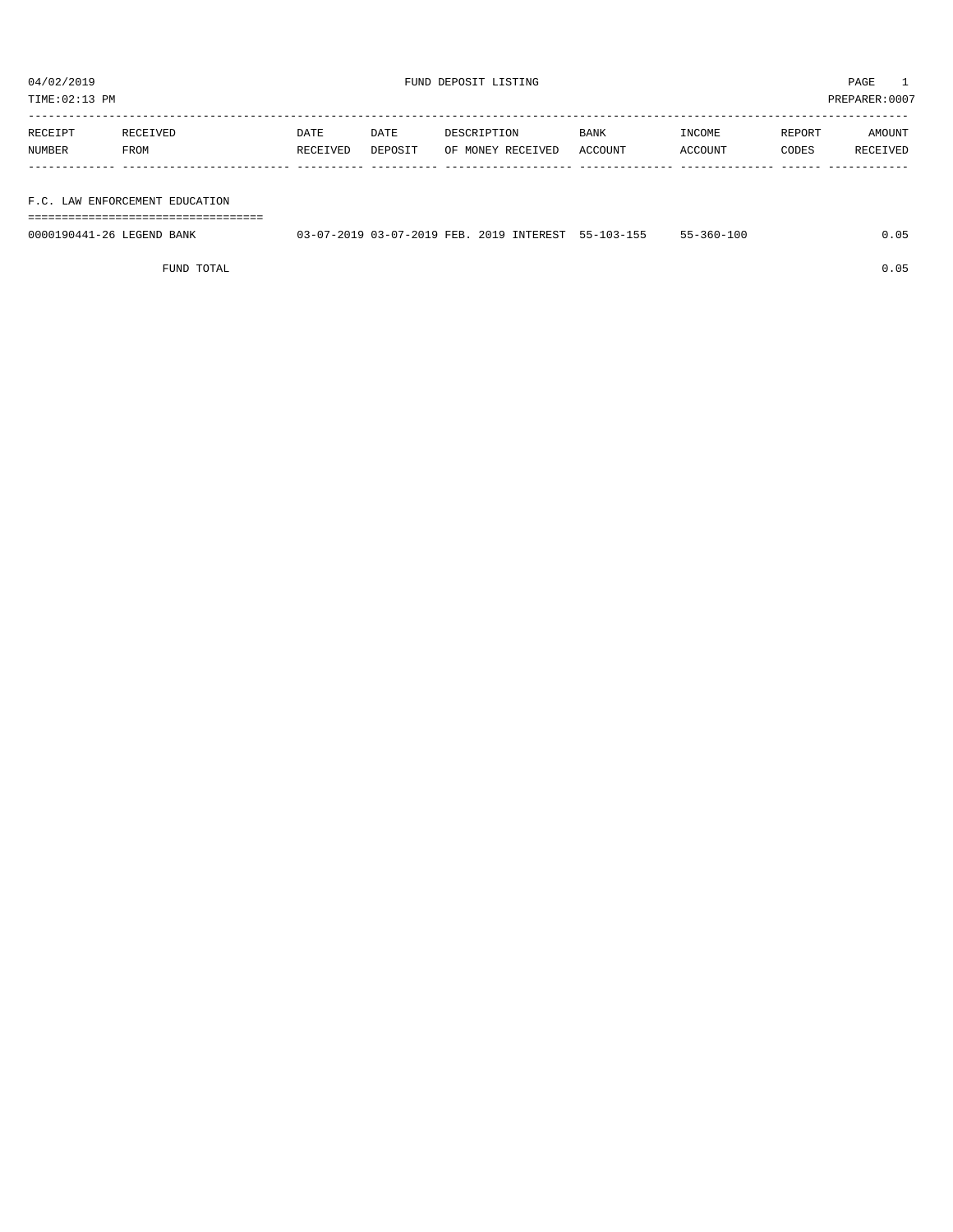TIME:02:13 PM PREPARER:0007

| RECEIPT | RECEIVED | DATE     | DATE    | DESCRIPTION       | <b>BANK</b> | INCOME  | REPORT | AMOUNT   |
|---------|----------|----------|---------|-------------------|-------------|---------|--------|----------|
| NUMBER  | FROM     | RECEIVED | DEPOSIT | OF MONEY RECEIVED | ACCOUNT     | ACCOUNT | CODES  | RECEIVED |
|         |          |          |         |                   |             |         |        |          |

# F C SHERIFF FORFEITURE

| 0000190441-27 LEGEND BANK         | 03-07-2019 03-07-2019 FEB. 2019 INTEREST 56-103-156  |  | $56 - 360 - 100$ | 2.84     |
|-----------------------------------|------------------------------------------------------|--|------------------|----------|
| 0000190441-28 LEGEND BANK         | 03-07-2019 03-07-2019 FEB. 2019 INTEREST 56-103-159  |  | $56 - 360 - 100$ | 0.03     |
| 0000190474-01 BONHAM POLICE DEPT. | 03-21-2019 03-21-2019 SALE OF GAME MACHIN 56-103-156 |  | $56 - 352 - 200$ | 5,640.52 |

FUND TOTAL 5,643.39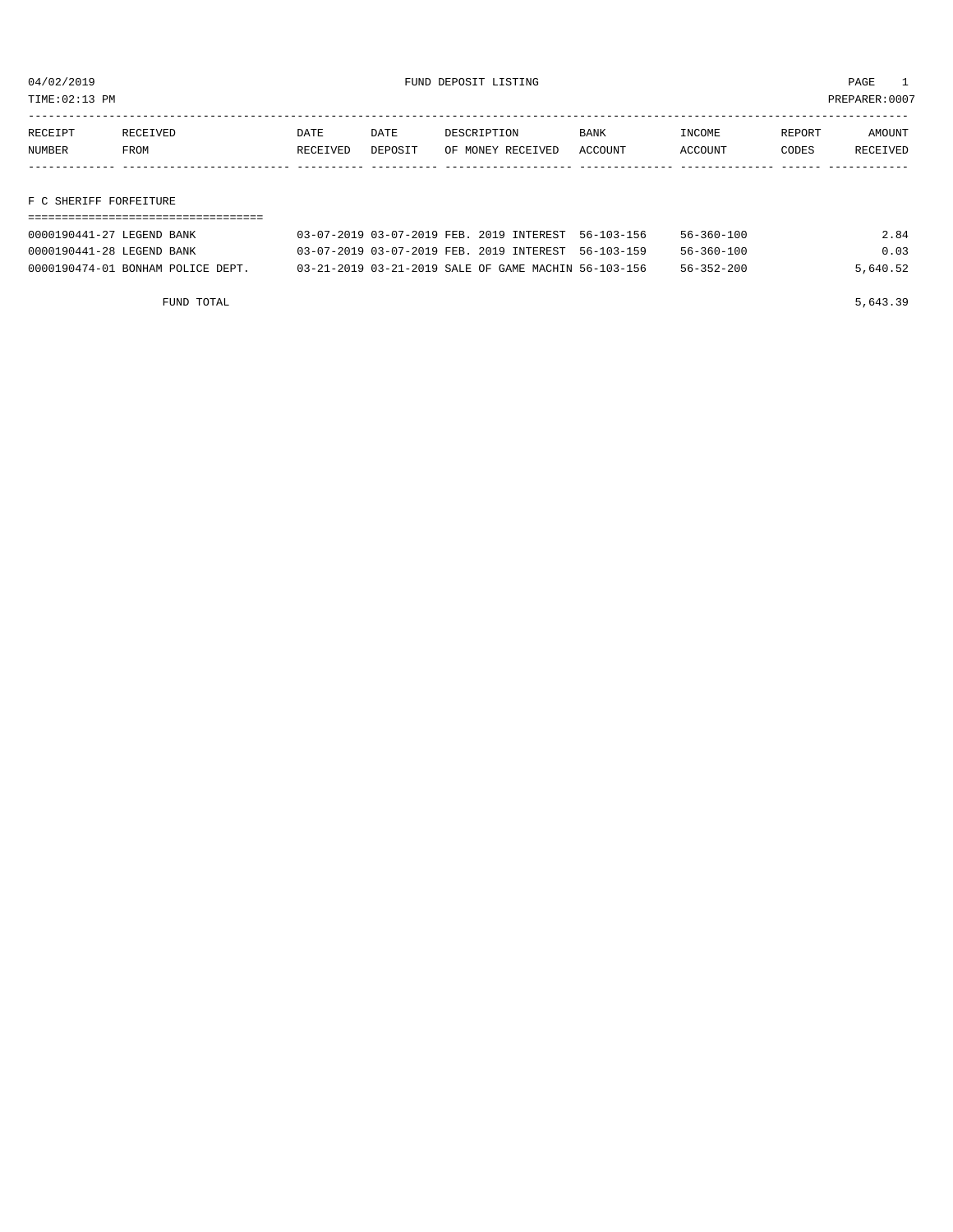TIME:02:13 PM PREPARER:0007

| RECEIPT            | RECEIVED | DATE     | DATE    | DESCRIPTION       | <b>BANK</b> | INCOME  | REPORT | AMOUNT   |
|--------------------|----------|----------|---------|-------------------|-------------|---------|--------|----------|
| NUMBER             | FROM     | RECEIVED | DEPOSIT | OF MONEY RECEIVED | ACCOUNT     | ACCOUNT | CODES  | RECEIVED |
|                    |          |          |         |                   |             |         |        |          |
|                    |          |          |         |                   |             |         |        |          |
| DRUG COURT PROGRAM |          |          |         |                   |             |         |        |          |
|                    |          |          |         |                   |             |         |        |          |

| 0000190429-24 DISTRICT CLERK | 03-05-2019 03-05-2019 JAN. 1-31, 2019               | 59-103-100       | 59-370-425       | 132.89 |
|------------------------------|-----------------------------------------------------|------------------|------------------|--------|
| 0000190441-19 LEGEND BANK    | 03-07-2019 03-07-2019 FEB. 2019 INTEREST 59-103-100 |                  | 59-360-100       | 4.16   |
| 0000190470-25 DISTRICT CLERK | 03-20-2019 03-20-2019 FEB. 1-28, 2019               | 59-103-100       | 59-370-425       | 138.88 |
| 0000190485-27 COUNTY CLERK   | 03-27-2019 03-27-2019 OCT. 2018                     | $59 - 103 - 100$ | $59 - 370 - 425$ | 146.28 |

FUND TOTAL 422.21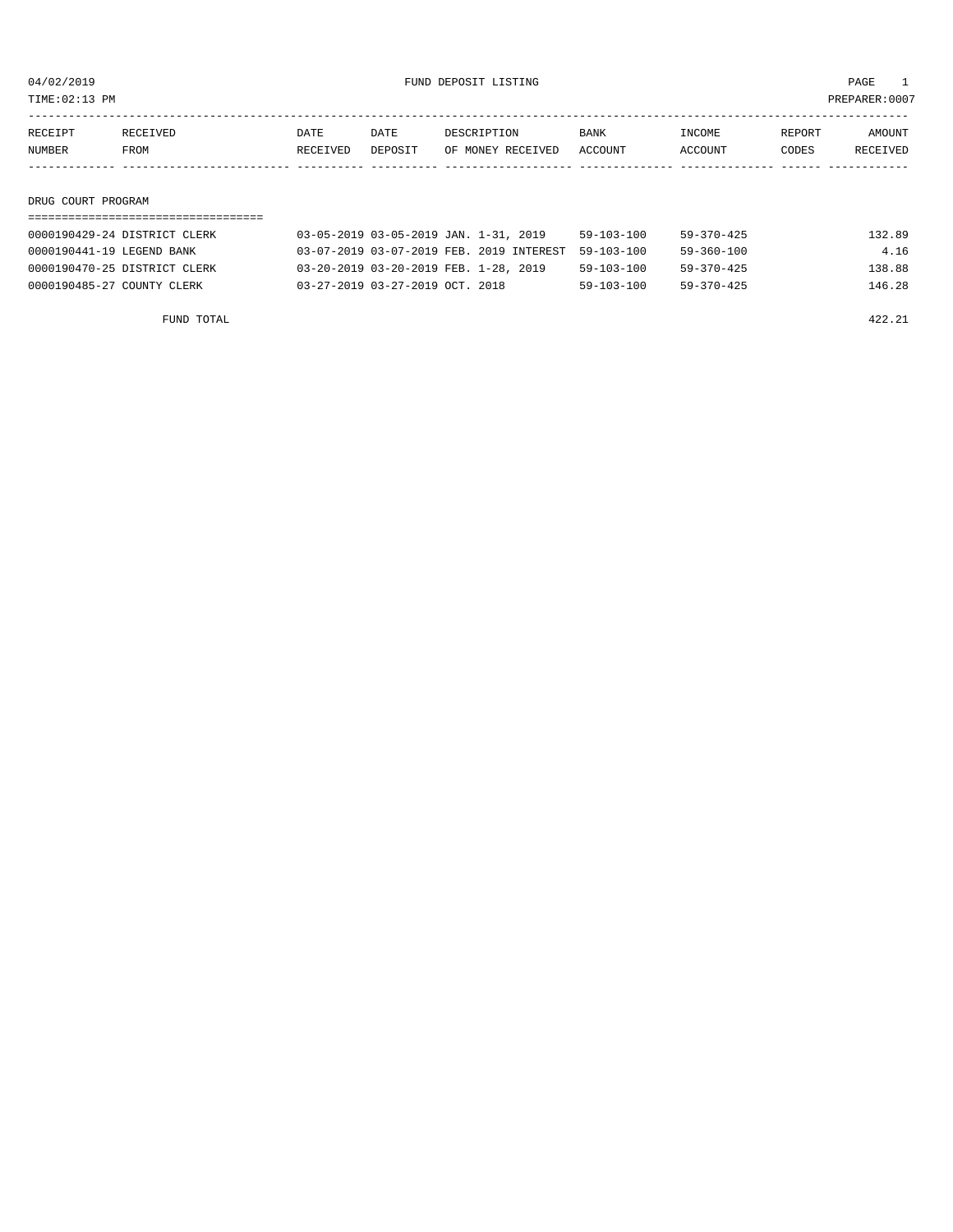| 04/02/2019<br>FUND DEPOSIT LISTING |                                     |          |                             |                   |                  | PAGE             |        |                |
|------------------------------------|-------------------------------------|----------|-----------------------------|-------------------|------------------|------------------|--------|----------------|
| TIME: 02:13 PM                     |                                     |          |                             |                   |                  |                  |        | PREPARER: 0007 |
|                                    |                                     |          |                             |                   |                  |                  |        |                |
| RECEIPT                            | RECEIVED                            | DATE     | DATE                        | DESCRIPTION       | BANK             | INCOME           | REPORT | AMOUNT         |
| <b>NUMBER</b>                      | FROM                                | RECEIVED | DEPOSIT                     | OF MONEY RECEIVED | ACCOUNT          | ACCOUNT          | CODES  | RECEIVED       |
|                                    |                                     |          |                             |                   |                  |                  |        |                |
|                                    |                                     |          |                             |                   |                  |                  |        |                |
| SINKING FUND                       |                                     |          |                             |                   |                  |                  |        |                |
|                                    | ----------------------------------- |          |                             |                   |                  |                  |        |                |
|                                    | 0000190433-03 APPRAISAL DISTRICT    |          | 03-07-2019 03-07-2019 TAXES |                   | 60-103-100       | 60-310-110       |        | 4,400.63       |
|                                    | 0000190433-09 APPRAISAL DISTRICT    |          | 03-07-2019 03-07-2019 TAXES |                   | $60 - 103 - 100$ | 60-310-120       |        | 209.40         |
|                                    | 0000190454-03 APPRAISAL DISTRICT    |          | 03-14-2019 03-14-2019 TAXES |                   | 60-103-100       | 60-310-110       |        | 3,558.64       |
|                                    | 0000190454-09 APPRAISAL DISTRICT    |          | 03-14-2019 03-14-2019 TAXES |                   | 60-103-100       | $60 - 310 - 120$ |        | 141.90         |

0000190475-03 APPRAISAL DISTRICT 03-21-2019 03-21-2019 TAXES 60-103-100 60-310-110 1,625.85 0000190475-09 APPRAISAL DISTRICT 03-21-2019 03-21-2019 TAXES 60-103-100 60-310-120 47.39 0000190495-02 APPRAISAL DISTRICT 03-28-2019 03-28-2019 TAXES 60-103-100 60-310-110 1,685.79 0000190495-08 APPRAISAL DISTRICT 03-28-2019 03-28-2019 TAXES 60-103-100 60-310-120 354.60

FUND TOTAL 12,024.20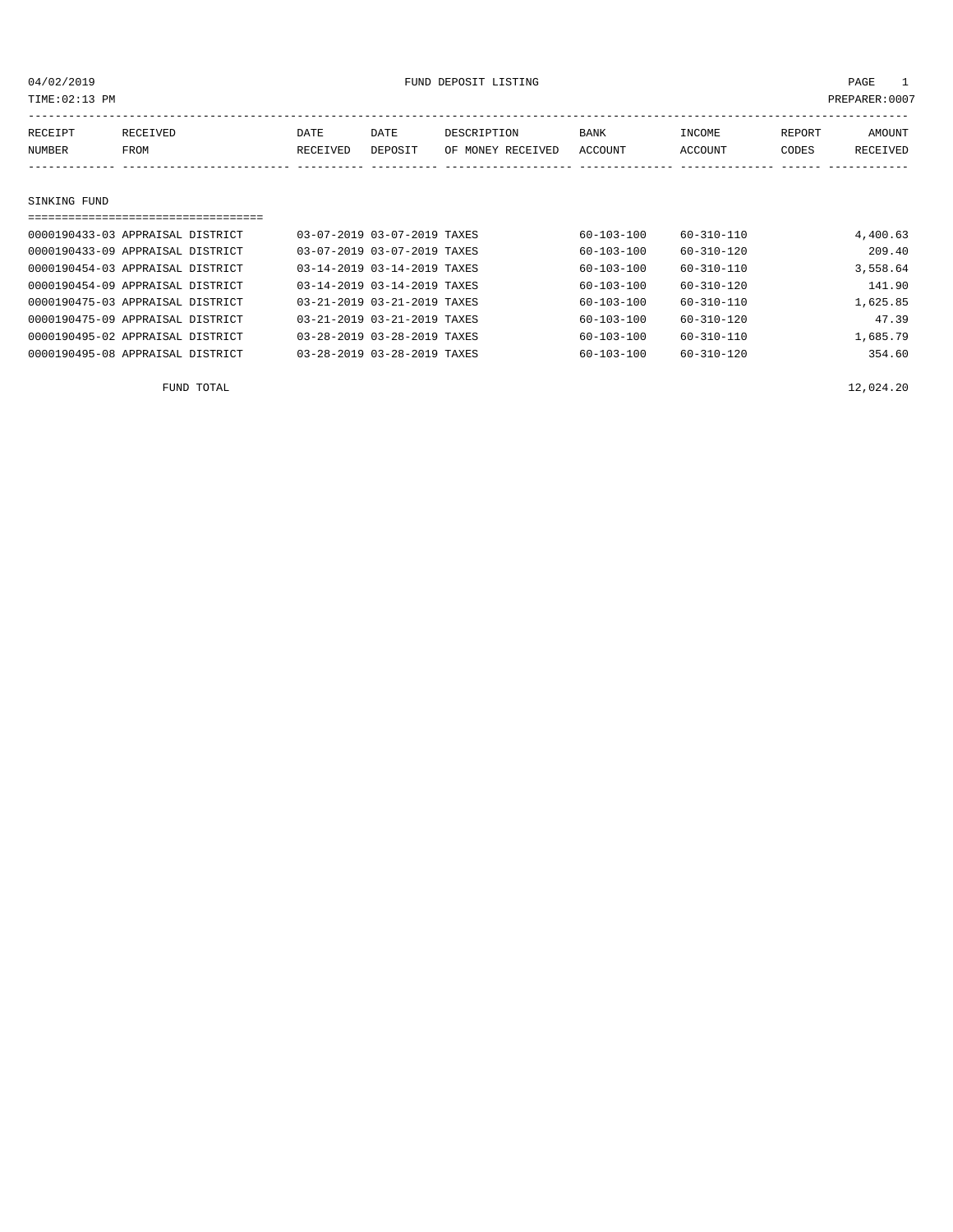| TIME:02:13 PM | PREPARER:0007                       |          |         |                   |             |         |        |          |  |
|---------------|-------------------------------------|----------|---------|-------------------|-------------|---------|--------|----------|--|
| RECEIPT       | RECEIVED                            | DATE     | DATE    | DESCRIPTION       | <b>BANK</b> | INCOME  | REPORT | AMOUNT   |  |
| NUMBER        | FROM                                | RECEIVED | DEPOSIT | OF MONEY RECEIVED | ACCOUNT     | ACCOUNT | CODES  | RECEIVED |  |
|               |                                     |          |         |                   |             |         |        |          |  |
|               | DIST.CLK.CO.&DIST.CT.TECH.-COMB.FUN |          |         |                   |             |         |        |          |  |
|               |                                     |          |         |                   |             |         |        |          |  |

| 0000190429-22 DISTRICT CLERK | 03-05-2019 03-05-2019 JAN. 1-31, 2019 | $61 - 103 - 100$ | $61 - 370 - 440$ | 44.31 |
|------------------------------|---------------------------------------|------------------|------------------|-------|
| 0000190470-23 DISTRICT CLERK | 03-20-2019 03-20-2019 FEB. 1-28, 2019 | $61 - 103 - 100$ | 61-370-440       | 46.05 |

FUND TOTAL 90.36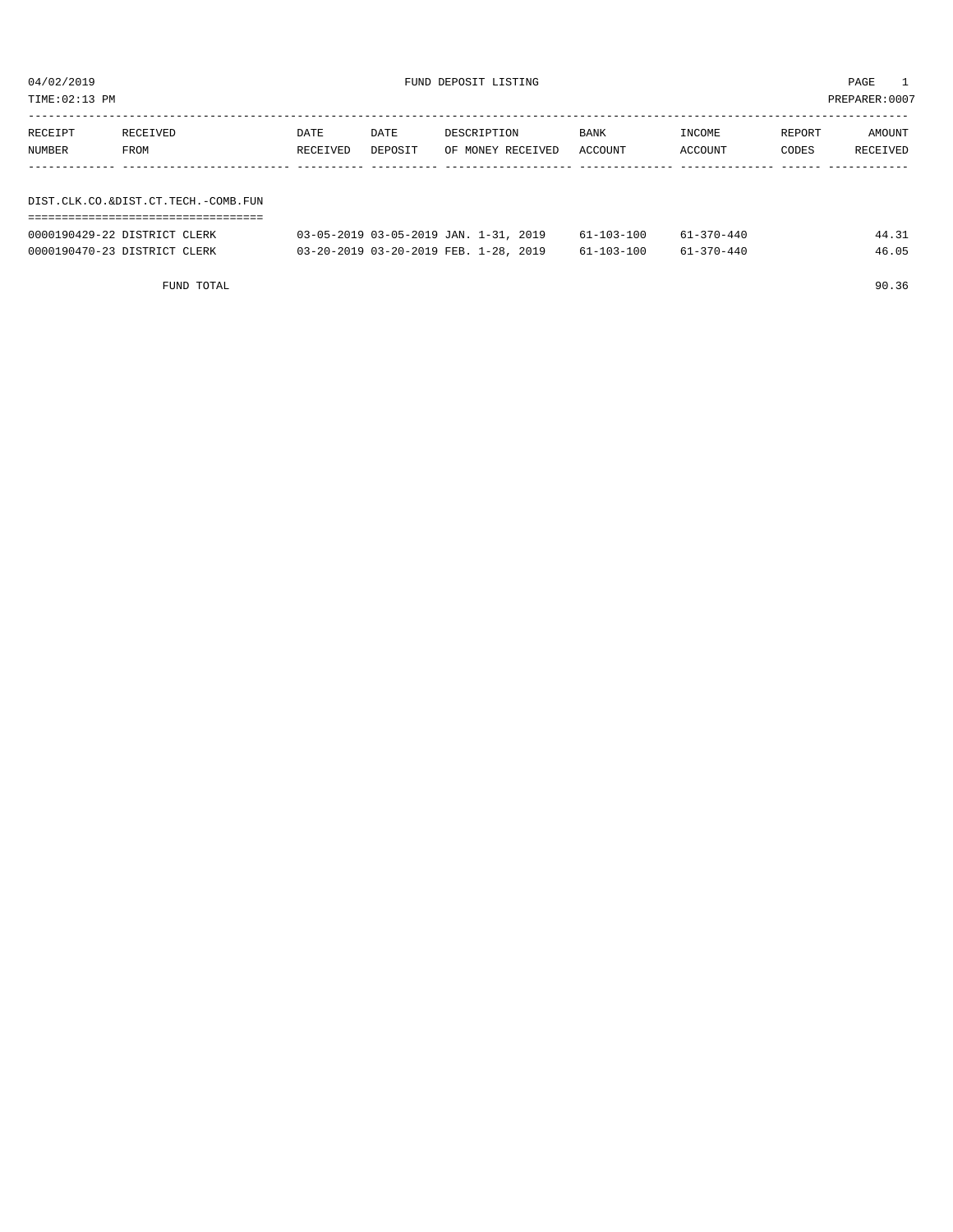| TIME:02:13 PM |                                     |          |         |                   |         |         | PREPARER:0007 |          |  |  |
|---------------|-------------------------------------|----------|---------|-------------------|---------|---------|---------------|----------|--|--|
| RECEIPT       | RECEIVED                            | DATE     | DATE    | DESCRIPTION       | BANK    | INCOME  | REPORT        | AMOUNT   |  |  |
| NUMBER        | FROM                                | RECEIVED | DEPOSIT | OF MONEY RECEIVED | ACCOUNT | ACCOUNT | CODES         | RECEIVED |  |  |
|               |                                     |          |         |                   |         |         |               |          |  |  |
|               |                                     |          |         |                   |         |         |               |          |  |  |
|               | DIST.CLK.COURT RECORDS PRESERVATION |          |         |                   |         |         |               |          |  |  |
|               |                                     |          |         |                   |         |         |               |          |  |  |

| 0000190429-23 DISTRICT CLERK | 03-05-2019 03-05-2019 JAN. 1-31, 2019               | 62-103-100 | 62-370-133 | 360.75 |
|------------------------------|-----------------------------------------------------|------------|------------|--------|
| 0000190441-20 LEGEND BANK    | 03-07-2019 03-07-2019 FEB. 2019 INTEREST 62-103-100 |            | 62-360-100 | 4.16   |
| 0000190470-24 DISTRICT CLERK | 03-20-2019 03-20-2019 FEB. 1-28, 2019               | 62-103-100 | 62-370-133 | 273.08 |

FUND TOTAL 637.99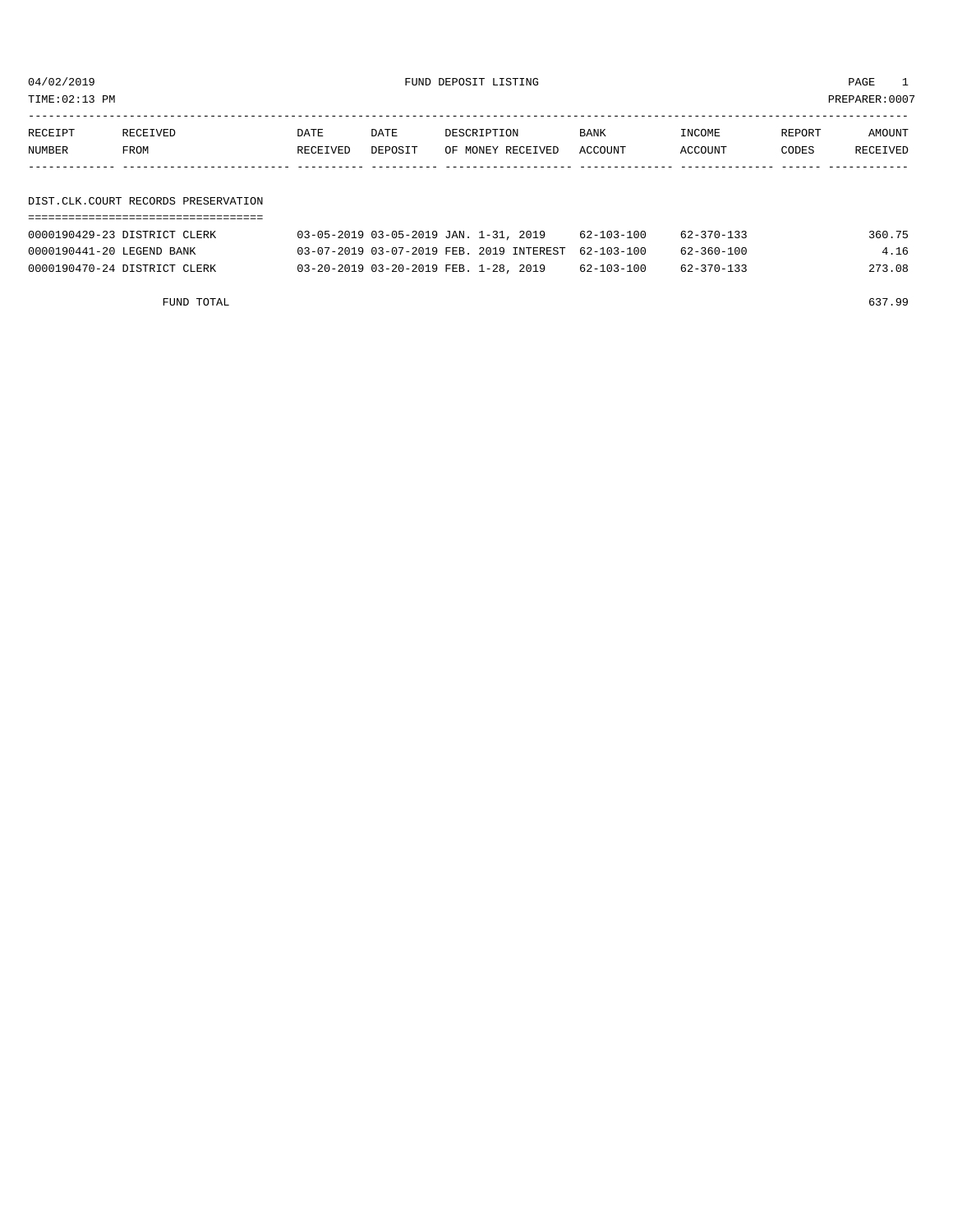${\small \texttt{UWD} \texttt{DEPOST} \texttt{LISTING} } \begin{array}{ll} \multicolumn{3}{c}{ \texttt{M02/2019} } \end{array}$ 

| PREPARER: 0007<br>TIME:02:13 PM |          |          |         |                   |         |         |        |          |  |
|---------------------------------|----------|----------|---------|-------------------|---------|---------|--------|----------|--|
|                                 |          |          |         |                   |         |         |        |          |  |
| RECEIPT                         | RECEIVED | DATE     | DATE    | DESCRIPTION       | BANK    | INCOME  | REPORT | AMOUNT   |  |
| NUMBER                          | FROM     | RECEIVED | DEPOSIT | OF MONEY RECEIVED | ACCOUNT | ACCOUNT | CODES  | RECEIVED |  |
|                                 |          |          |         |                   |         |         |        |          |  |
|                                 |          |          |         |                   |         |         |        |          |  |

2017 GO BONDS-CONSTRUCTION FUND

===================================

| 0000190441-31 LEGEND BANK | 03-07-2019 03-07-2019 FEB. | 3. 2019 INTEREST 66-103-166 | 66-360-166 | .387.66 |
|---------------------------|----------------------------|-----------------------------|------------|---------|
|                           |                            |                             |            |         |

FUND TOTAL 4,387.66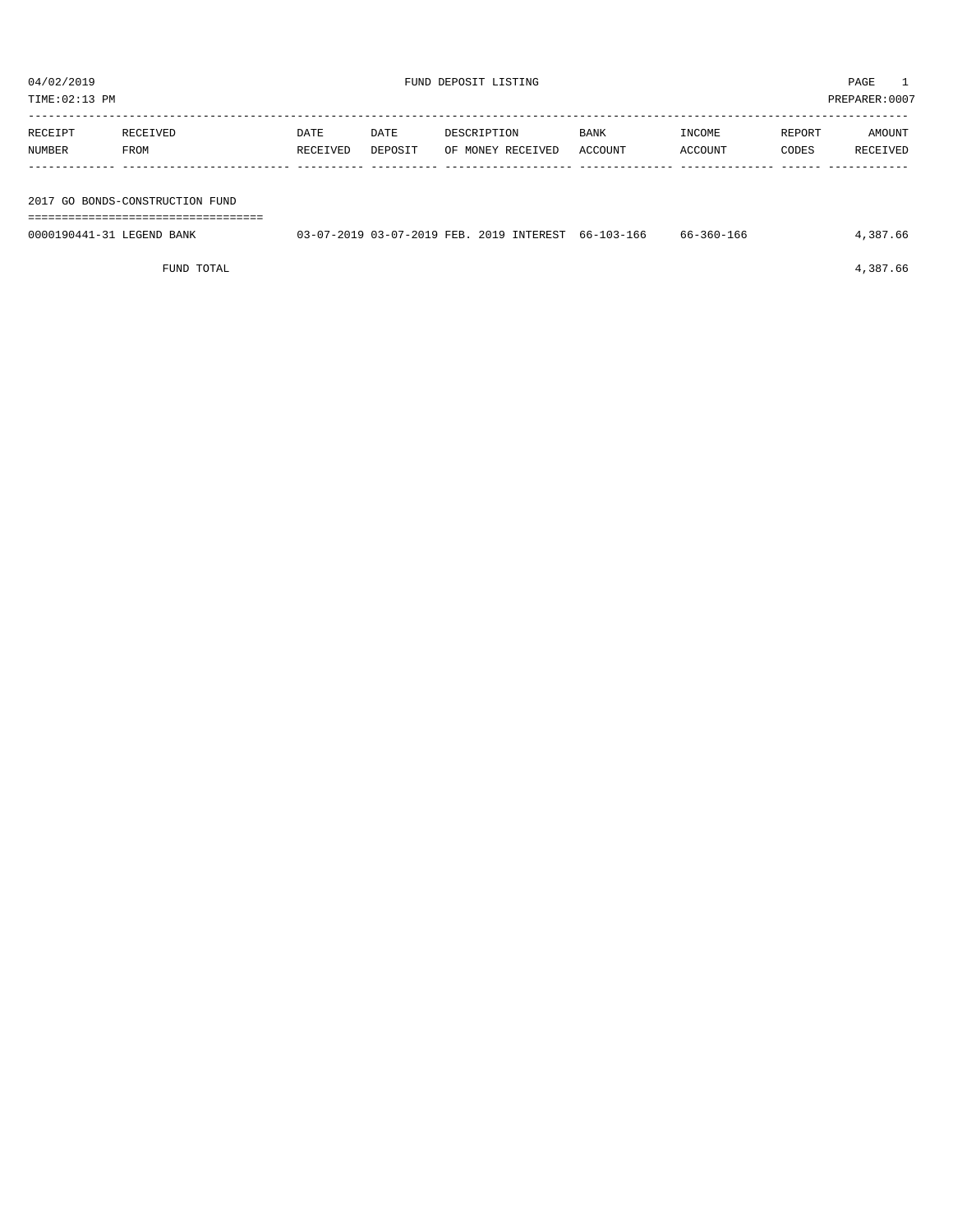| 04/02/2019     |                                     |          |         | FUND DEPOSIT LISTING |         |         |        | PAGE          |  |
|----------------|-------------------------------------|----------|---------|----------------------|---------|---------|--------|---------------|--|
| TIME: 02:13 PM |                                     |          |         |                      |         |         |        | PREPARER:0007 |  |
|                |                                     |          |         |                      |         |         |        |               |  |
| RECEIPT        | RECEIVED                            | DATE     | DATE    | DESCRIPTION          | BANK    | INCOME  | REPORT | AMOUNT        |  |
| NUMBER         | FROM                                | RECEIVED | DEPOSIT | OF MONEY RECEIVED    | ACCOUNT | ACCOUNT | CODES  | RECEIVED      |  |
|                |                                     |          |         |                      |         |         |        |               |  |
|                |                                     |          |         |                      |         |         |        |               |  |
|                | F.C. DETENTION CENTER ANNUAL PAYMEN |          |         |                      |         |         |        |               |  |

===================================

0000190445-01 US BANK 03-11-2019 03-11-2019 ANNUAL TRAINING PAY 67-103-100 67-319-551 10,000.00

 $FUND$  to the contract of  $10,000.00$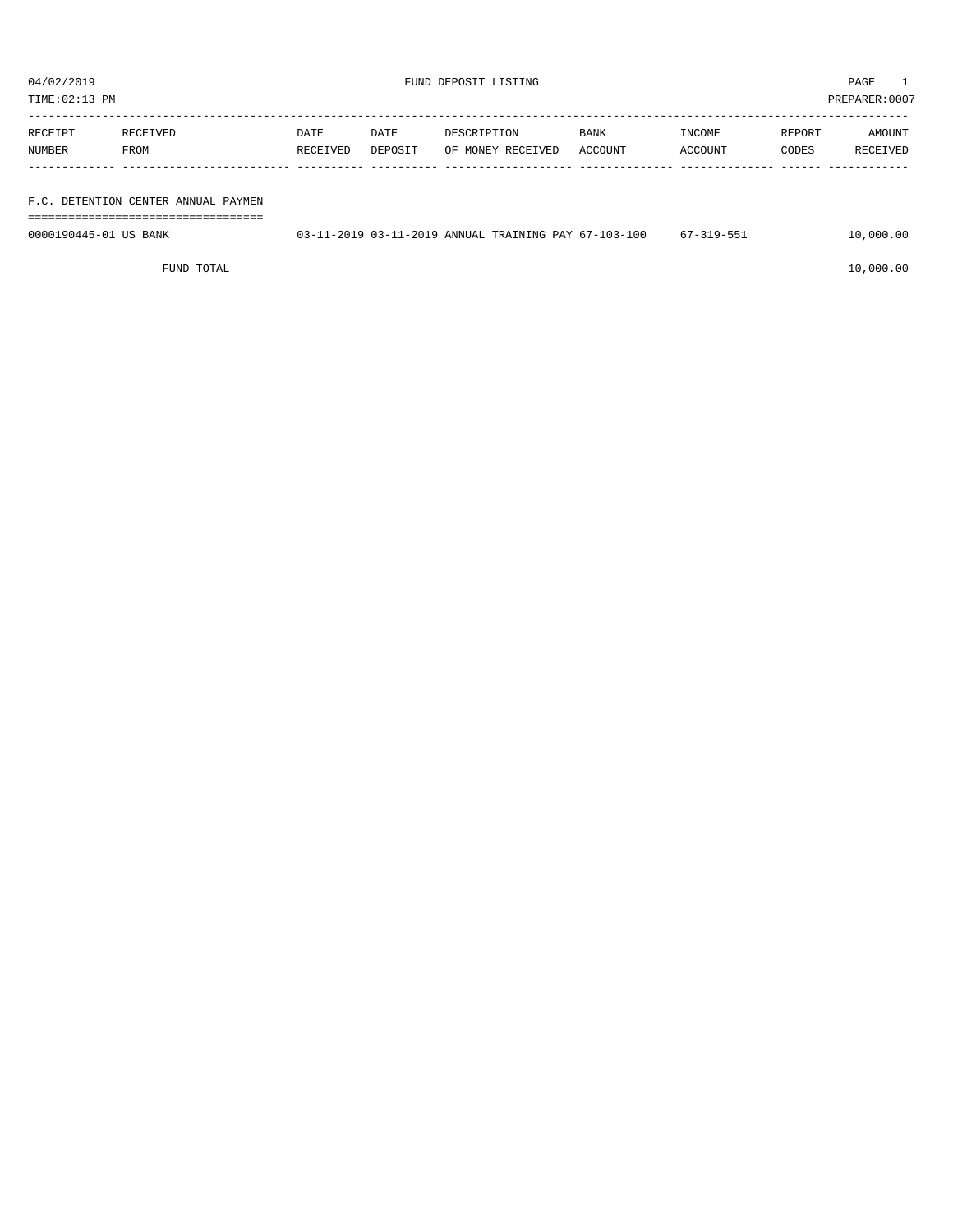| TIME: 02:13 PM |                                 |          |         |                   |             |         |        | PREPARER:0007 |
|----------------|---------------------------------|----------|---------|-------------------|-------------|---------|--------|---------------|
| RECEIPT        | RECEIVED                        | DATE     | DATE    | DESCRIPTION       | <b>BANK</b> | INCOME  | REPORT | AMOUNT        |
| NUMBER         | FROM                            | RECEIVED | DEPOSIT | OF MONEY RECEIVED | ACCOUNT     | ACCOUNT | CODES  | RECEIVED      |
|                |                                 |          |         |                   |             |         |        |               |
|                |                                 |          |         |                   |             |         |        |               |
|                | 2018 GO BONDS-CONSTRUCTION FUND |          |         |                   |             |         |        |               |

===================================

0000190441-33 LEGEND BANK 03-07-2019 03-07-2019 FEB. 2019 INTEREST 68-103-168 68-360-168 8,835.62

FUND TOTAL 8,835.62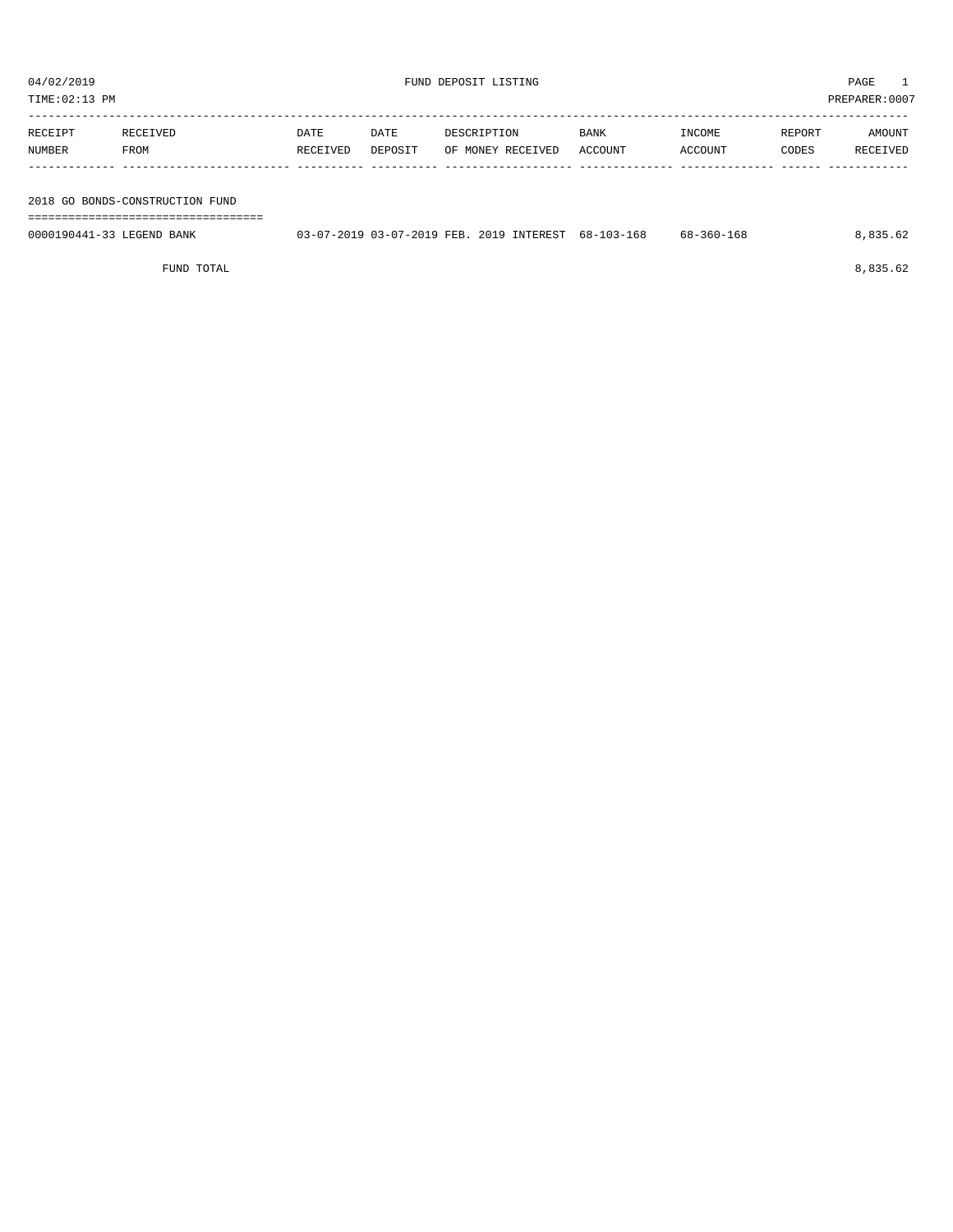| PREPARER: 0007<br>TIME:02:13 PM |          |          |         |                   |         |         |        |          |  |
|---------------------------------|----------|----------|---------|-------------------|---------|---------|--------|----------|--|
| RECEIPT                         | RECEIVED | DATE     | DATE    | DESCRIPTION       | BANK    | INCOME  | REPORT | AMOUNT   |  |
| NUMBER                          | FROM     | RECEIVED | DEPOSIT | OF MONEY RECEIVED | ACCOUNT | ACCOUNT | CODES  | RECEIVED |  |
|                                 |          |          |         |                   |         |         |        |          |  |
| RIGHT OF WAY FUND               |          |          |         |                   |         |         |        |          |  |
|                                 |          |          |         |                   |         |         |        |          |  |

| 0000190419-08 TEXPOOL     |  | 03-01-2019 03-01-2019 FEB. 2019 INTEREST 70-103-175 | 70-360-100       | 152.27 |
|---------------------------|--|-----------------------------------------------------|------------------|--------|
| 0000190441-21 LEGEND BANK |  | 03-07-2019 03-07-2019 FEB. 2019 INTEREST 70-103-100 | $70 - 360 - 100$ | 2.08   |

FUND TOTAL 154.35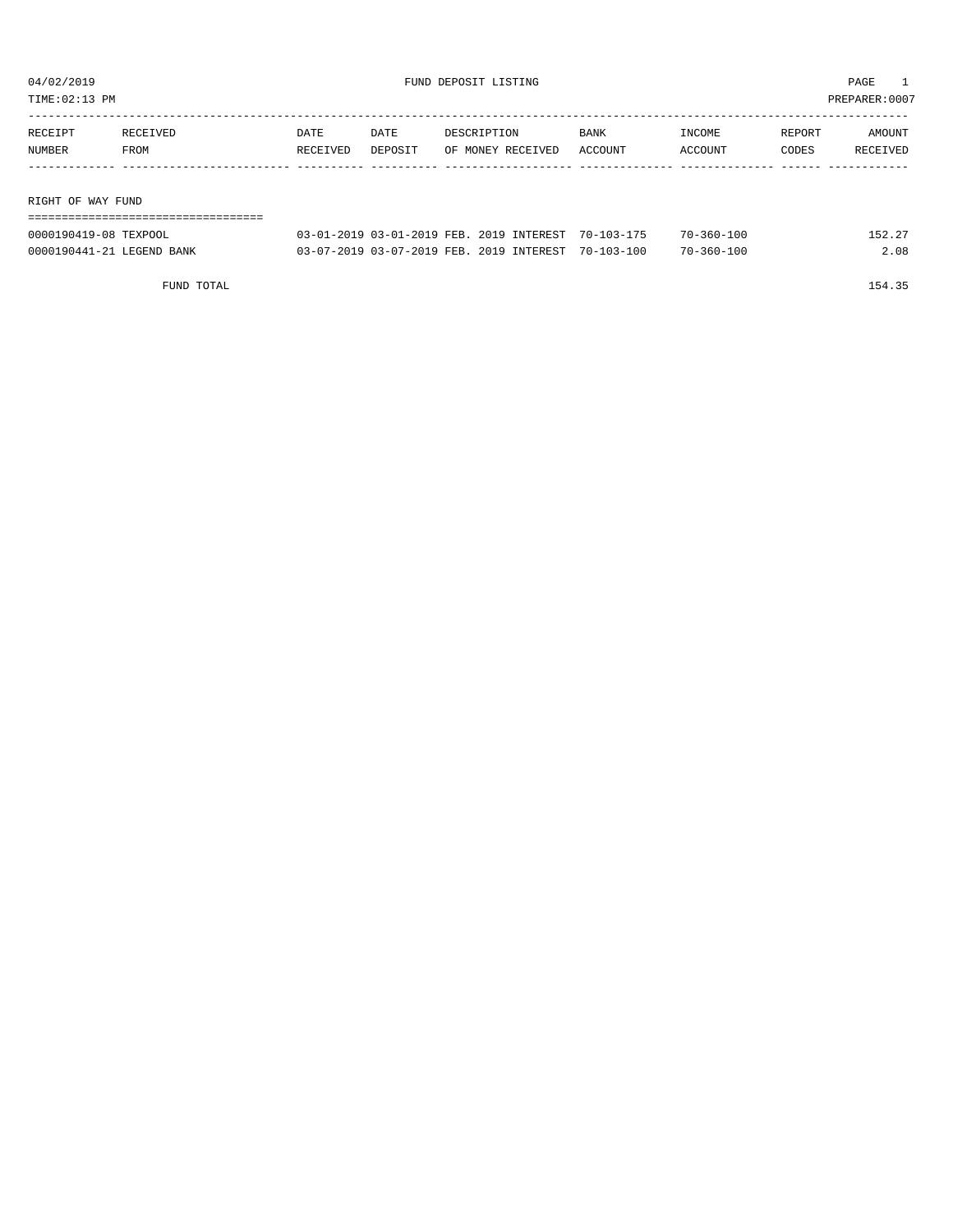| RECEIPT       | RECEIVED | DATE     | DATE    | DESCRIPTION       | <b>BANK</b> | INCOME         | REPORT | AMOUNT          |
|---------------|----------|----------|---------|-------------------|-------------|----------------|--------|-----------------|
| <b>NUMBER</b> | FROM     | RECEIVED | DEPOSIT | OF MONEY RECEIVED | ACCOUNT     | <b>ACCOUNT</b> | CODES  | <b>RECEIVED</b> |
|               |          |          |         |                   |             |                |        |                 |

VETERANS COURT PROGRAM

===================================

| 0000190460-01 JESSICA BOWIE | 03-19-2019 03-19-2019 VETERANS COURT FEES 80-103-180 |  |  | -370-180<br>$80 - 3$ | 350.00 |
|-----------------------------|------------------------------------------------------|--|--|----------------------|--------|
|                             |                                                      |  |  |                      |        |

FUND TOTAL 350.00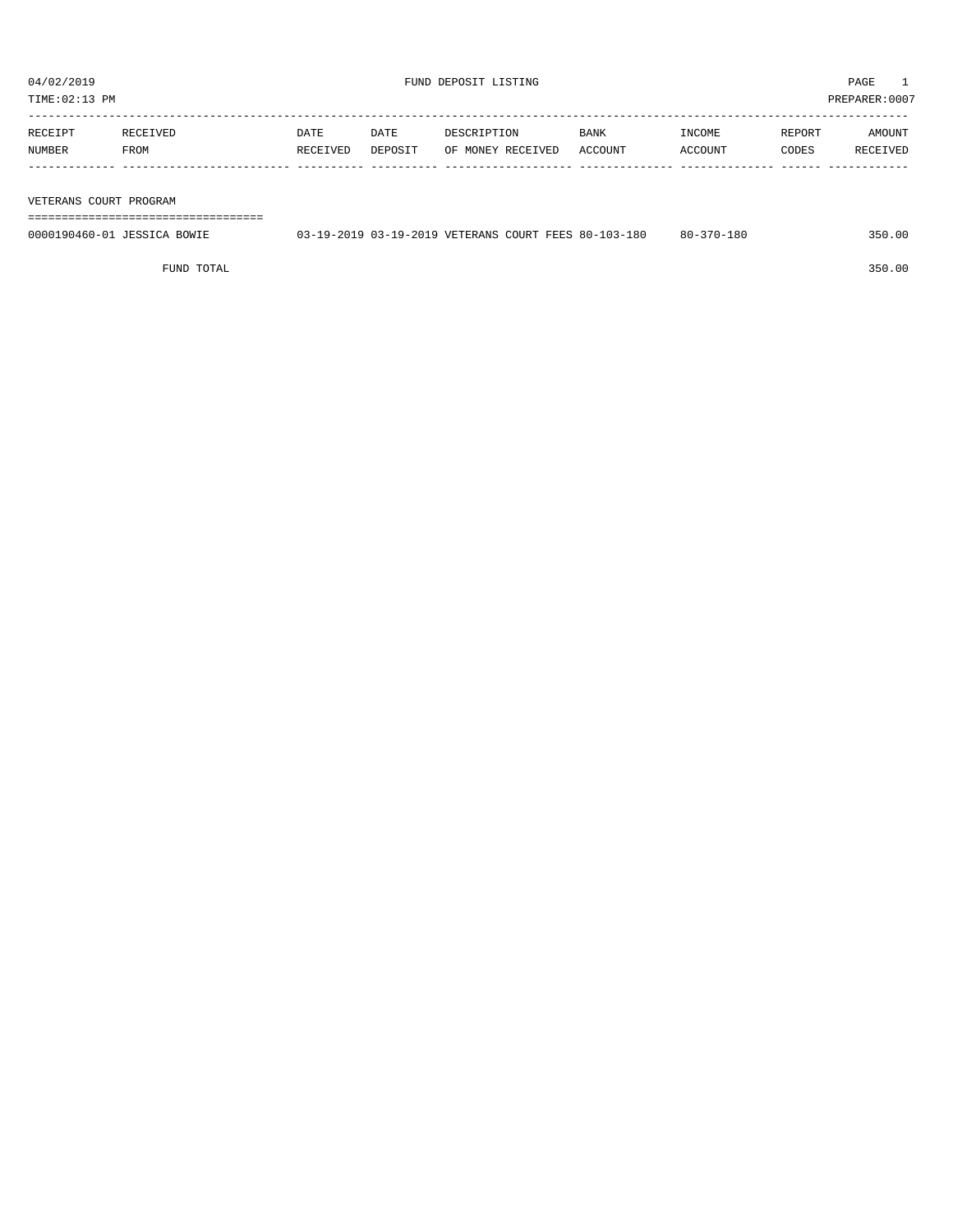04/02/2019 FUND DEPOSIT LISTING PAGE 1

| RECEIPT | <b>RECEIVED</b> | DATE            | DATE    | DESCRIPTION       | <b>BANK</b> | INCOME  | REPORT | AMOUNT   |
|---------|-----------------|-----------------|---------|-------------------|-------------|---------|--------|----------|
| NUMBER  | FROM            | <b>RECEIVED</b> | DEPOSIT | OF MONEY RECEIVED | ACCOUNT     | ACCOUNT | CODES  | RECEIVED |
|         |                 |                 |         |                   |             |         |        |          |

BOIS D'ARC LAKE RESERVOIR

| ------------------------------------- |                                                      |                  |            |
|---------------------------------------|------------------------------------------------------|------------------|------------|
| 0000190448-01 NORTH TEXAS MUNICIPAL   | 03-12-2019 03-12-2019 SO POLICEING AGREEM 84-103-100 | 84-318-184       | 108,900.00 |
| 0000190448-02 NORTH TEXAS MUNICIPAL   | 03-12-2019 03-12-2019 SO POLICEING AGREEM 84-103-100 | $84 - 318 - 185$ | 400,000.00 |
| 0000190448-03 NORTH TEXAS MUNICIPAL   | 03-12-2019 03-12-2019 SO POLICEING AGREEM 84-103-100 | $84 - 318 - 186$ | 80,000.00  |
| 0000190448-04 NORTH TEXAS MUNICIPAL   | 03-12-2019 03-12-2019 SO PLOICEING AGREEM 84-103-100 | $84 - 318 - 250$ | 600.00     |
| 0000190448-05 NORTH TEXAS MUNICIPAL   | 03-12-2019 03-12-2019 SO POLICEING AGREEM 84-103-100 | $84 - 318 - 395$ | 3.000.00   |
| 0000190448-06 NORTH TEXAS MUNICIPAL   | 03-12-2019 03-12-2019 SO POLICEING AGREEM 84-103-100 | $84 - 318 - 427$ | 10,000.00  |
|                                       |                                                      |                  |            |

FUND TOTAL 602,500.00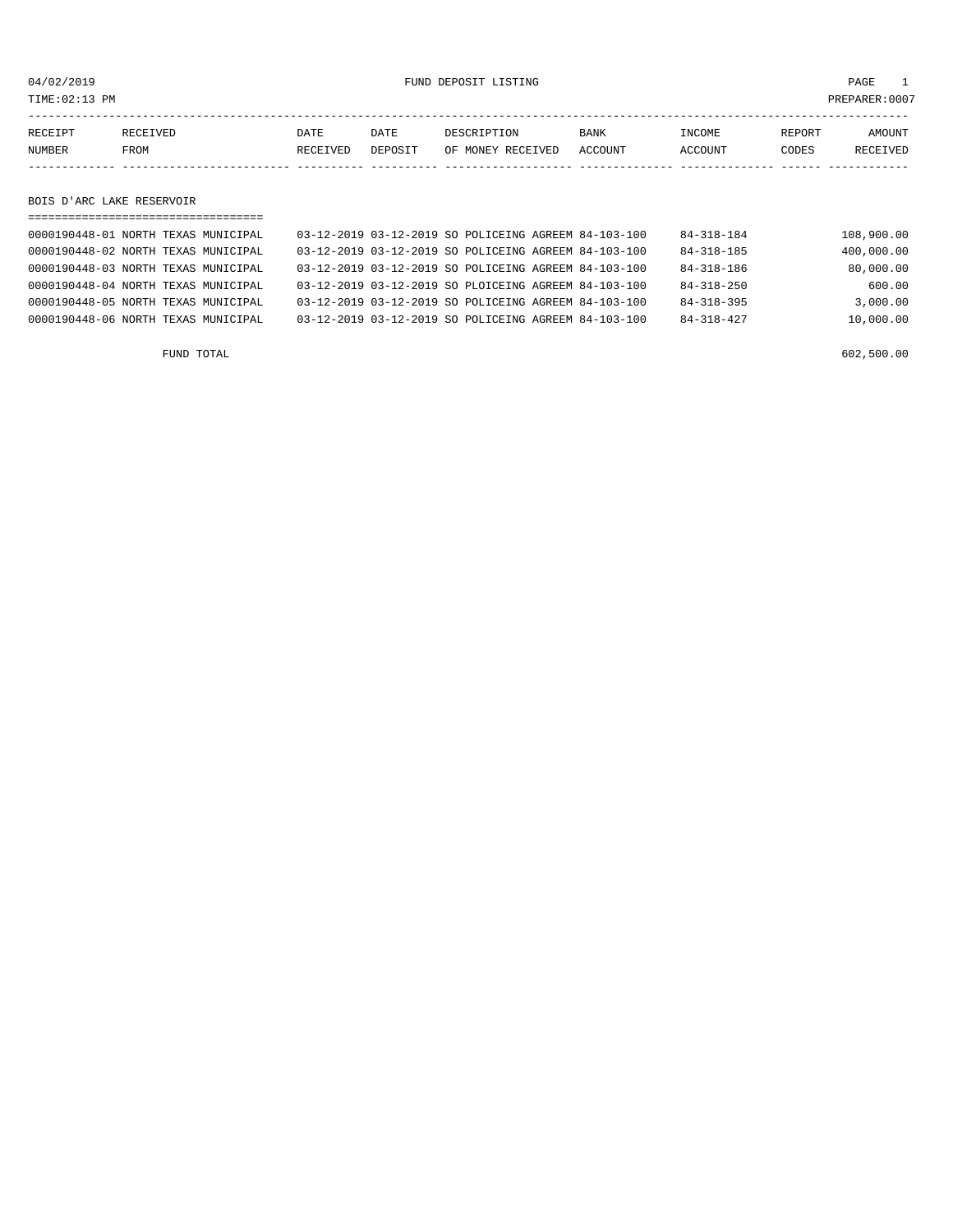| TIME:02:13 PM<br>PREPARER: 0007 |                         |                         |                 |                                  |                        |                   |                 |                                  |
|---------------------------------|-------------------------|-------------------------|-----------------|----------------------------------|------------------------|-------------------|-----------------|----------------------------------|
| RECEIPT<br>NUMBER               | <b>RECEIVED</b><br>FROM | <b>DATE</b><br>RECEIVED | DATE<br>DEPOSIT | DESCRIPTION<br>OF MONEY RECEIVED | <b>BANK</b><br>ACCOUNT | INCOME<br>ACCOUNT | REPORT<br>CODES | <b>AMOUNT</b><br><b>RECEIVED</b> |
|                                 |                         |                         |                 |                                  |                        |                   |                 |                                  |

#### LAKE FANNIN

===================================

| 0000190477-01 WILLIAM J. GATES | 03-22-2019 03-22-2019 LAKE FANNIN RESTORA 85-103-100 | $85 - 370 - 150$ | 500.00 |
|--------------------------------|------------------------------------------------------|------------------|--------|
|                                |                                                      |                  |        |

FUND TOTAL 500.00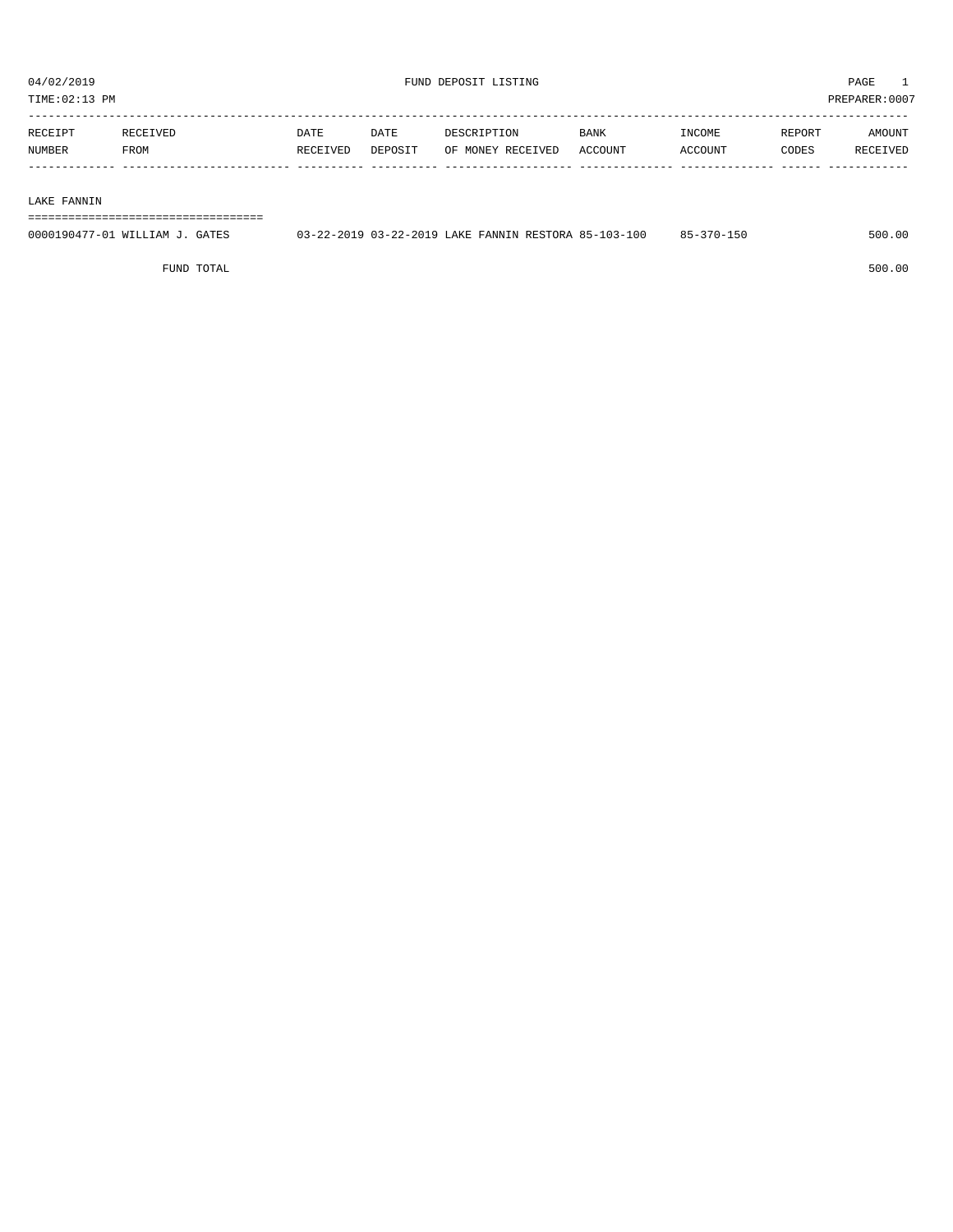04/02/2019 FUND DEPOSIT LISTING PAGE 1

| RECEIPT | RECEIVED | DATE     | DATE    | DESCRIPTION       | <b>BANK</b> | INCOME  | <b>REPORT</b> | AMOUNT          |
|---------|----------|----------|---------|-------------------|-------------|---------|---------------|-----------------|
| NUMBER  | FROM     | RECEIVED | DEPOSIT | OF MONEY RECEIVED | ACCOUNT     | ACCOUNT | CODES         | <b>RECEIVED</b> |
|         |          |          |         |                   |             |         |               |                 |

JUVENILE PROBATION

| ==================================== |                                                          |                  |        |
|--------------------------------------|----------------------------------------------------------|------------------|--------|
| 0000190427-01 JUVENILE PROBATION     | $03-04-2019$ $03-04-2019$ PID-2252 - PROBATIO 87-103-187 | 87-340-575       | 20.00  |
| 0000190428-01 JUVENILE PROBATION     | 03-04-2019 03-04-2019 PID-2228 - PROBATIO 87-103-187     | $87 - 340 - 575$ | 5.00   |
| 0000190450-01 JUVENILE PROBATION     | 03-14-2019 03-14-2019 PID-2243 PROBATION 87-103-187      | $87 - 340 - 575$ | 20.00  |
| 0000190468-01 JUVENILE PROBATION     | 03-20-2019 03-20-2019 PID-2252 PROBATION 87-103-187      | $87 - 340 - 575$ | 10.00  |
| 0000190469-01 JUVENILE PROBATION     | 03-20-2019 03-20-2019 PID-2217 ATTORNEY F 87-103-187     | $87 - 340 - 577$ | 110.00 |
| 0000190469-02 JUVENILE PROBATION     | 03-20-2019 03-20-2019 PTD-2217 PROBATION<br>87-103-187   | $87 - 340 - 575$ | 30.00  |
| 0000190478-01 JUVENILE PROBATION     | 03-22-2019 03-22-2019 PID-2243 PROBATION<br>87-103-187   | $87 - 340 - 575$ | 20.00  |
|                                      |                                                          |                  |        |

FUND TOTAL 215.00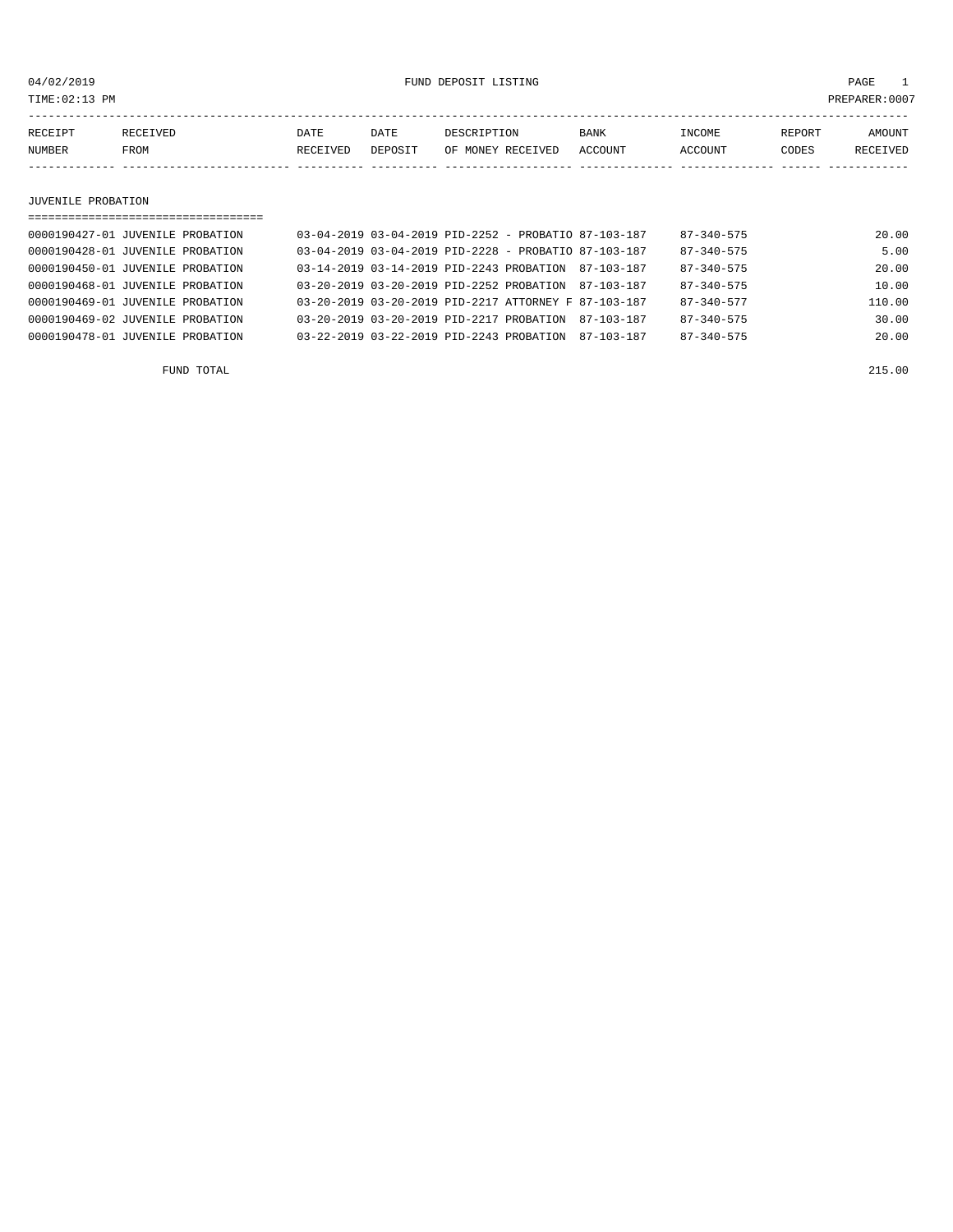04/02/2019 FUND DEPOSIT LISTING PAGE 1

| RECEIPT       | RECEIVED | DATE     | DATE    | DESCRIPTION       | BANK    | INCOME  | REPORT | <b>AMOUNT</b> |
|---------------|----------|----------|---------|-------------------|---------|---------|--------|---------------|
| <b>NUMBER</b> | FROM     | RECEIVED | DEPOSIT | OF MONEY RECEIVED | ACCOUNT | ACCOUNT | CODES  | RECEIVED      |
|               |          |          |         |                   |         |         |        |               |
|               |          |          |         |                   |         |         |        |               |

# TEXAS JUVENILE JUSTICE DEPT.

| ================================== |                                                      |                  |                  |           |
|------------------------------------|------------------------------------------------------|------------------|------------------|-----------|
| 0000190441-29 LEGEND BANK          | 03-07-2019 03-07-2019 FEB. 2019 INTEREST             | 89-103-992       | $89 - 360 - 189$ | 14.52     |
| 0000190451-01 JUVENILE PROBATION   | 03-14-2019 03-14-2019 PID-2242 MEDICAL EX 89-103-988 |                  | $89 - 370 - 130$ | 40.00     |
| 0000190459-01 T.J.J.D.             | 03-15-2019 03-15-2019 BASIC                          | $89 - 103 - 993$ | 89-330-915       | 10,082.00 |
| 0000190459-02 T.J.J.D.             | 03-15-2019 03-15-2019 COMM. PROG.                    | $89 - 103 - 994$ | 89-330-916       | 6.709.00  |
| 0000190459-03 T.J.J.D.             | 03-15-2019 03-15-2019 PPA                            | $89 - 103 - 996$ | 89-330-917       | 684.00    |
| $0000190459 - 04$ T.J.J.D.         | 03-15-2019 03-15-2019 COMM. DIV.                     | $89 - 103 - 997$ | $89 - 330 - 918$ | 833.00    |
| 0000190459-05 T.J.J.D.             | 03-15-2019 03-15-2019 MENTAL HEALTH                  | $89 - 103 - 998$ | $89 - 330 - 919$ | 1,276.00  |
| 0000190459-06 T.J.J.D.             | $03 - 15 - 2019$ $03 - 15 - 2019$ R.                 | $89 - 103 - 999$ | $89 - 330 - 920$ | 1,547.00  |

FUND TOTAL 21,185.52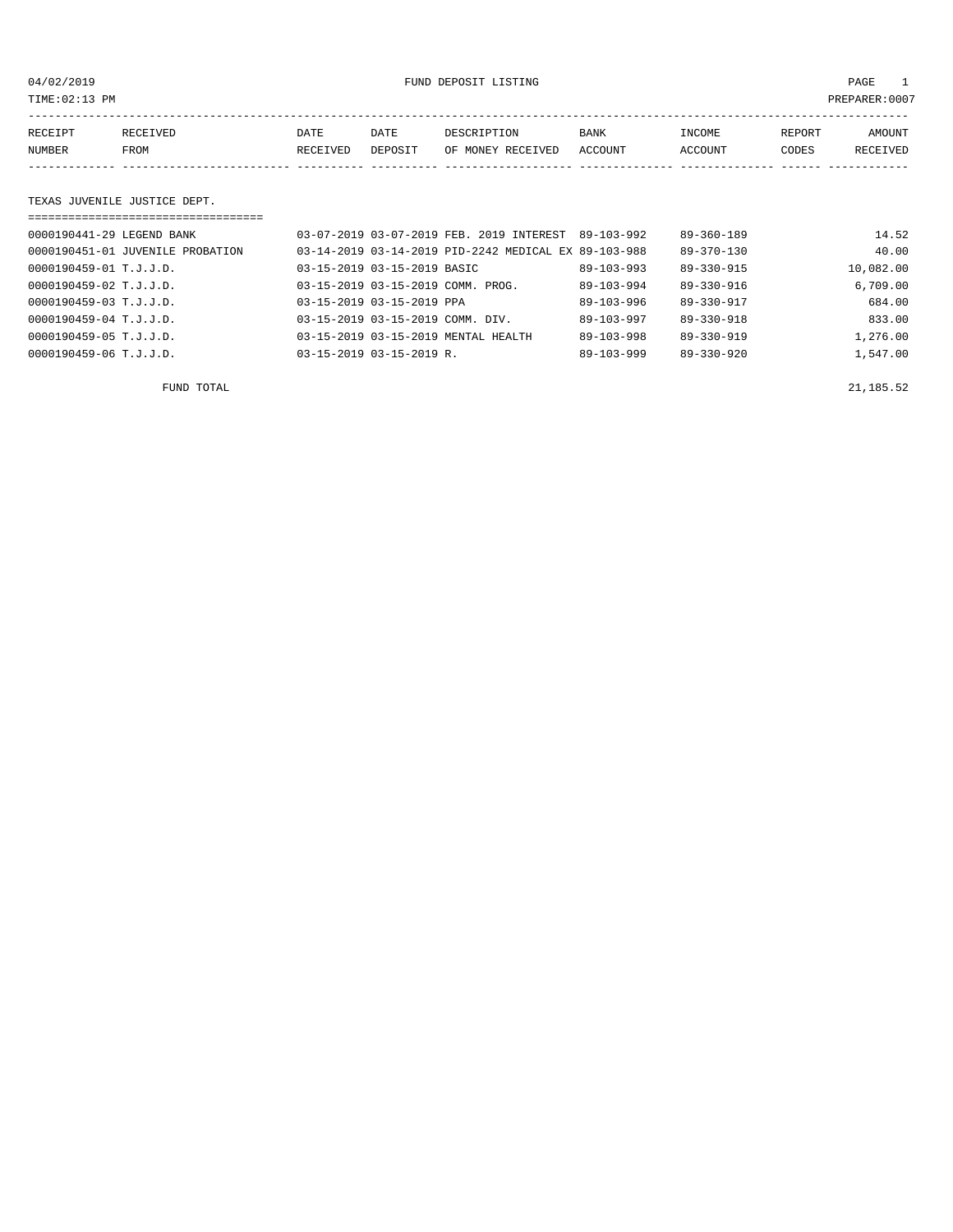TIME:02:13 PM PREPARER:0007

| RECEIPT | RECEIVED | DATE     | DATE    | DESCRIPTION       | BANK    | INCOME  | REPORT | AMOUNT   |
|---------|----------|----------|---------|-------------------|---------|---------|--------|----------|
| NUMBER  | FROM     | RECEIVED | DEPOSIT | OF MONEY RECEIVED | ACCOUNT | ACCOUNT | CODES  | RECEIVED |
|         |          |          |         |                   |         |         |        |          |
|         |          |          |         |                   |         |         |        |          |

#### STATZER FUND

| 0000190419-09 TEXPOOL     | 03-01-2019 03-01-2019 FEB. 2019 INTEREST 92-103-175 |  | $92 - 360 - 100$ | 74.25 |
|---------------------------|-----------------------------------------------------|--|------------------|-------|
| 0000190441-22 LEGEND BANK | 03-07-2019 03-07-2019 FEB. 2019 INTEREST 92-103-100 |  | $92 - 360 - 100$ | 0.56  |

FUND TOTAL 74.81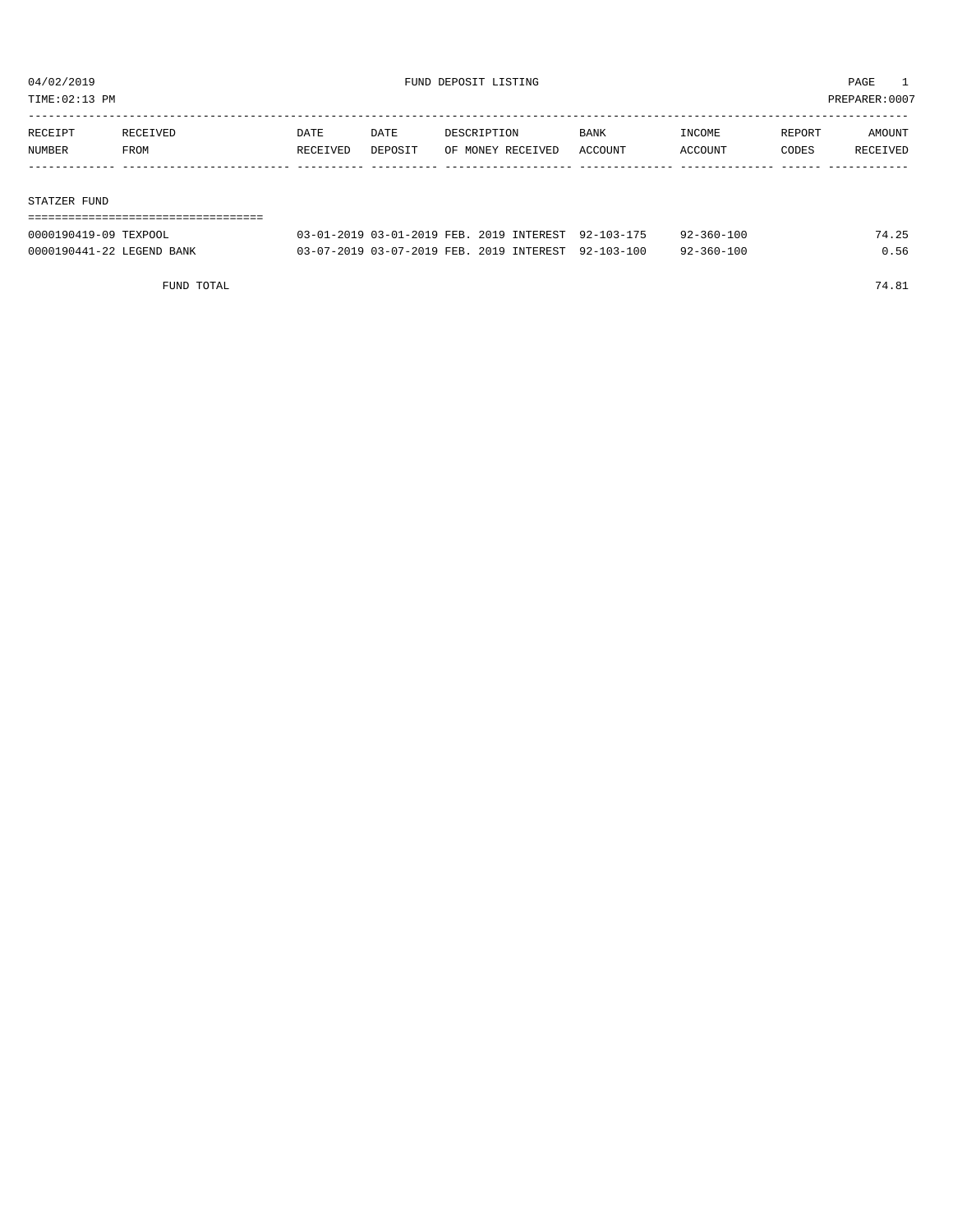TIME:02:13 PM PREPARER:0007

| RECEIPT | <b>RECEIVED</b> | DATE     | DATE    | DESCRIPTION       | <b>BANK</b> | INCOME  | REPORT | AMOUNT          |
|---------|-----------------|----------|---------|-------------------|-------------|---------|--------|-----------------|
| NUMBER  | FROM            | RECEIVED | DEPOSIT | OF MONEY RECEIVED | ACCOUNT     | ACCOUNT | CODES  | <b>RECEIVED</b> |
|         |                 |          |         |                   |             |         |        |                 |

#### PAYROLL

===================================

| 0000190443-01 C.D. BREWER     | 03-08-2019 03-08-2019 MAR, 2019 DENTAL CO 95-100-100 | $95 - 370 - 130$ | 73.28 |
|-------------------------------|------------------------------------------------------|------------------|-------|
| 0000190447-01 DANNEY SKIDMORE | 03-12-2019 03-12-2019 MAR, 2019 COBRA DEN 95-100-100 | $95 - 370 - 130$ | 73.28 |

FUND TOTAL 146.56